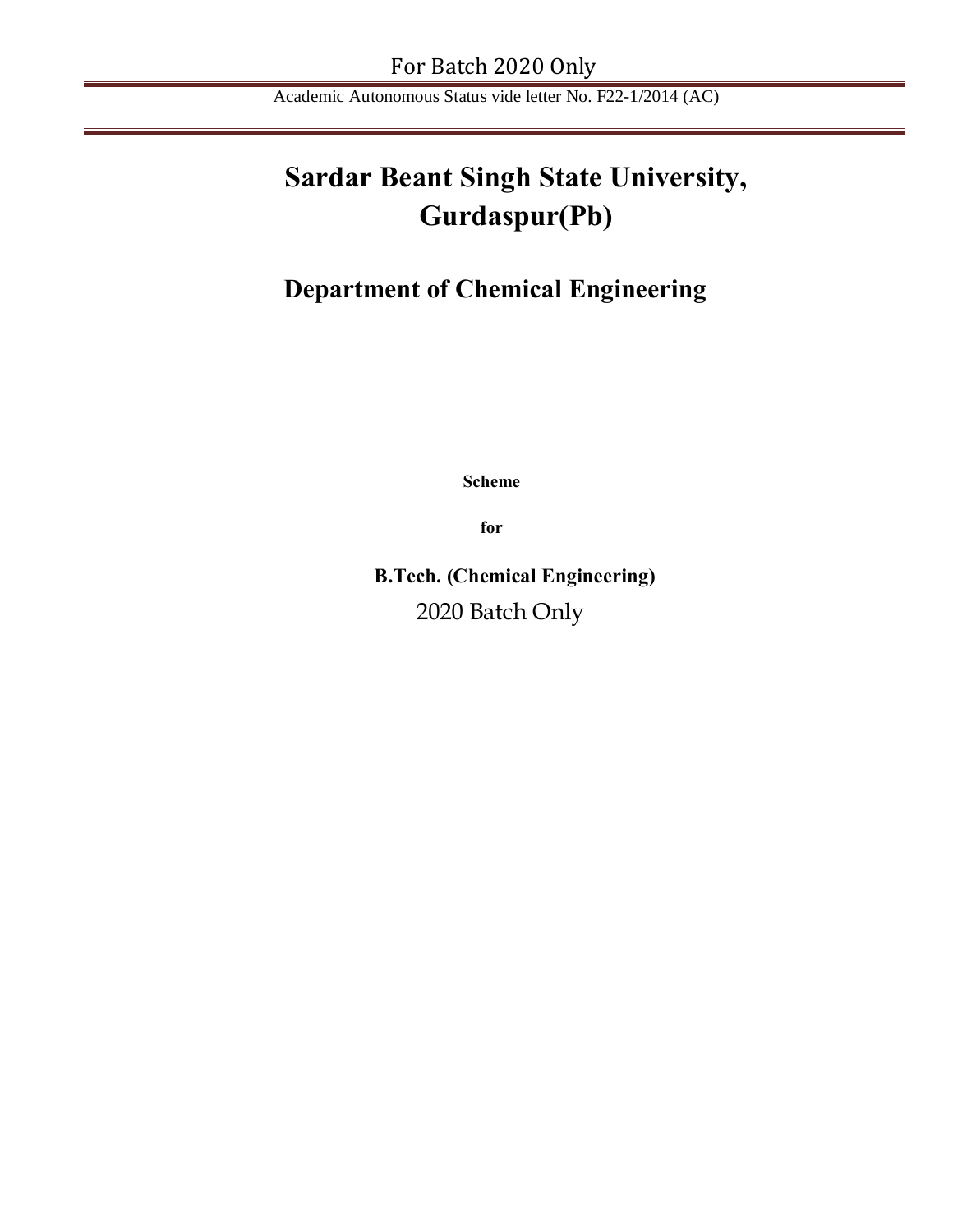### Academic Autonomous Status vide letter No. F22-1/2014 (AC)

## **Department of Chemical Engineering B.Tech. Chemical Engineering 3rd Semester (Second Year) (Revised Scheme for 2020 Batch )**

**Total Contact Hours= 26**

| Sr. | <b>Course Code</b> | <b>Course Title</b>                  |                          | <b>Hours per week</b> |          |                 | <b>Marks Distribution</b> | <b>T</b> otal            | <b>Credit</b>  |
|-----|--------------------|--------------------------------------|--------------------------|-----------------------|----------|-----------------|---------------------------|--------------------------|----------------|
| No. |                    |                                      |                          |                       |          |                 |                           | <b>Marks</b>             |                |
|     |                    |                                      | $\mathbf{L}$             | T                     | P        | <b>Internal</b> | <b>External</b>           |                          |                |
| 1.  | <b>BTME-18309</b>  | Engineering & Solid<br>Mechanics     | 3                        | 1                     | $\Omega$ | 40              | 60                        | 100                      | $\overline{4}$ |
| 2.  | <b>BTAC-18302</b>  | Chemistry-II                         | 3                        | 1                     | $\Omega$ | 40              | 60                        | 100                      | $\overline{4}$ |
| 3.  | <b>BTCH-18303</b>  | Water Conservation and<br>Management | 3                        | 1                     | $\theta$ | 40              | 60                        | 100                      | $\overline{4}$ |
| 4.  | BTBS-18305         | <b>Biology</b>                       | 3                        | $\theta$              | $\Omega$ | 40              | 60                        | 100                      | 3              |
| 5.  | <b>BTCH-18304</b>  | <b>Plant Utilities</b>               | 3                        | 1                     | $\theta$ | 40              | 60                        | 100                      | $\overline{4}$ |
| 6.  | <b>BTCH-18305</b>  | <b>Fluid Mechanics</b>               | 3                        | 1                     | $\theta$ | 40              | 60                        | 100                      | $\overline{4}$ |
| 7.  | <b>BTCH-18306</b>  | Chemical Engineering<br>Lab-I        | $\theta$                 | $\Omega$              | 3        | 30              | 20                        | 50                       |                |
| 8.  | CHMC-I             | <b>Environmental Sciences</b>        | $\overline{\phantom{a}}$ |                       | ۰        |                 | $\overline{\phantom{a}}$  | $\overline{\phantom{a}}$ |                |
|     |                    | <b>TOTAL</b>                         | 18                       | 05                    | 03       | 270             | 380                       | 650                      | 24             |

\**New subject introduced in third semester in Scheme of 2018 Batch in place of Thermodynamics-I, and Material and Energy Balance that already studied in the Second semester of 2020 Batch .*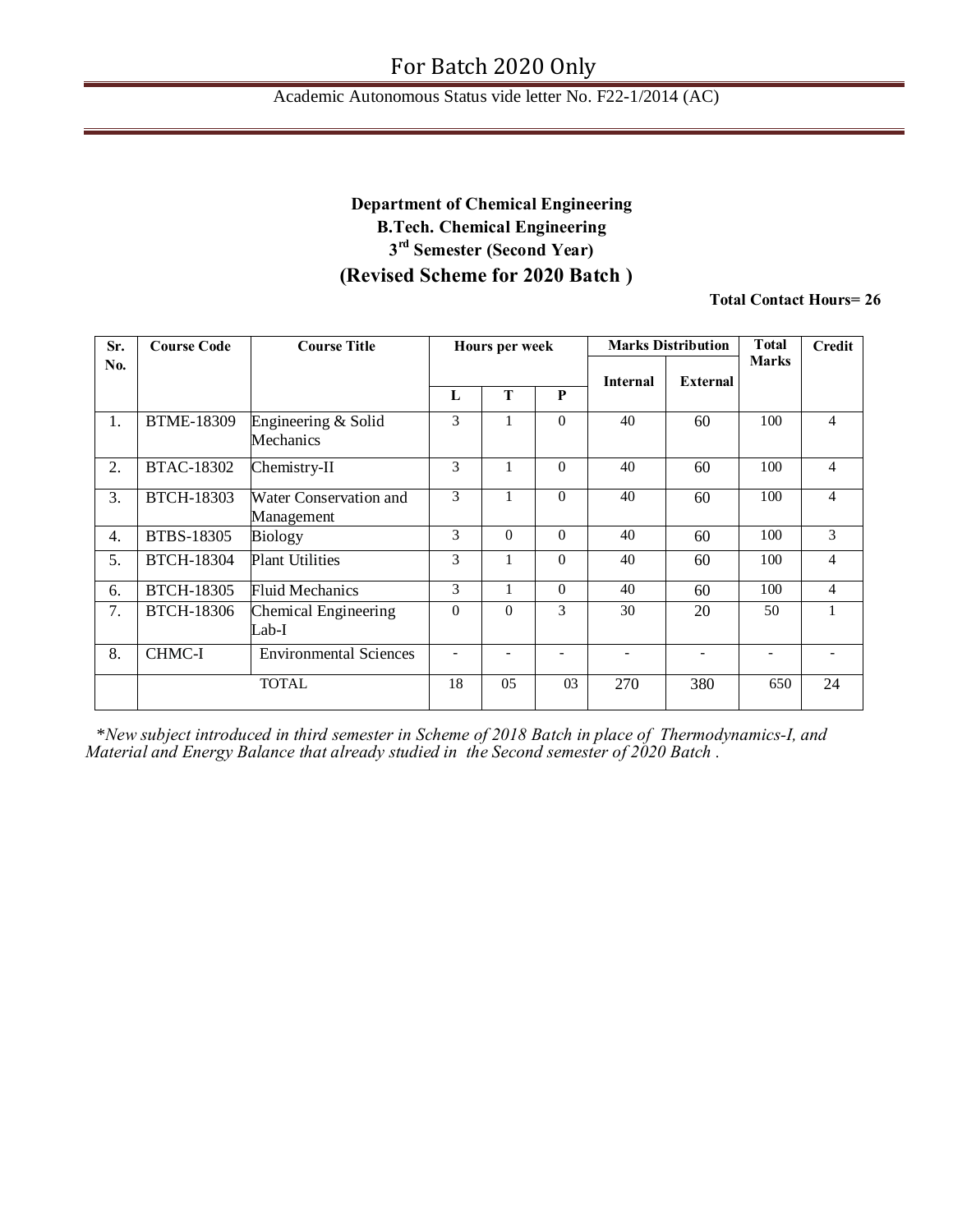## **Department of Chemical Engineering**

**B.Tech. Chemical Engineering**

**Scheme of Syllabi (2020 Only)**

**4th Semester (Second Year) -Scheme**

| Sr.<br>No.   | Course<br>Code    | <b>Course Title</b>                              |                  | Hours per week          |                  |                 | <b>Marks Distribution</b> | <b>Total</b><br><b>Marks</b> | <b>Credit</b>  |
|--------------|-------------------|--------------------------------------------------|------------------|-------------------------|------------------|-----------------|---------------------------|------------------------------|----------------|
|              |                   |                                                  | ${\bf L}$        | $\overline{\mathbf{T}}$ | $\overline{P}$   | <b>Internal</b> | <b>External</b>           |                              |                |
| 1.           | <b>BTCH-18401</b> | <b>Heat Transfer</b>                             | $\overline{3}$   | $\mathbf{1}$            | $\overline{0}$   | 40              | 60                        | 100                          | $\overline{4}$ |
| 2.           | <b>BTCH-18402</b> | Mass Transfer-I                                  | $\overline{3}$   | $\mathbf{1}$            | $\overline{0}$   | 40              | 60                        | 100                          | $\overline{4}$ |
| 3.           | <b>BTCH-18403</b> | Thermodynamics-II                                | $\overline{3}$   | $\,1$                   | $\boldsymbol{0}$ | 40              | 60                        | 100                          | $\overline{4}$ |
| 4.           | <b>BTCH-18404</b> | <b>Materials Science</b>                         | $\overline{3}$   | $\overline{0}$          | $\boldsymbol{0}$ | 40              | 60                        | 100                          | 3              |
| 5.           | <b>BTHS-18901</b> | Fundamentals of<br>Management for<br>Engineers   | $\overline{3}$   | $\overline{0}$          | $\boldsymbol{0}$ | 40              | 60                        | 100                          | $\overline{3}$ |
| 6.           | <b>BTCH-18405</b> | Numerical Methods in<br>Chemical Engineering     | 3                | $\mathbf{0}$            | $\overline{0}$   | 40              | 60                        | 100                          | 3              |
| 7.           | <b>BTCH-18406</b> | Numerical Methods in<br>Chemical Engineering Lab | $\boldsymbol{0}$ | $\mathbf{0}$            | $\overline{2}$   | 30              | 20                        | 50                           | $\mathbf{1}$   |
| 8.           | <b>BTCH-18407</b> | Chemical Engineering<br>$Lab-II$                 | $\boldsymbol{0}$ | $\mathbf{0}$            | 3                | 30              | 20                        | 50                           | $\mathbf{1}$   |
| <b>Total</b> |                   | 18                                               | $\mathbf{3}$     | 5                       | 300              | 400             | 700                       | 23                           |                |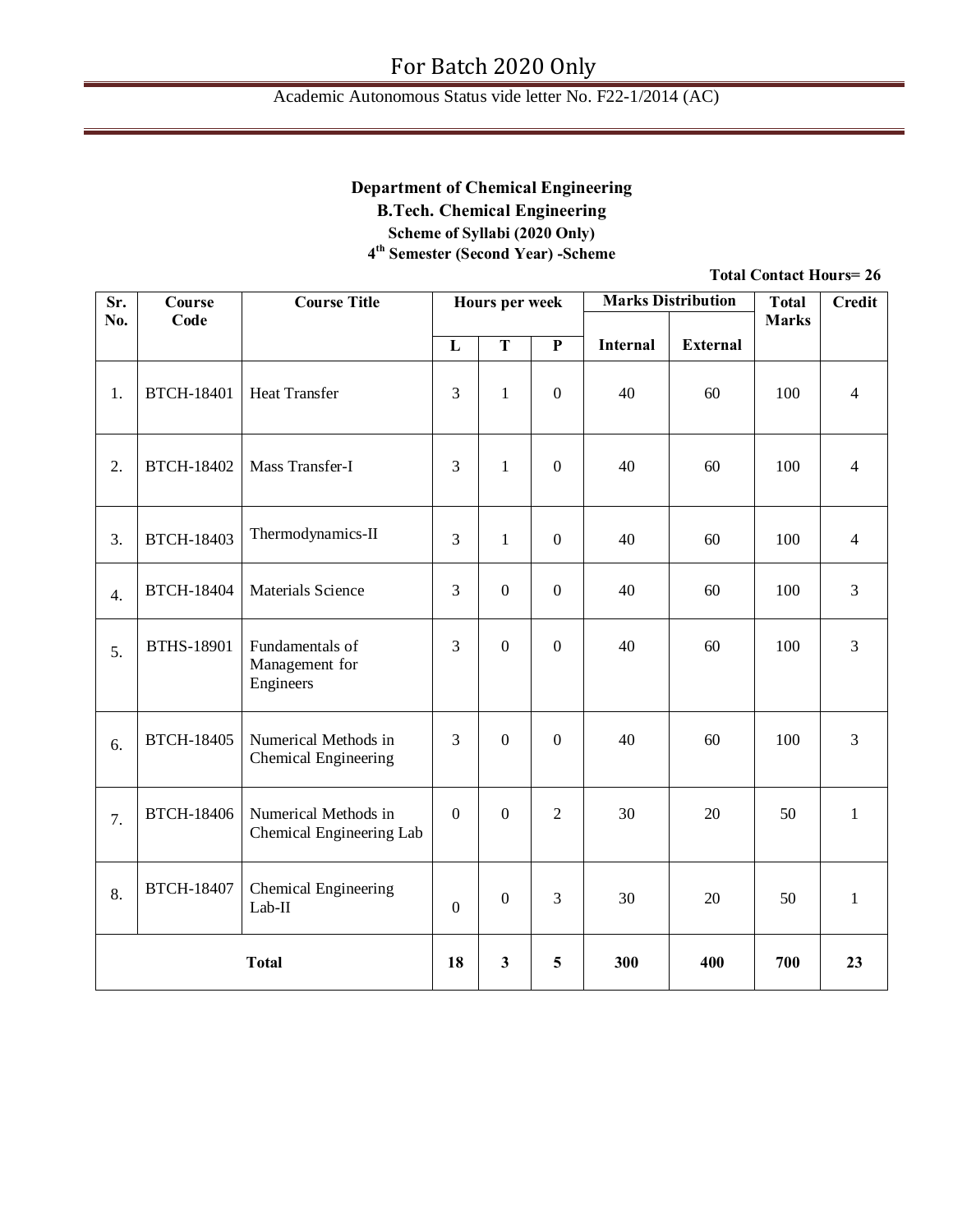## **Department of Chemical Engineering B.Tech. Chemical Engineering Scheme of Syllabi (2020 Only) 5th Semester (Third Year) -Scheme**

| Sr.              | <b>Course Code</b> | <b>Course Title</b>                                                        |                          | Hours per week   |                |                 | <b>Marks Distribution</b> | <b>Total</b>   | <b>Credit</b>            |
|------------------|--------------------|----------------------------------------------------------------------------|--------------------------|------------------|----------------|-----------------|---------------------------|----------------|--------------------------|
| No.              |                    |                                                                            |                          |                  |                |                 |                           | <b>Marks</b>   |                          |
|                  |                    |                                                                            | L                        | T                | $\mathbf{P}$   | <b>Internal</b> | <b>External</b>           |                |                          |
| 1.               | <b>BTCH-18501</b>  | <b>Chemical Reaction</b><br>Engineering-I                                  | 3                        | $\mathbf{1}$     | $\mathbf{0}$   | 40              | 60                        | 100            | $\overline{4}$           |
| 2.               | <b>BTCH-18502</b>  | Mass Transfer-II                                                           | 3                        | $\mathbf{1}$     | $\overline{0}$ | 40              | 60                        | 100            | $\overline{4}$           |
| 3.               | BTCH-18XXX         | $DE-I$                                                                     | 3                        | $\mathbf{0}$     | $\mathbf{0}$   | 40              | 60                        | 100            | $\overline{3}$           |
| $\overline{4}$ . | BTXX-18XXX         | OE-I                                                                       | 3                        | $\overline{0}$   | $\mathbf{0}$   | 40              | 60                        | 100            | 3                        |
| 5.               | BT HS-18902        | Entrepreneurship and<br>Project Management                                 | $\overline{3}$           | $\boldsymbol{0}$ | $\overline{0}$ | 40              | 60                        | 100            | $\overline{3}$           |
| 6.               | <b>BTCH-18506</b>  | Chemical Engineering<br>$Lab-III$                                          | $\overline{0}$           | $\overline{0}$   | $\overline{3}$ | 30              | 20                        | 50             | $\mathbf{1}$             |
| 7.               | <b>BTCH-18507</b>  | Particle & Fluid<br><b>Particle Processing</b>                             | 3                        | $\mathbf{0}$     | $\mathbf{0}$   | 40              | 60                        | 100            | $\overline{3}$           |
| 8.               | CHMC-II            | Constitution of<br>India/Essence of Indian<br><b>Traditional Knowledge</b> | $\overline{\phantom{a}}$ | $\blacksquare$   | $\overline{a}$ |                 | $\overline{a}$            | $\blacksquare$ | $\overline{\phantom{0}}$ |
| <b>Total</b>     |                    | 18                                                                         | $\mathbf{2}$             | 3                | 270            | 380             | 650                       | 21             |                          |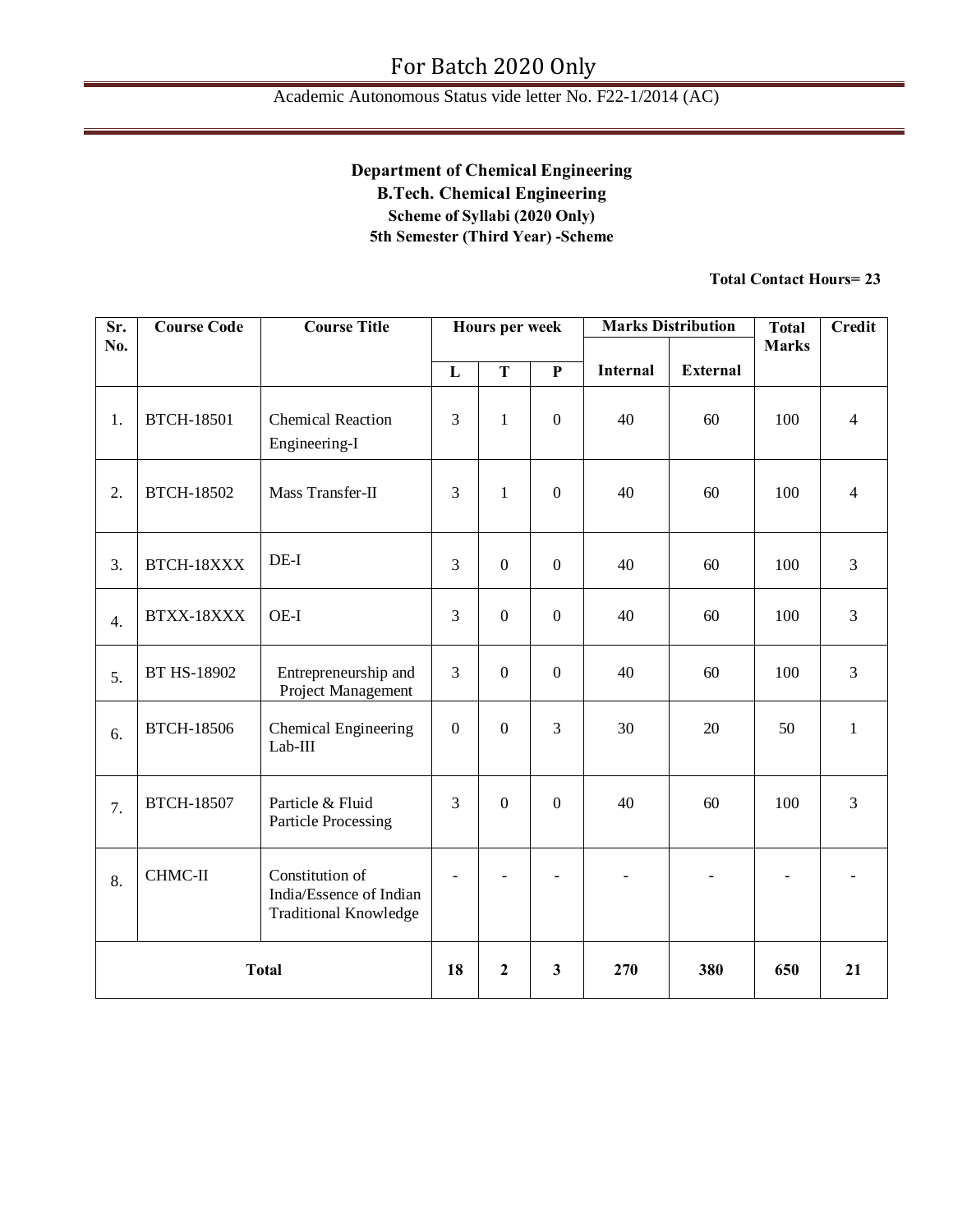## **Department of Chemical Engineering B.Tech. Chemical Engineering Scheme of Syllabi (2020 Only) 6th Semester (Third Year) -Scheme**

| Sr.          | <b>Course Code</b> | <b>Course Title</b>                        |                  | <b>Hours per week</b> |                  |          | <b>Marks Distribution</b> | <b>Total</b> | <b>Credit</b>  |
|--------------|--------------------|--------------------------------------------|------------------|-----------------------|------------------|----------|---------------------------|--------------|----------------|
| No.          |                    |                                            |                  |                       |                  | Internal | <b>External</b>           | <b>Marks</b> |                |
|              |                    |                                            | L                | T                     | $\mathbf{P}$     |          |                           |              |                |
| 1.           | <b>BTCH-18601</b>  | <b>Chemical Reaction</b><br>Engineering-II | 3                | $\mathbf{1}$          | $\overline{0}$   | 40       | 60                        | 100          | $\overline{4}$ |
| 2.           | <b>BTCH-18602</b>  | Process Technology &<br>Economics          | 3                | $\boldsymbol{0}$      | $\mathbf{0}$     | 40       | 60                        | 100          | $\overline{3}$ |
| 3.           | BTCH-18XXX         | $DE-II$                                    | 3                | $\boldsymbol{0}$      | $\boldsymbol{0}$ | 40       | 60                        | 100          | $\overline{3}$ |
| 4.           | <b>BTCH-18603</b>  | Process Control                            | $\overline{3}$   | $\mathbf{1}$          | $\overline{0}$   | 40       | 60                        | 100          | $\overline{4}$ |
| 5.           | <b>BTHS-18903</b>  | <b>Human Resource</b><br>Management        | $\overline{3}$   | $\boldsymbol{0}$      | $\overline{0}$   | 40       | 60                        | 100          | $\overline{3}$ |
| 6.           | <b>BTCH-18604</b>  | Chemical Engineering<br>Lab -IV            | $\boldsymbol{0}$ | $\boldsymbol{0}$      | $\overline{3}$   | 30       | 20                        | 50           | $\mathbf{1}$   |
| 7.           | BTXX-18XXX         | OE-II                                      | $\overline{3}$   | $\overline{0}$        | $\overline{0}$   | 40       | 60                        | 100          | $\overline{3}$ |
| <b>Total</b> |                    |                                            | 18               | $\boldsymbol{2}$      | $\mathbf{3}$     | 270      | 380                       | 650          | 21             |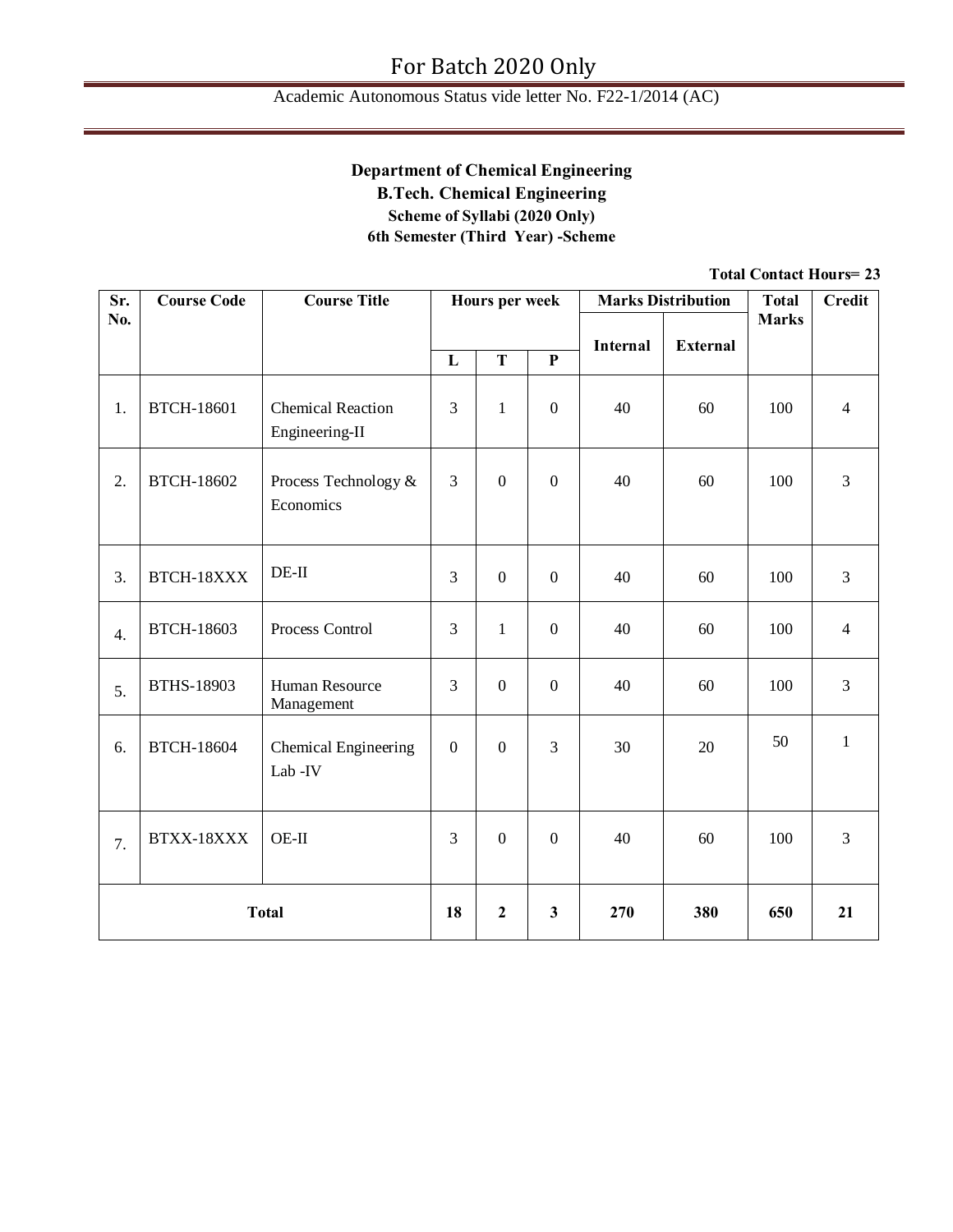## **Department of Chemical Engineering B.Tech. Chemical Engineering Scheme of Syllabi (2020 Only) 7th Semester (Fourth Year) -Scheme**

| Sr.              | <b>Course Code</b> | <b>Course Title</b>              |                  | Hours per week   |                  |                 | <b>Marks Distribution</b> | <b>Total</b> | <b>Credit</b>  |
|------------------|--------------------|----------------------------------|------------------|------------------|------------------|-----------------|---------------------------|--------------|----------------|
| No.              |                    |                                  | $\mathbf{L}$     | T                | $\mathbf{P}$     | <b>Internal</b> | <b>External</b>           | <b>Marks</b> |                |
|                  |                    |                                  |                  |                  |                  |                 |                           |              |                |
| 1.               | BTCH-18XXX         | $DE-III$                         | 3                | $\boldsymbol{0}$ | $\boldsymbol{0}$ | 40              | 60                        | 100          | 3              |
| 2.               | <b>BTCH-18701</b>  | Design & Simulation Lab          | $\overline{0}$   | $\mathbf{0}$     | 3                | 30              | 20                        | 50           | $\mathbf{1}$   |
| 3.               | <b>BTCH-18702</b>  | Instrumentation &<br>Control Lab | $\boldsymbol{0}$ | $\boldsymbol{0}$ | 3                | 30              | 20                        | 50           | $\mathbf{1}$   |
| $\overline{4}$ . | BTCH-18XXX         | $DE - IV$                        | 3                | $\boldsymbol{0}$ | $\boldsymbol{0}$ | 40              | 60                        | 100          | $\mathfrak{Z}$ |
| 5.               | BTXX-18XXX         | $OE-III$                         | 3                | $\mathbf{0}$     | $\boldsymbol{0}$ | 40              | 60                        | 100          | $\overline{3}$ |
| 6.               | BTXX-18XXX         | <b>OE-IV</b>                     | 3                | $\mathbf{0}$     | $\overline{0}$   | 40              | 60                        | 100          | 3              |
| 7.               | <b>BTCH-18703</b>  | Process Plant Design             | $\boldsymbol{0}$ | $\mathbf{0}$     | $\overline{4}$   | 30              | 20                        | 50           | $\sqrt{2}$     |
| 8.               | <b>BTCH-18704</b>  | Summer Internship                | $\mathbf{0}$     | $\mathbf{0}$     | $\overline{0}$   | $\blacksquare$  | 100                       | 100          | 3              |
| <b>Total</b>     |                    |                                  | 12               | $\bf{0}$         | 10               | 250             | 400                       | 650          | 19             |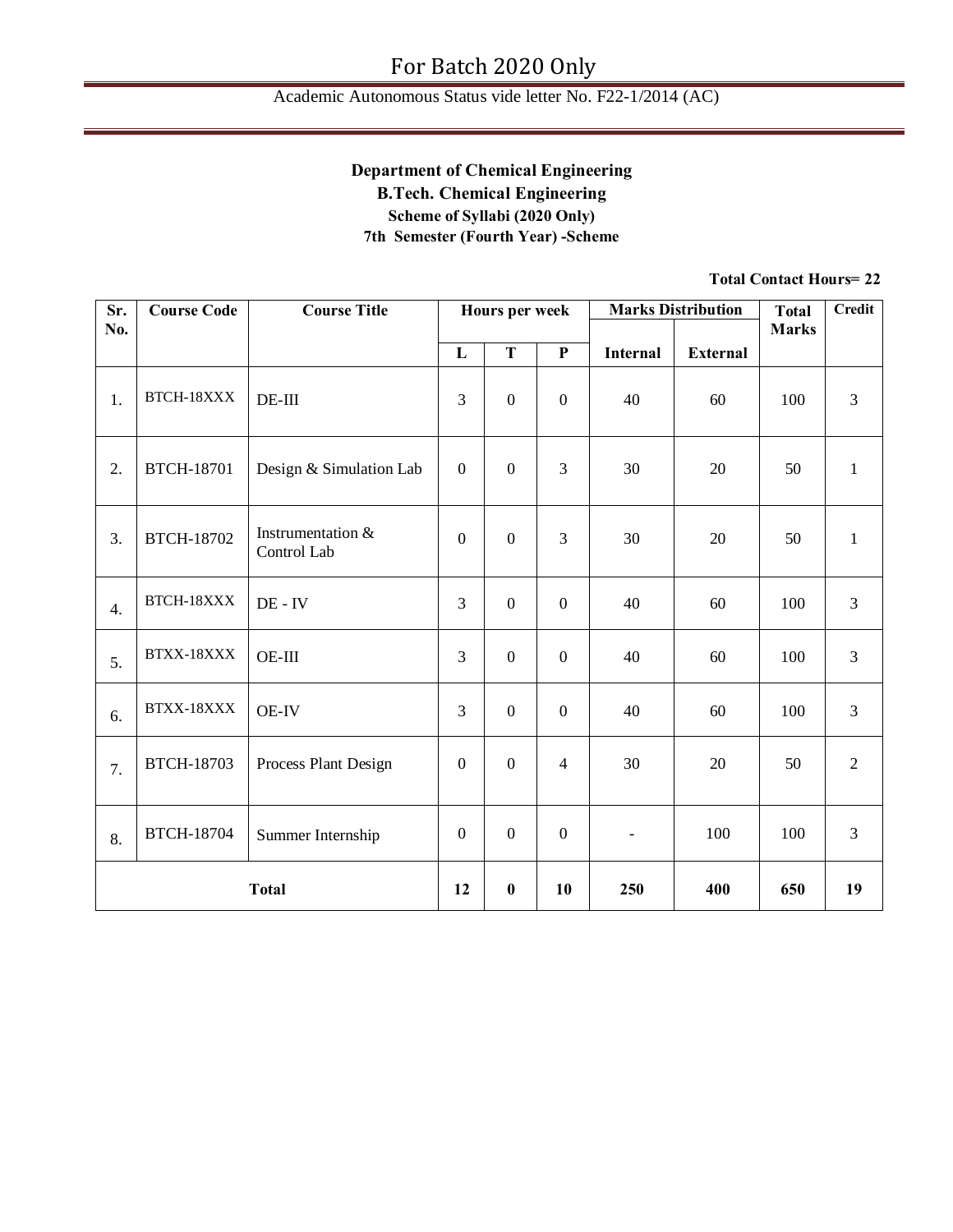## Academic Autonomous Status vide letter No. F22-1/2014 (AC)

## **Department of Chemical Engineering**

**B.Tech. Chemical Engineering Scheme of Syllabi (2020 Only) 8th Semester (Fourth Year) -Scheme**

| Sr. | Course            | <b>Course Title</b>        | Hours per week   |                  |                | <b>Marks Distribution</b> | <b>Total</b>    | Credit       |    |
|-----|-------------------|----------------------------|------------------|------------------|----------------|---------------------------|-----------------|--------------|----|
| No. | Code              |                            |                  |                  |                |                           |                 | <b>Marks</b> |    |
|     |                   |                            | L                | Ί                | P              | <b>Internal</b>           | <b>External</b> |              |    |
| 1.  | <b>BTCH-18801</b> | <b>Industrial Training</b> | $\overline{0}$   | $\overline{0}$   | $\overline{0}$ | 200                       | 200             | 400          | 12 |
|     |                   | <b>Total</b>               | $\boldsymbol{0}$ | $\boldsymbol{0}$ | $\bf{0}$       | <b>200</b>                | <b>200</b>      | 400          | 12 |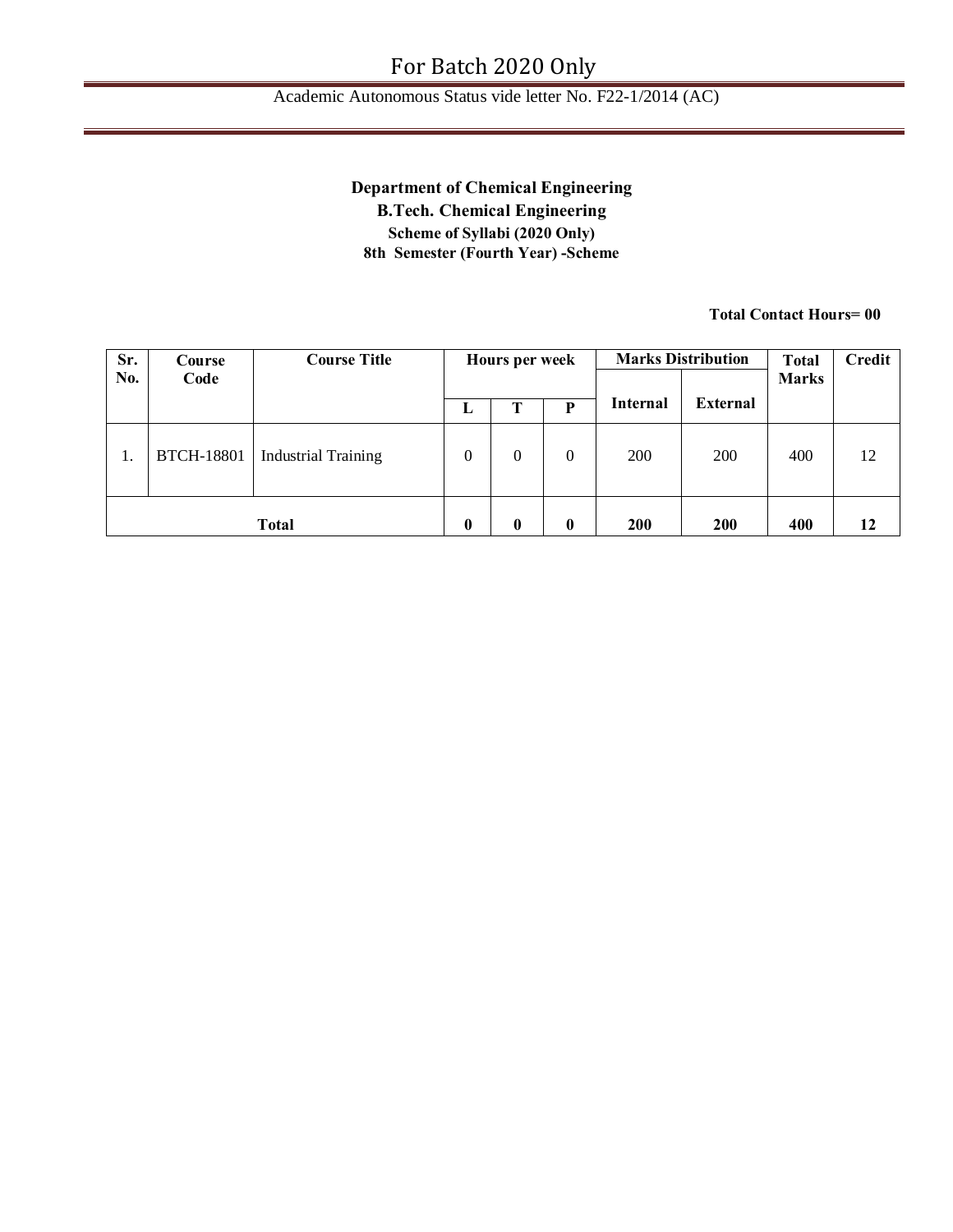## Academic Autonomous Status vide letter No. F22-1/2014 (AC)

## **For Batch 2020 Only**

## **Revised Department Electives subjects (Chemical Engineering -as per 2018 Scheme)**

| Sr No | Course Code       | Course name                                | Hours Per week | <b>Credits</b> |
|-------|-------------------|--------------------------------------------|----------------|----------------|
|       |                   |                                            |                |                |
|       | <b>BTCH-18952</b> | <b>Sustainability Engineering</b>          |                |                |
|       | <b>BTCH-18953</b> | Interfacial Engineering                    |                |                |
|       | <b>BTCH-18957</b> | <b>Environmental Pollution and Control</b> |                |                |

## **Departmental Elective I (5th Semester)**

## **Departmental Elective II (6th Semester)**

| Sr No   Course Code | Course name                          | Hours Per week | Credits |
|---------------------|--------------------------------------|----------------|---------|
|                     |                                      |                |         |
| <b>BTCH-18954</b>   | Nano Science and Nanotechnology      |                |         |
| <b>BTCH-18955</b>   | <b>Advanced Separation Processes</b> |                |         |
| BTCH-18956          | Polymer Science and Engineering      |                |         |

## **Departmental Elective III (7th Semester)**

| Sr No   Course Code | Course name                    |   | Hours Per week | Credits |
|---------------------|--------------------------------|---|----------------|---------|
|                     |                                | m |                |         |
| <b>BTCH-18958</b>   | Renewable Energy               |   |                |         |
| BTCH-18962          | Petroleum Refining Engineering |   |                |         |

## **Departmental Elective IV (7th Semester)**

| Sr No   Course Code | Course name                 |  | Hours Per week | Credits |
|---------------------|-----------------------------|--|----------------|---------|
|                     |                             |  |                |         |
| <b>BTCH-18959</b>   | <b>Transport Phenomena</b>  |  |                |         |
| <b>BTCH-18960</b>   | Petrochemical Technology    |  |                |         |
| <b>BTCH-18963</b>   | <b>Optimization Methods</b> |  |                |         |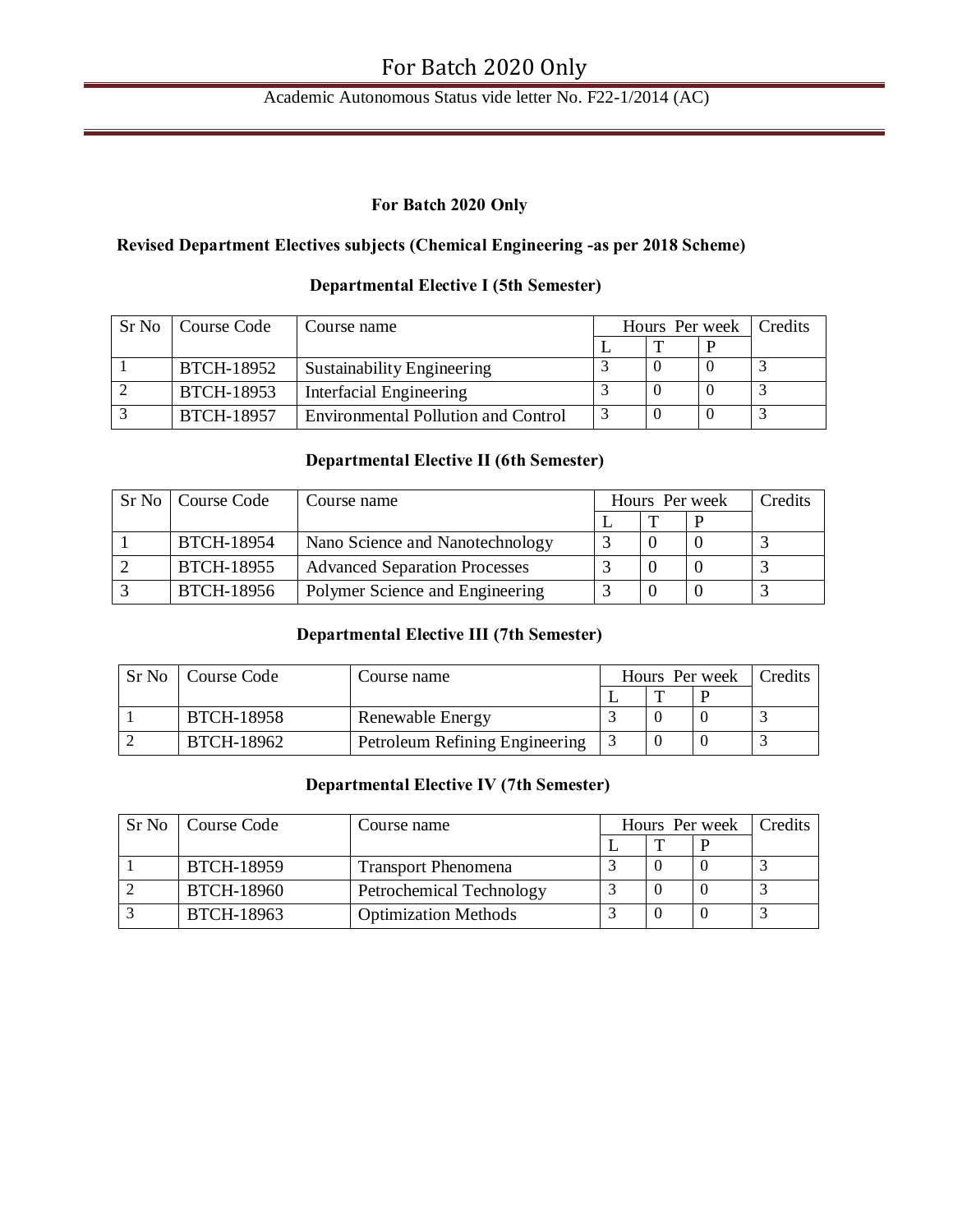## Academic Autonomous Status vide letter No. F22-1/2014 (AC)

## **For Batches 2018 , 2019 (Academic Autonomous Status vide letter No. F22-1/2014 (AC) and 2020 Batch**

## **Open Electives (Chemical Engineering)**

#### **Departmental Open Elective I (5th Semester)**

| Sr No Course Code | Course name           | Hours Per week | <b>Credits</b> |
|-------------------|-----------------------|----------------|----------------|
|                   |                       |                |                |
| <b>BTCH-18970</b> | Corrosion             |                |                |
|                   | Engineering           |                |                |
| <b>BTCH-18971</b> | New & Renewable       |                |                |
|                   | <b>Energy Sources</b> |                |                |

#### **Departmental Open Elective II (6th Semester)**

| Sr No   Course Code | Course name                             | Hours Per week |  | Credits |
|---------------------|-----------------------------------------|----------------|--|---------|
|                     |                                         |                |  |         |
| <b>BTCH-18972</b>   | <b>Environment Impact</b><br>Assessment |                |  |         |
| <b>BTCH-18973</b>   | Hydrocarbon<br>Engineering              |                |  |         |

## **Departmental Open Elective III (7th Semester)**

| Sr No   Course Code | Course name     | Hours Per week |  | Credits |
|---------------------|-----------------|----------------|--|---------|
|                     |                 |                |  |         |
| <b>BTCH-18975</b>   | Polymer Reactor |                |  |         |
|                     | Design          |                |  |         |
| <b>BTCH-18977</b>   | Petro-Chemical  |                |  |         |
|                     | Technology      |                |  |         |

## **Departmental Open Elective IV (7th Semester)**

| Sr No   Course Code | Course name                 | Hours Per week |  | Credits |
|---------------------|-----------------------------|----------------|--|---------|
|                     |                             |                |  |         |
| <b>BTCH-18974</b>   | Bio-Chemical<br>Engineering |                |  |         |
| <b>BTCH-18976</b>   | <b>Plant Utilities</b>      |                |  |         |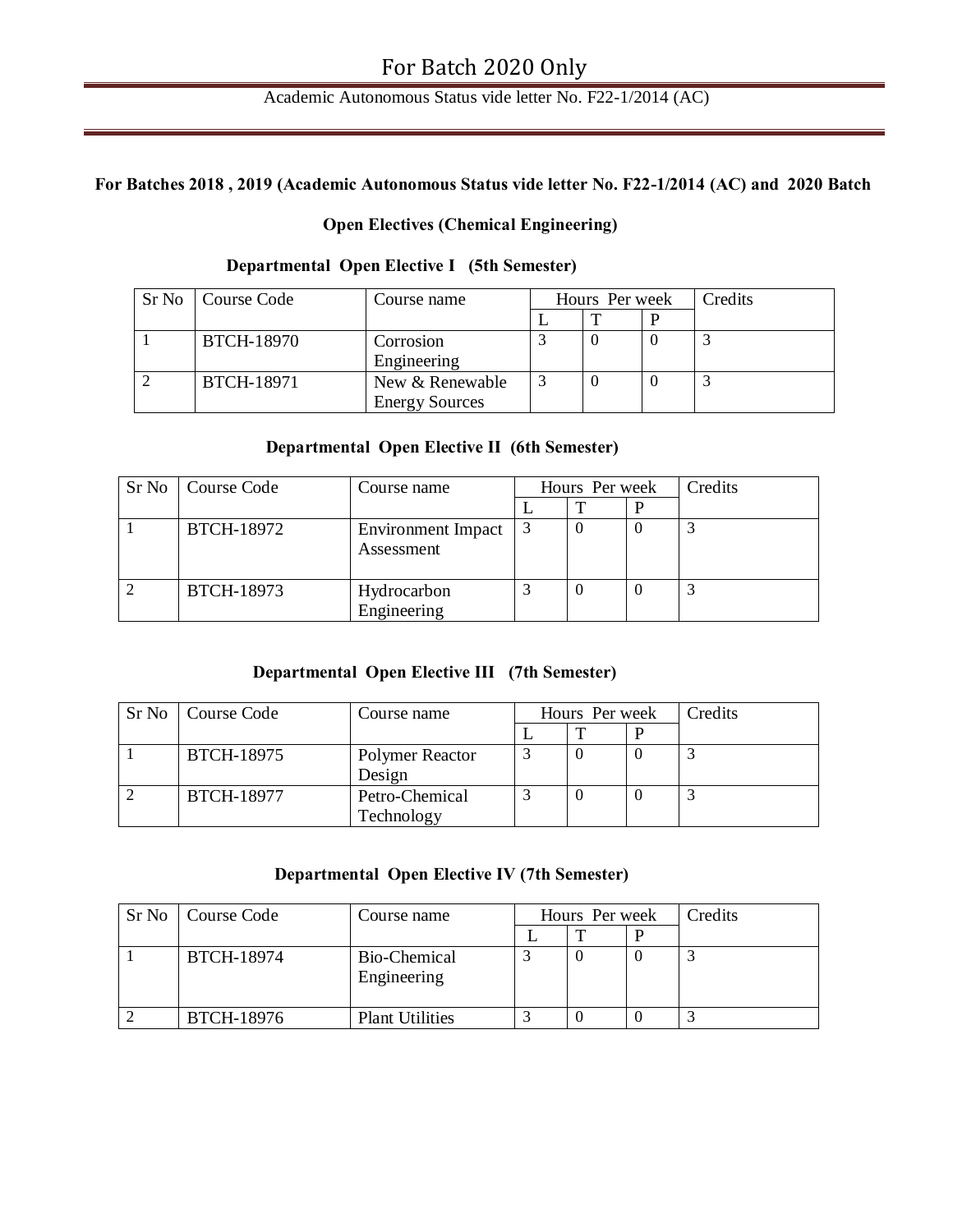Academic Autonomous Status vide letter No. F22-1/2014 (AC)

|                            | <b>BTME-18309 Engineering and Solid Mechanics</b> |            |
|----------------------------|---------------------------------------------------|------------|
|                            |                                                   | L T P      |
|                            |                                                   | <b>310</b> |
| $\sqrt{1111}$ $\sqrt{111}$ |                                                   |            |

## **Internal Marks:40 External Marks: 60 Total Marks: 100 Course Objective:**

The main objective of this course is to develop in the student the ability to analyze any engineering problem in a simple and logical manner with the help of free body diagrams and then to apply the basic principles of mechanics to solve the problem. The students should develop skills to apply equilibrium equations of statics to various problems to determine reactions and also could determine centre of gravity and moment of inertia of various bodies. Students would be introduced to the basic concepts of mechanics of deformable materials.

#### **1 Force and Force Equilibrium**

Force, System of forces, Coplanar concurrent & non-concurrent force, Non-coplanar concurrent & nonconcurrent force, Couples and resultant of force systems, Equilibrium of force system (two and many force system), Lamigs theorem, General equations of equilibrium for rigid-body, Rigid body constraints, Concept of free-body diagrams, Resultant moment of forces, Varingnon's theorem and its applications, Numerical Problems. (6)

#### **2 Friction**

Types of friction, Limiting friction, Static and dynamic friction, Laws of dry friction, Determination of coefficient of sliding friction, Rolling resistance, Force of friction on a wheel when a force is applied & when acted upon by torque, Motion of bodies on inclined plane, wedge friction, screw jack. (5)

#### **3 Centroid, Centre of Gravity and Moment of Inertia**

Center of Gravity and Center of Mass for a Body, Centroid of simple figures from first principle, Centroid of composite sections, Area moment of inertia, Moment of inertia of plane sections from first principles, Parallel and perpendicular axes theorem of Moment of inertia, Moment of inertia of standard sections and composite sections, Mass moment of inertia of cylinder, cone and sphere. (7)

#### **4 Review of Particle Dynamics**

Rectilinear motion with uniform and variable acceleration, Displacement, velocity and acceleration of connected bodies, Equations of dynamic equilibrium, Analysis of motion of elevators and motion of pulleys. Plane curvilinear motion with components of motion as rectangular components, Normal & tangential components, Collision of elastic bodies; Direct central impact, Nature of impact and the coefficient of restitution. (7)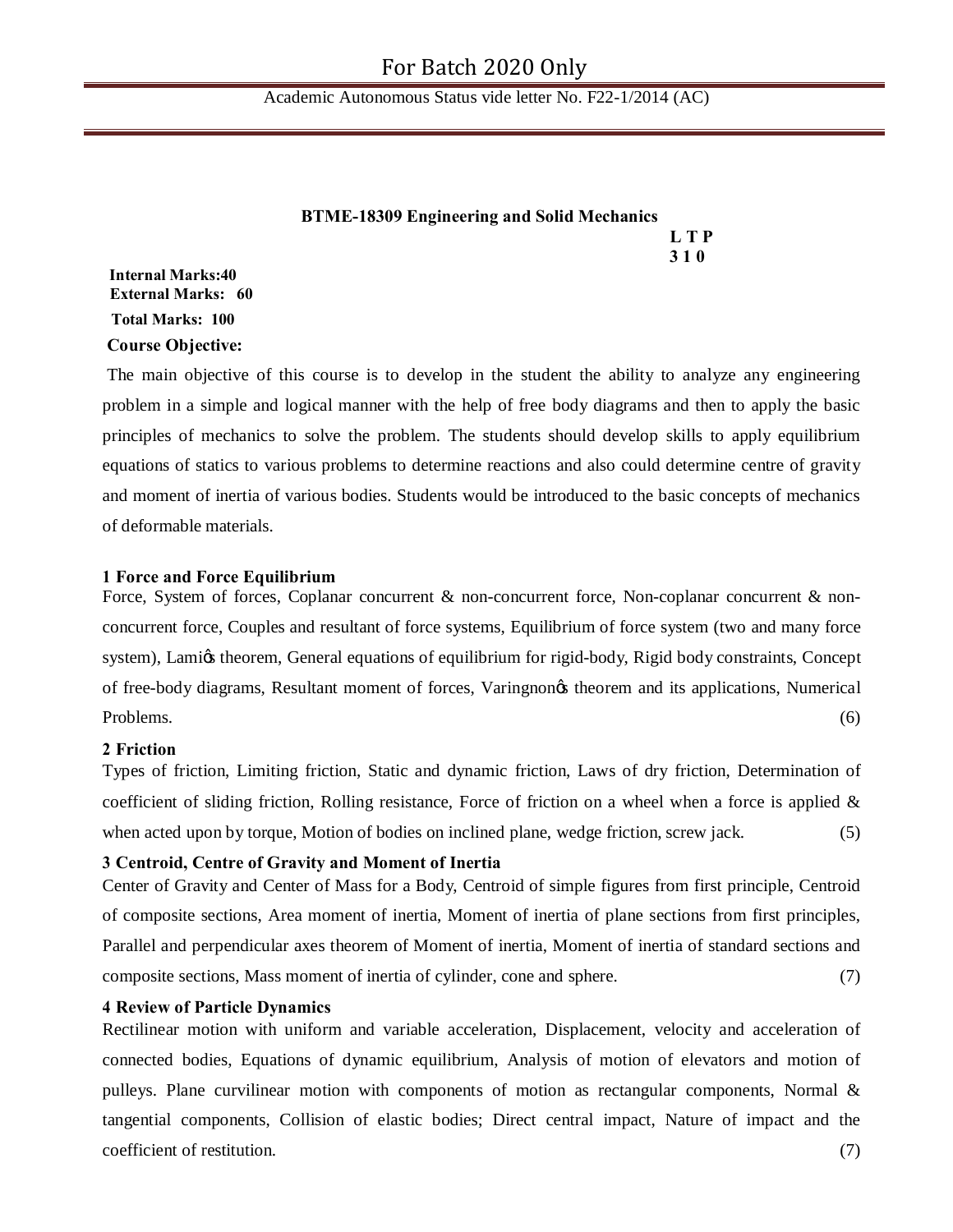#### **5 Introductions to Kinetics of Rigid Bodies**

Basic terms, General principles in dynamics, Plane motion of a rigid body, Relation between the translatory and rotary motion of a body in plane motion, DøAlembertøs Principle in plane motion, Instantaneous centre of rotation in plane motion and simple problems. (6)

**6.Mechanics of Solids** : Concept and philosophy of stress and strain, Longitudinal and lateral strain, Normal stress (tensile and compressive), shear stress, Youngos modulus of elasticity, Modulus of rigidity, Bulk modulus, Poisson's ratio, Relations among elastic constants. Stress strain curve for ductile and brittle material, Yield point, Elastic limit, Ductility, True stress and true strain. Elongation of uniform bar due to application of external load with and without self weight. Temperature stresses in composite bar. Strain energy and resilience, Modulus of resilience, (7)

#### **Books Recommended:**

- Engineering Mechanics 6 Irving H. Shames, PHI Publications
- Engineering Mechanics ó U.C.Jindal, Galgotia Publications
- · Tayal A.K. Engineering Mechanics,Umesh Publications
- · Bansal R.K. A Text Book of Engineering Mechanics, Laxmi Publications
- Engineering Mechanics By R S Khurmi, S Chand Publications
- · Andy Ruina and Rudra Partap, Introduction to Statics and Dynamics,Oxford University Press.
- · Strength of Material by S S Rattan ,Tata McGraw Hill Education Private Limited
- Strength of Material by Sadhu Singh. Khanna Publishers.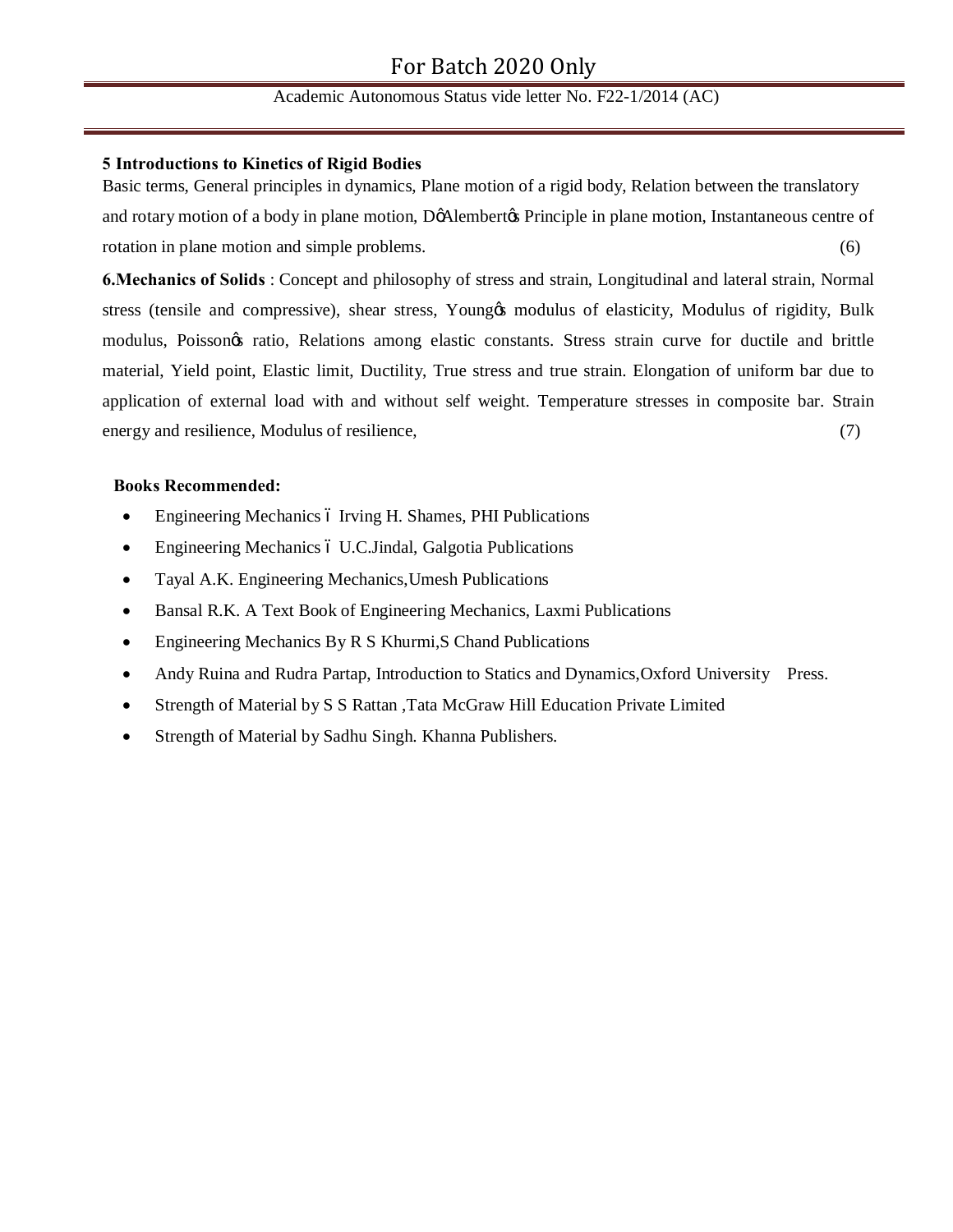### **BTAC-18302 Chemistry-II**

**L T P 3 1 0**

**Internal Marks: 40 External Marks: 60 Total Marks: 100 (i) Polymers**

Types and mechanism of polymerization (free radical, cationic and anionic). Average molecular weights; Determination of molecular weight by number average method. Crystallinity, melting point and glass transition. Copolymerization. Elastomers-structure, applications. Conducting polymers and applications. Synthesis, properties and uses of PE, PVC, PMMA, formaldehyde resins, melamine-formaldehyde-urea resins. Adhesives, adhesive mechanism and applications. Composites: characteristics, types and applications. (10)

#### **(ii) Surfactants and Lubricants**

Methods of preparation, cleaning mechanism. Critical micelle concentration and its determination by surface tension. Hydrophobic and hydrophilic interactions. Micelles and reverse micelles. Detergents. Lubricants-physical and chemical properties,type sand mechanism of lubrication. Additives of lubricants and freezing points of lubricants. (8)

#### **(iii) Corrosion**

Thermodynamic overview of electrochemical processes. Reversible and irreversible cells. Chemical and electrochemical corrosion and mechanism of corrosion. Factors affecting corrosion. Protection of corrosion. (9)

#### **(iv) Nanochemistry**

Introduction; Materials self assembly; Molecular vs materials self assembly; Self assembly materials; Two dimensional assemblies; Mesoscale self assembly; Coercing colloids; Nanocrystals; Nanoscale materials. (8)

#### **(v) Environmental and green chemistry**

Air, water and noise pollution. Optimum levels of pollution. Significance and determination of COD and BOD. Greenhouse effect and global warming. e-Waste. Concept of green chemistry; Twelve principles with emphasis on the concept of atom economy; the use of alternative feedstock; Use of innocuous reagents in natural processes; Alternative solvents; Design of safer chemicals; Designing alternating reaction methodology. Microwave and ultrasonic radiation in green synthesis- Minimizing energy consumption. (10)

#### **Books**

- (1) Introduction to Nanoscience, by S. M. Lindsay
- (2) A Textbook of Engineering Chemistry, by Shashi Chawla
- (3) Engineering Chemistry, by P. C Jain and M. Jain
- (4) Advanced Polymer Chemistry, by M. Chanda
- (5) A Textbook of Environmental Chemistry, by O. D. Tyagi and M. Mehra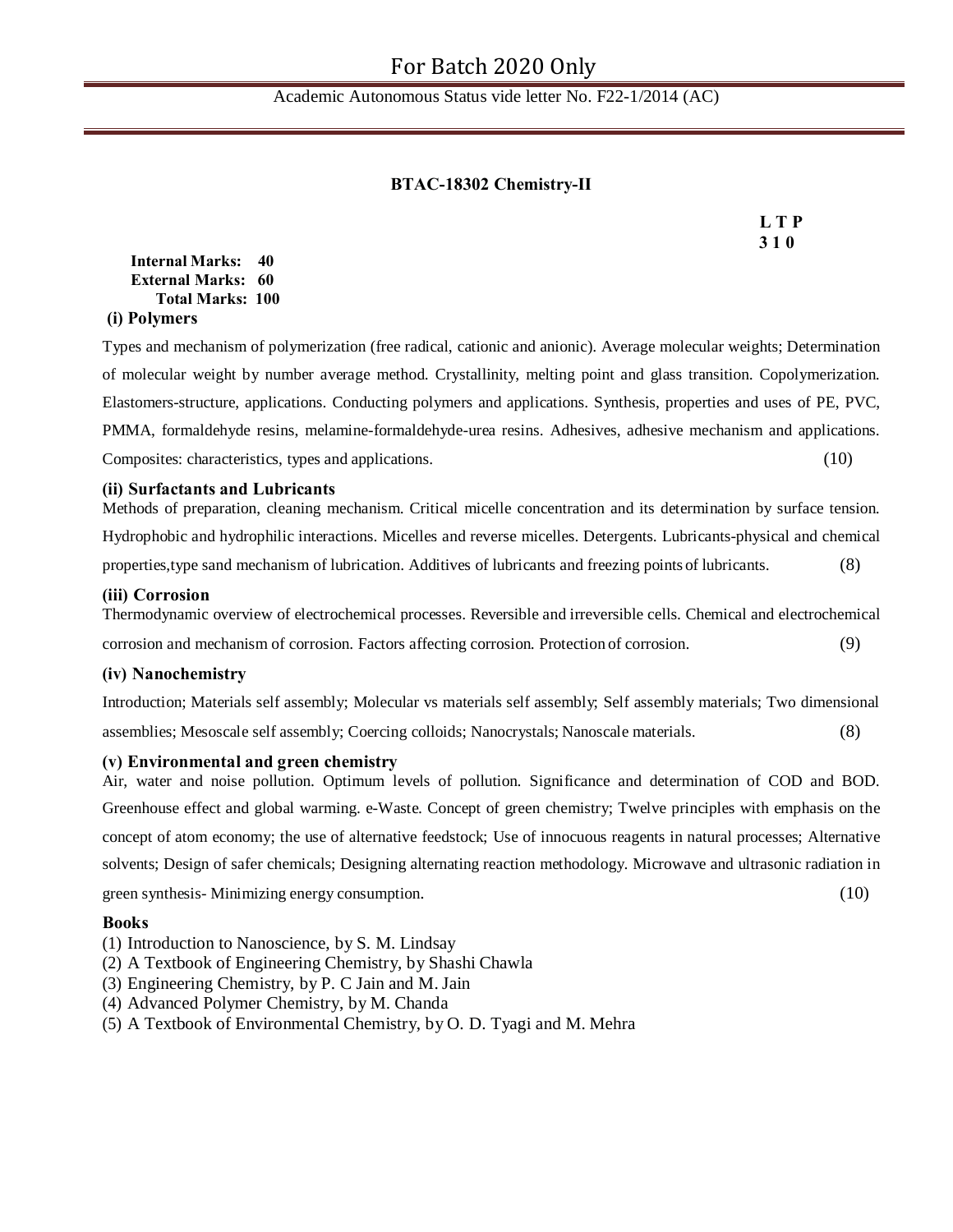#### **BTCH-18303 WATER CONSERVATION AND MANAGEMENT**

| <b>Internal Marks: 40</b> |       |  | L T P |  |
|---------------------------|-------|--|-------|--|
| <b>External Marks: 60</b> |       |  | 3 1 0 |  |
| Total Marks:              | - 100 |  |       |  |

#### **Course Objectives:**

1.To have an increased awareness among students on issues in areas of water conservation.

2.To understand the importance of water conservation in different area.

3.To know the important of water audit.

4.To establish a clear understanding of the role of water quality and testing.

| <b>Course Contents:</b>                                                                                                                                                                                                           |       |
|-----------------------------------------------------------------------------------------------------------------------------------------------------------------------------------------------------------------------------------|-------|
| <b>1.Introduction</b> : Water cycle, Water Storage, Water Quality                                                                                                                                                                 | (6L)  |
| <b>2. Water Conservation Technologies:</b><br>Rain water harvesting, Better Irrigation practices, Contour farming, Drip irrigation, Mulching.                                                                                     | (8L)  |
| <b>3. Water Management:</b><br>Water quality, controlling use and quality of water, water flow measurement, water quality control,<br>testing water salinity, preserving water quality, minimizing evaporation, Water Sanitation. | (14L) |

#### **4**.**Water Audit & Conservation** :

In homes, water conservation in the work place, Water conservation in agriculture; Water conservation in process industry; Water conservation in construction industry; Water conservation in service industry. (8L)

#### **Course Outcomes:**

The student will be able to:

1.Understand the importance of water cycle and water storage.

2.Students will learn about water quality , its quality control and testing.

3.Learn about various techniques for water conservation.

4.Learn about water audit and its advantages.

#### **Suggested Books**:

1. Elements of Water Pollution Control Engineering, OP Gupta, Khanna Publishing House, Delhi.

2. Water Supply and Sanitary Engineering, Rangwala, Charotar Publications.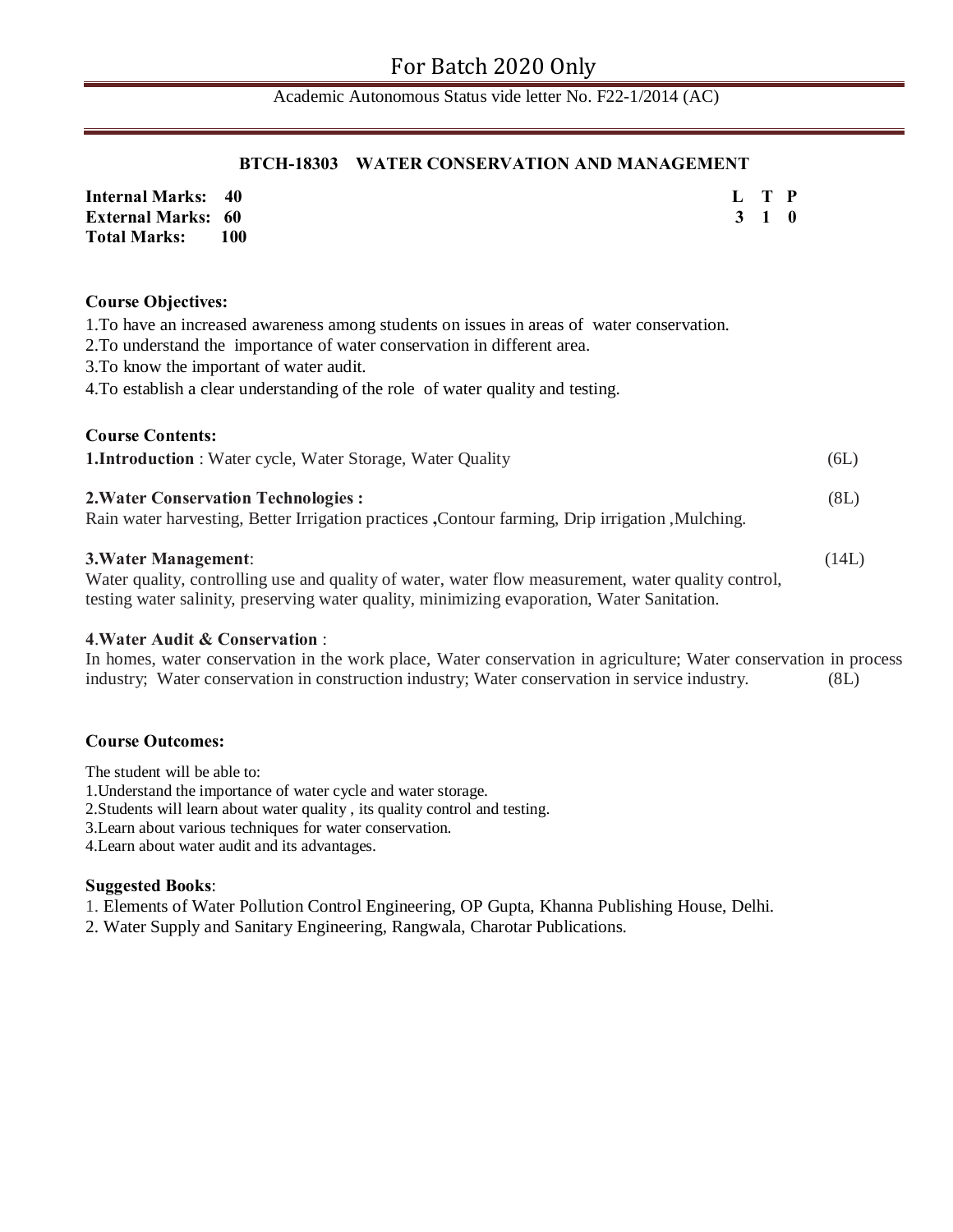#### **BTCH-18304 PLANT UTILITIES**

| <b>Internal Marks: 40</b> |     |  | L T P |  |
|---------------------------|-----|--|-------|--|
| <b>External Marks: 60</b> |     |  | 3 1 0 |  |
| <b>Total Marks:</b>       | 100 |  |       |  |

**Objective**: The aim of this course is to familiarize the students with utility services required in chemical process industries, their importance and fundamental principles

**1.Introduction**:Importance of Process utilities in Chemical Plant. (3L)

**2.Steam**: Boilers- classification , various types, construction, boiler mountings & accessories, properties of steam tables, Mollier Diagram. (5L)

**3.Power Generation**: Internal Combustion Engines- classification, two- stroke, four stroke petrol & diesel engine, valve timing diagram, carburetor, Combustion Phenomena . (7L)

**4.Refrigeration:** Air refrigeration cycles, vapour compression cycle, P-H diagram, liquefactions processes. (5L)

#### **5.Compressed Air and Vacuum:**

Use of compressed air. Classification of compressors. Reciprocating compressors-mechanical details, single stage and two stage reciprocating compressor, inter cooler, minimum work input in multistage. Centrifugal compressor- velocity diagram for centrifugal compressors, dimensional parameters, slip factor, impeller blade shapes, losses in axial flow compressors. (10L) **6.Water:** Cooling water, cooling towers, raw water, DM water, soft water. (3L) . **7.Waste Disposal:** Plant sewer system and waste disposal (3L)

## **Course Outcomes:**

At the end of this course, the students will be able to understand:

1.About various sources of plant utilities like steam, power, water etc .

2.The students will also learn functioning of different types of steam generators, compressors, blowers for handling air and inert gases.

3. Students will learn about various types of refrigeration cycles.

4.Students will learn about various uses of water in the plants.

### **Suggested Books:**

1. Yadav B, Thermodynamics & Heat Engines, Central Publishing House, Allahabad, 2000.

2. Vasandani, Treatise on Heat Engines, 4th edition, Metropolitan Book Co. Pvt Ltd, New Delhi, 2008

3. Lyle O, The efficient Use of Steam, Her Majestyøs Stationary Office, London, 1974.

4.Baasal W D, Preliminary Chemical Engineering Plant Design, 2nd edition, New York, 1989.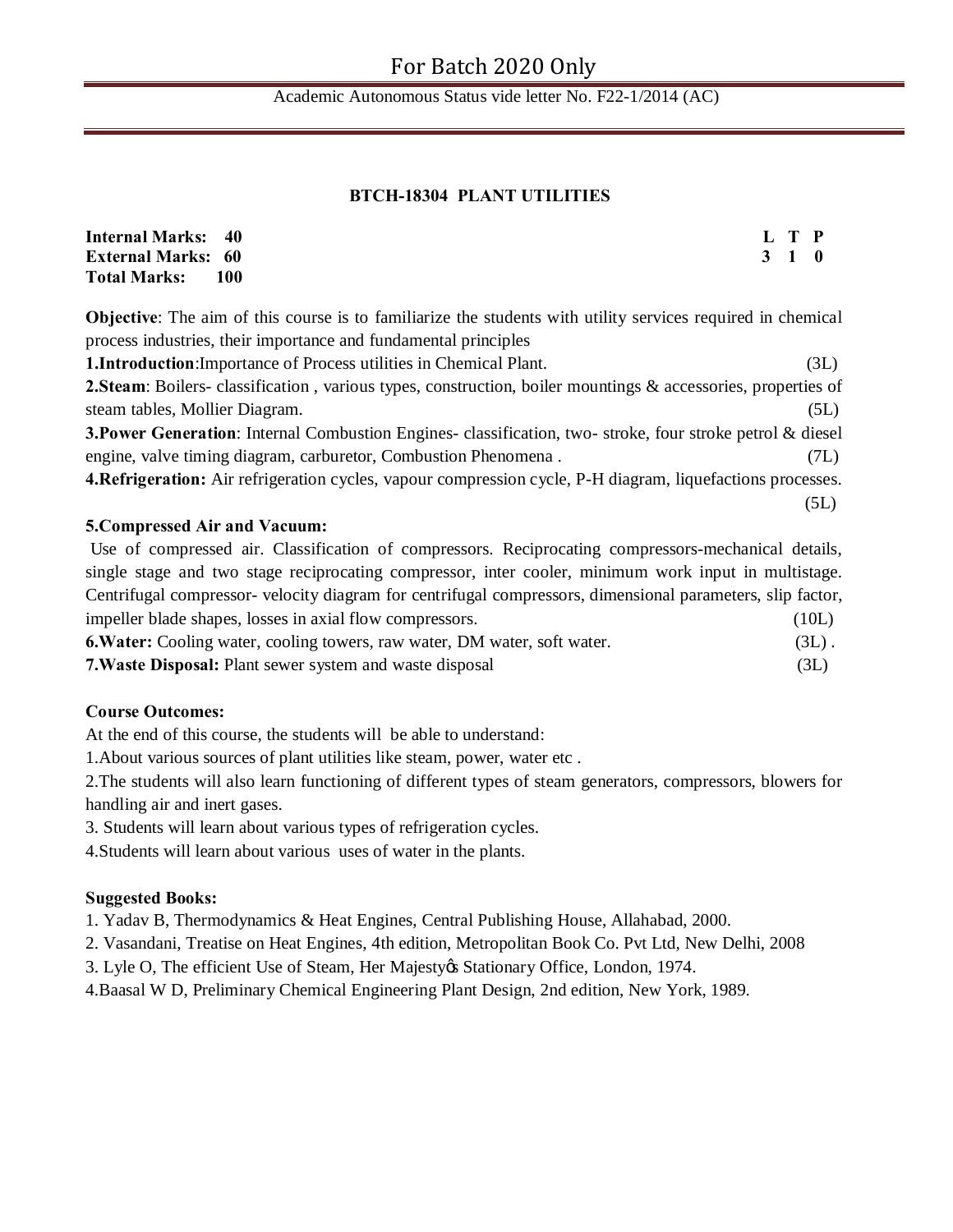#### **BTBS-18305 Biology**

| <b>Internal Marks: 40</b> |       |
|---------------------------|-------|
| <b>External Marks: 60</b> | LTP   |
| <b>Total Marks: 100</b>   | 3 1 0 |

**Objective:** Students will be introduced to the basics of biology such as cell structure and functions, inheritance & evolution, basic concepts of genetics, and an introduction to microbiology. So that they can use technology for the betterment of life on this planet.

**Unit–I Introduction to living world:** Diversity of life, major prokaryotes- monera, eubacteria and eukaryotic kingdoms- Protista, Fungi, Plantae, and Animalia. (6L + 1T) **Unit–II Biochemistry:** Metabolism (Catabolism: oxidation reactions and Anabolism: reduction reactions), ATP, Bioenergetics: cellular respiration and photosynthesis.  $(12L + 3T)$ 

**Unit–III Genetics:** Basic principles of Mendel, molecular genetics, structure and function of genes and chromosomes, Central dogma, Replication, Transcription and Translation, introduction to recombinant DNA technology and its applications including genetically modified foods and organisms.  $(12L + 3T)$ 

**Unit–IV Cell Biology**: Macromolecules: carbohydrates, lipids, water, aminoacids, proteins, nucleic acids, cell membrane, organelles: mitochondria, ribosomes, golgi appratus, endoplasmic reticulum, cytoskeleton, cellsignaling, cell division: mitosis, meosis, differentiation, motility.  $(12L + 3T)$ 

**Unit–V Microbiology:** Host-microbe interactions, physiology, ecology, diversity, and virology, microbial diseases and preventions, Antibiotics production with major examples, types of vaccines and important examples.  $(6L + 2T)$ 

#### **Course Outcomes:**

| 1. | Get insight into basic biology as a science               |
|----|-----------------------------------------------------------|
| 2. | Outlining the diversity and evolution                     |
| 3. | Organization and fundamental principles of living systems |
| 4. | Principle behind recombinant technology                   |

#### **Suggested Books:**

| --- | Biology Fundamental Principles by Balaji S Thorat and Sumit M Raut |
|-----|--------------------------------------------------------------------|
| 2.  | Lehlinger's Principles of Biochemistry                             |
|     | Microbiology by Prescott                                           |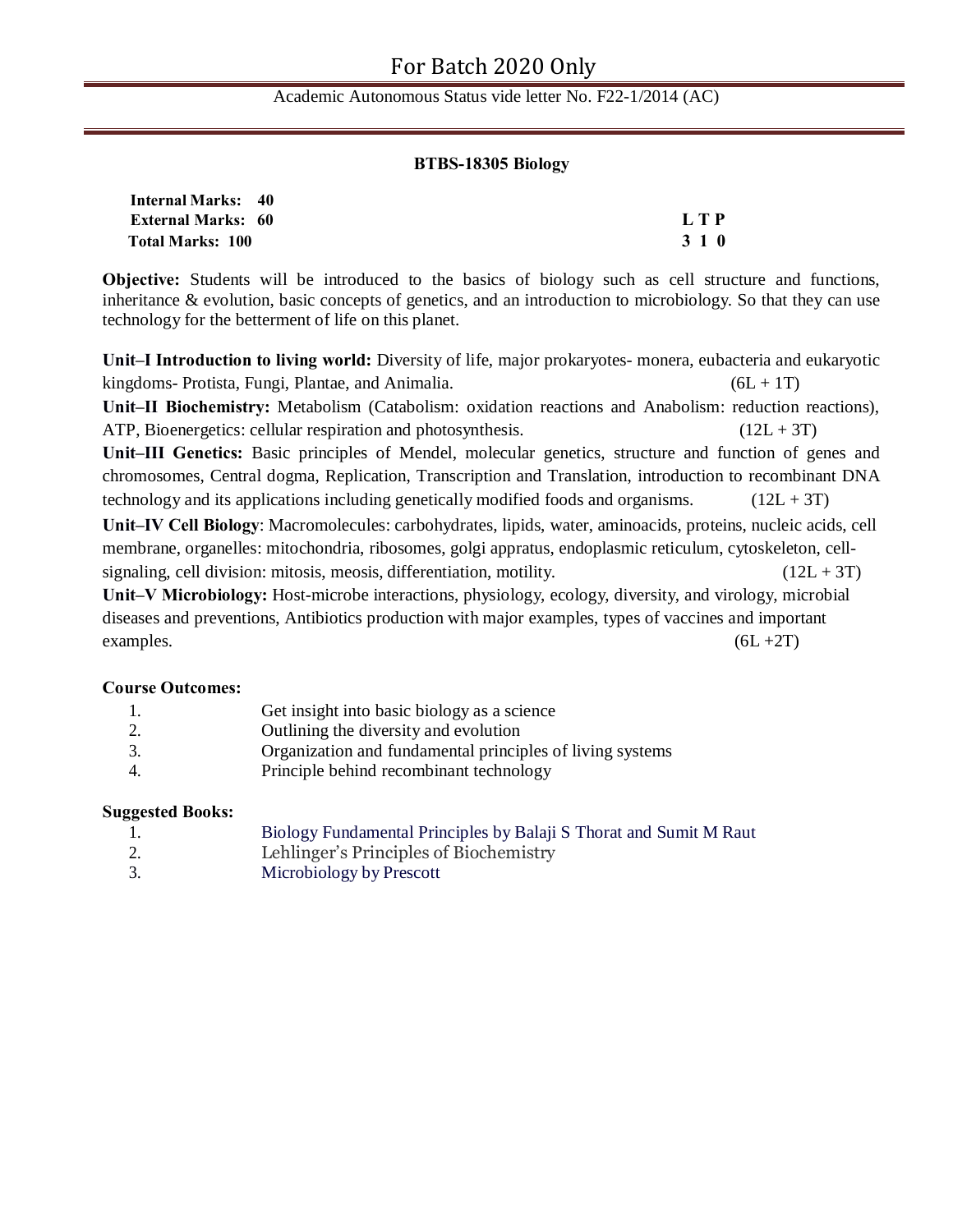#### **BTCH 18305 FLUID MECHANICS**

| <b>Internal Marks: 40</b> | L T P      |
|---------------------------|------------|
| <b>External Marks: 60</b> | <b>310</b> |
| <b>Total Marks: 100</b>   |            |

**Course Objectives:** This course is designed for the undergraduate chemical engineering students to develop an understanding of the behaviour of fluids at rest or in motion and the subsequent effects of the fluids on the boundaries.

**Introduction :** Introduction to fluids, Continuum hypothesis, Liquid & their properties, Viscosity, Newtongs law of viscosity. **(3L+1T)**

**Fluid Statics : Pascalgs law, Absolute & Gauge pressure, Hydro static paradox, Manometry, Forces on** horizontally submerged bodies. **(3L+1T)**

**Kinematics of Fluid Flow:** Introduction to various types of flows, path line, stream line, Stream function, Vorticity and Circulation, flow nets. **(3L+1T)**

**System and Control Volume Approach:** Euler's equation of motion, Bernoulli equation and applications, Head loss in pipe flow, Moody diagram. **(5L+2T)**

**Flow Measurements :**Transportation of fluids - pumps, selection and design of pumps **(3L+1T)**

**Diffrential Analysis:** Mass and momentum balances, Navier-Stokes equation, Unidirectional flow, Viscous flow, Stokes law, Skin drag and pressure drag. **(5L+2T)**

**Potential Flow:**Potential function, streamlined and bluff bodies. **(3L+1T)**

**Boundry Layer Theory:**Drag and lift force on immersed body, dimensional analysis of lift and drag. **(5L+2T)**

**Dimentional and Similitude Analysis (3L+1T)**

**Introduction to Compressible Flows:** Blowers and compressors. **(3L+1T)** 

#### **COURSE OUTCOMES:**

1. This course will develop analytical abilities related to fluid flow.

2. It is expected that students will be able to have conceptual understanding of fluids and their properties.

3. It is expected that students will be able to apply the analytical tools to solve different types of problems related to fluid flow in pipes, design the experiments effectively and do the prototype studies of different types of machines and phenomenon.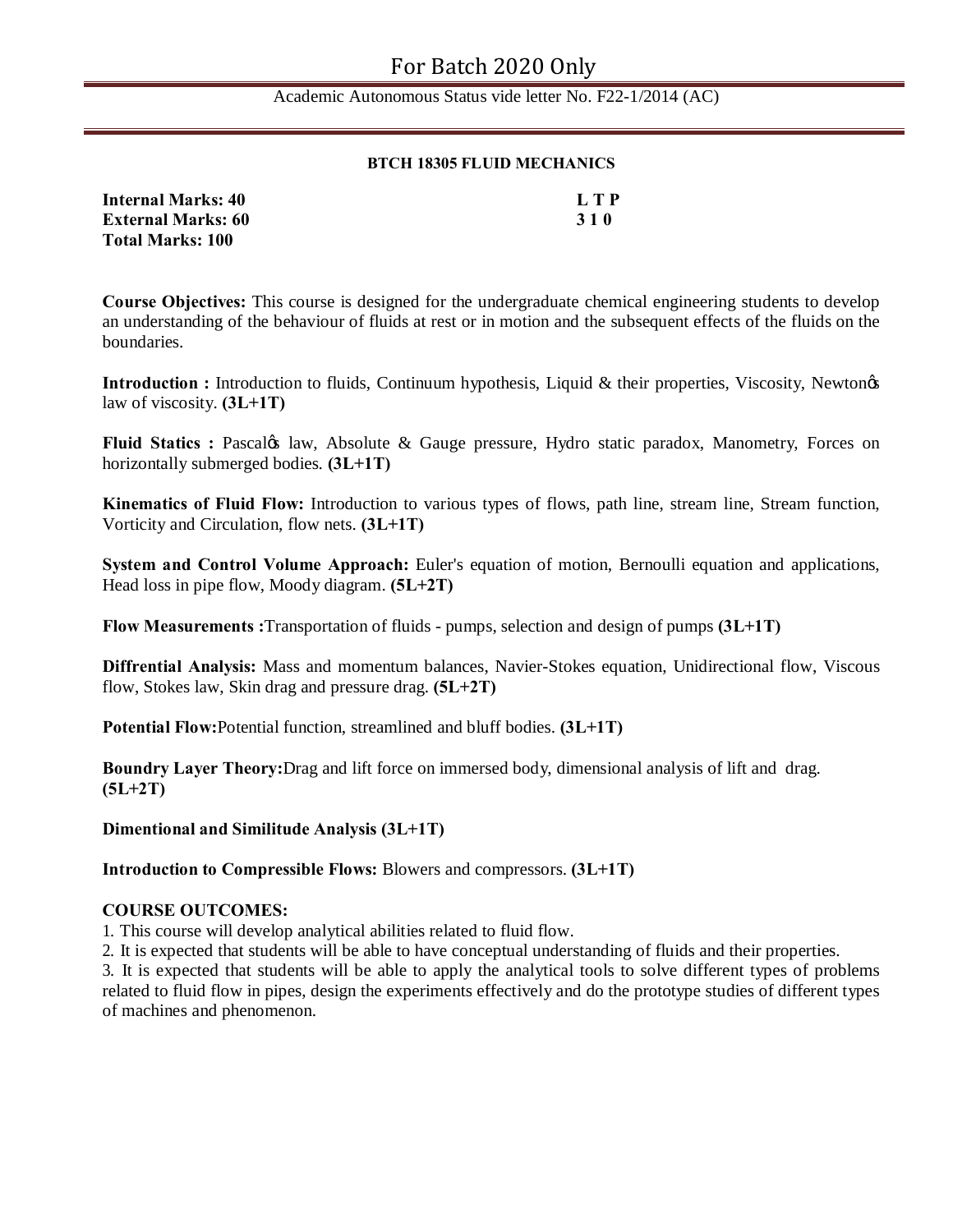## Academic Autonomous Status vide letter No. F22-1/2014 (AC)

#### **SUGGESTED BOOKS:**

1. McCabe, Warren L., Smith, Julian C. and Harriot, P., Unit Operations of Chemical Engg., 7th Ed., McGraw Hill, 2005

2. Backhurst J.R., Harker J.H., Coulson J.F., Richardson J.M., Chemical Engineering - Volume 1, 6th Ed., Butterworth Heinemann, 1999.

3. Foust, A.S., Wenzel L.A., Clump C.W. Maus L., Anderson L. B., Principles of Unit Operations, 2nd Ed., John Wiley & Sons, 2008.

4. Raju K.S., Fluid Mechanics, Heat Transfer, and Mass Transfer: Chemical Engineering Practice, John Wiley and Sons, 2011

5. Badger, W.L. and Banchero, J.T, Introduction to Chemical Engg., McGraw Hill.

6. Philip J. Pritchard P. J., Fox and McDonald's Introduction to Fluid Mechanics, 8th Ed., John Wileyand Sons, 2011

7. Chattopadhyay, P., Unit Operations of Chemical Engg. Vol.1, 3rd Ed., Khanna Publishers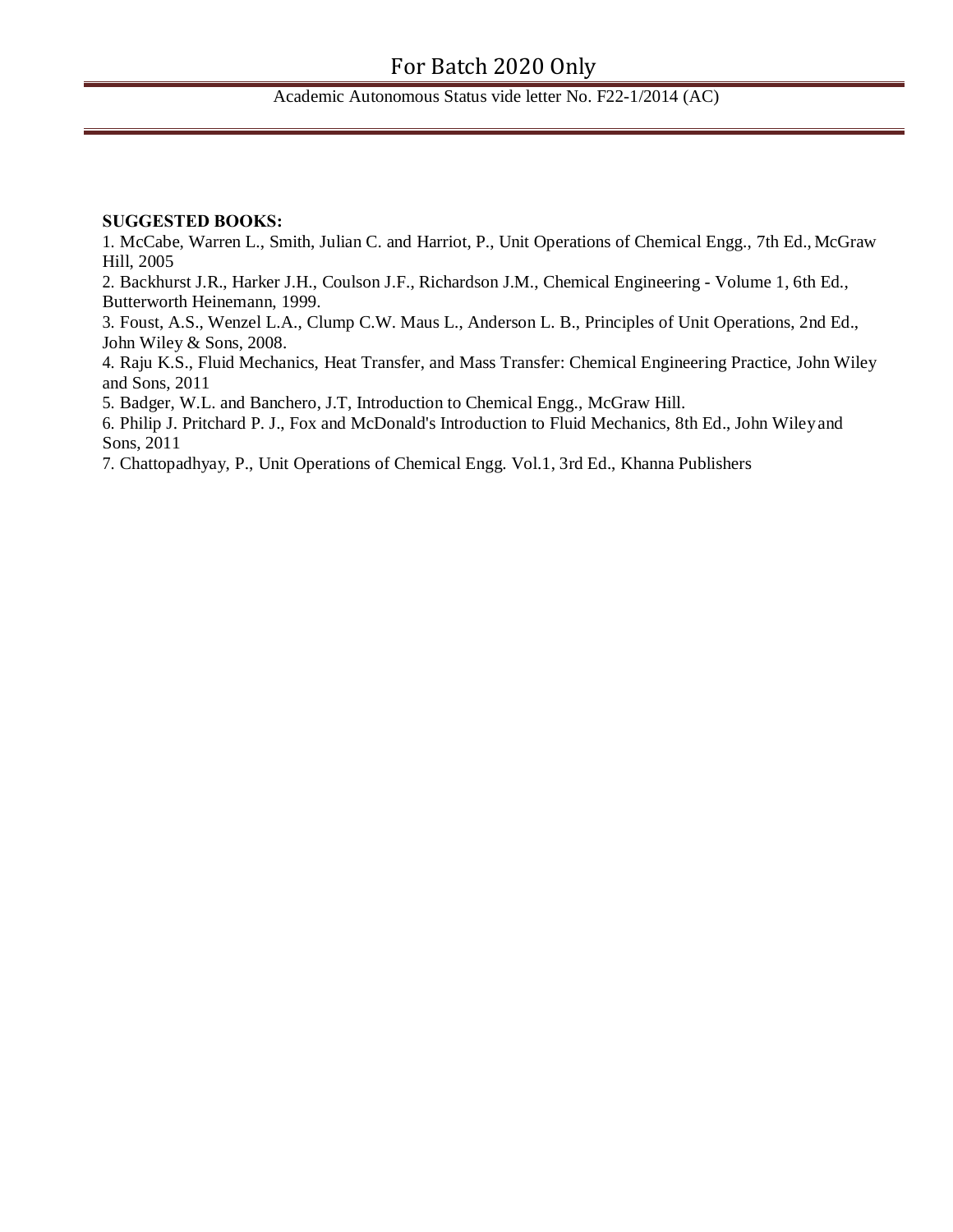#### **BTCH-18306 CHEMICAL ENGINEERING LAB-I**

| <b>Internal Marks: 30</b> | LTP |
|---------------------------|-----|
| <b>External Marks: 20</b> | 003 |
| <b>Total Marks: 50</b>    |     |

- 1. Characteristic curves of a centrifugal pump.
- 2. Determination of stability of a floating body.
- 3. Verification of Bernoulli's equation for flow process.
- 4. Measurement of flow by a venturimeter.
- 5. Measurement of flow by an orifice meter.
- 6. Measurement of flow by a Rotameters.
- 7. Measurement of flow by a V-notch in an open channel.
- 8. Measurement of losses in various fitting and valves.
- 9. Measurement of losses due to contraction and expansion.
- 10. Measurement of losses due to variation in cross section/shapes.
- 11. Verification of laminar/ turbulent flow regime in a flow process
- 12. Study of valves and fittings.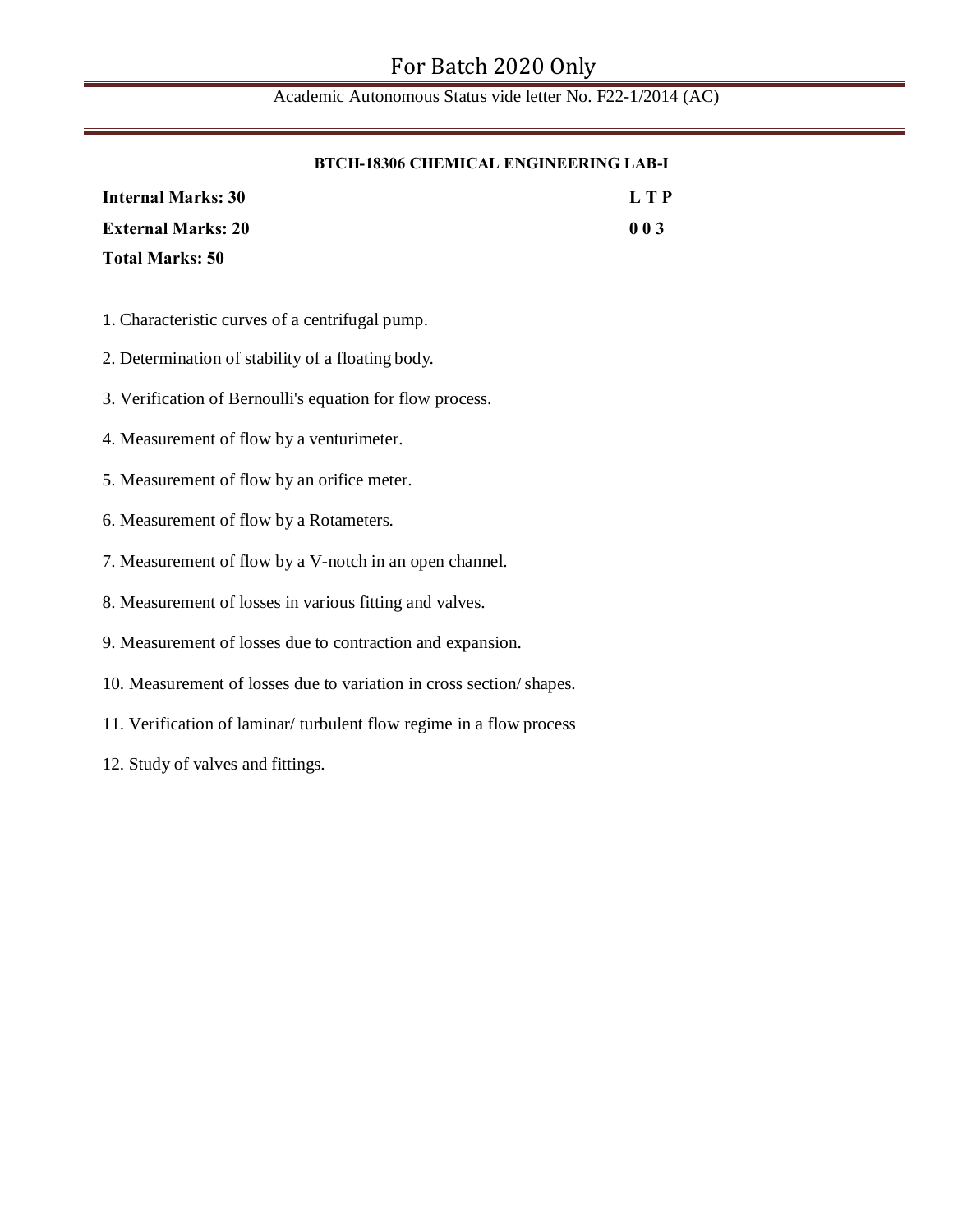#### **CHMC-I ENVIRONMENTAL SCIENCES**

| <b>Internal Marks: 00</b> | L T P      |
|---------------------------|------------|
| <b>External Marks: 00</b> | <b>200</b> |
| Total Marks: 00           |            |

**COURSE OBJECTIVES :**To think across and beyond existing disciplinary boundaries, mindful of the diverse forms of knowledge and experience that arise from human interactions with the world around them.

**Introduction:** Definition and scope and importance of multidisciplinary nature of environment. Need for public awareness.

 **(2L) Natural Resources**: Introduction and types of natural Resources and associated problems, use and over exploitation of resources. **(3L)**

**Ecosystem and Biodiversity**: Concept and types of Ecosystem, Structure and functions of ecosystem , producers , consumers and decomposers , ecological pyramids , Introduction to biodiversity, levels of biodiversity, values of biodiversity, importance (uses) of biodiversity, Hot spots of biodiversity, Threats to biodiversity, Conservation of biodiversity (in situ and ex situ techniques). **(4L)**

**Environmental Pollution**: Introduction, definition, sources, effects and control measures of Air pollution , Water pollution , Soil pollution , Marine pollution , Noise pollution, Thermal pollution. Nuclear hazards.Solid waste Management: Types , sources, causes and effects of solid wastes, Methods of solid waste disposal.

**(4L)**

**Disaster Management** : Introduction ,characteristics and types of Disasters, Causes, effects and control measures of Floods, earthquake, cyclone and landslides. **(2L)**

**Global Environment Issues**: Concept of sustainable development,Water conservation, rain water harvesting, watershed management, Resettlement and rehabilitation, Climate change, Global warming (Green house effect) , Acid rain ,Ozone layer depletion, Wasteland reclamation. **(3L)**

**Legislation for Environmental Protection** : Air (Prevention and Control of Pollution) Act, Water (Prevention and Control of pollution) Act, Environment Protection Act, Wildlife Protection Act , Forest Conservation Act, their objectives and salient features. **(2L)**

**Environment and Human Population:** Population growth, Population explosion, Environment and human health, Human Rights, Value Education, Environmental ethics, Role of Information Technology in Environment and human health.

**(4L)**

#### **COURSE OUTCOMES** :

- 1. Understand the scope and importance of environmental science.
- 2. Identify different types of environmental pollution and its management.
- 3. Develop the awareness about global environmental issues.
- 4. Understand the concept and benefits of Green Building & Smart Cities.
- 5. Understand the concept of  $3R\&$  its application.

#### **Suggested Text Books**

1. Sawyer CN, McCarty PL and Parkin GF, Chemistry for Environmental Engineering and Science, McGraw Hill (2003)

2. Bharucha, E., Textbook of Environmental Studies, Universities Press (2005).

- 3. Chapman, J.L. and Reiss, M.J., Ecology-Principles and Application, Cambridge University Press (LPE) (1999).
- 4. Joseph, B., Environmental Studies, Tata McGraw-Hill (2006).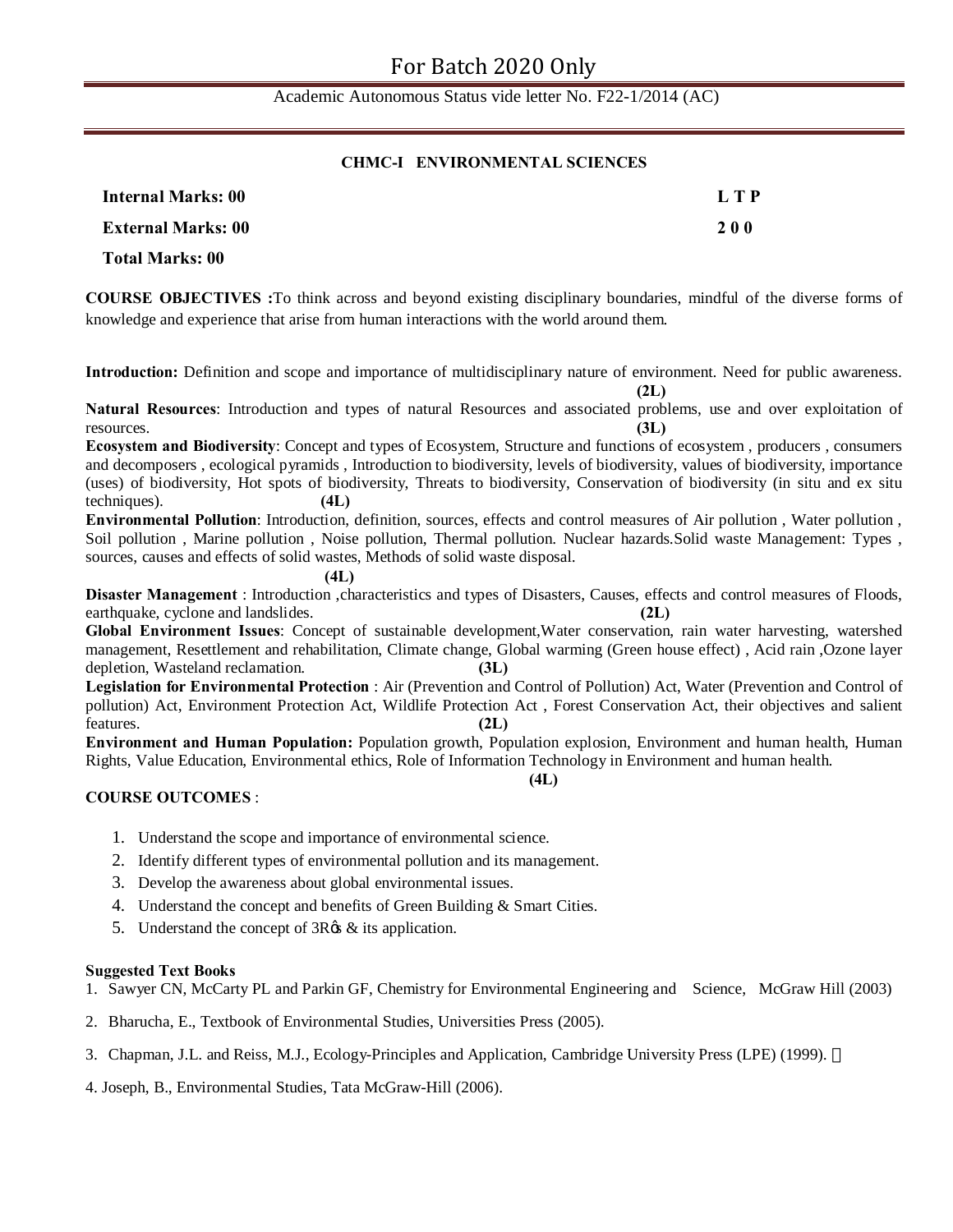#### **BTCH-18401 HEAT TRANSFER**

| <b>Internal Marks: 40</b> | LTP        |
|---------------------------|------------|
| <b>External Marks: 60</b> | <b>310</b> |
| <b>Total Marks: 100</b>   |            |

**COURSE OBJECTIVES :** The objective of the course is to introduce to students about basic of Heat transfer, its mechanisms in solids and fluids and their chemical process applications. At the conclusion of the course, the student should possess the ability to model steady and unsteady heat transfer in simple systems and design and rating of heat exchangers with and without phase change.

**Heat Transfer Fundamental :**Mode of Heat Transfer ,Conduction Fourier's law, Thermal diffusivity & Heat Transfer Coefficient. Differential Equations of Heat Transfer and Special forms .Thermal conductivity of materials. Unsteady State Heat Transfer . **(5L+1T)**

**Conductive Heat Transfer :** One Dimensional Problems (one dimensional heat conduction through plane and composite structures having plane wall, spherical  $\&$  cylindrical geometry), Heat transfer from extended surfaces ,two and three dimensional problems ,Insulation**. (5L+2T)**

**Convective Heat Transfer :**Free and forced convection, Concept of thermal boundary layer, dimensional analysis, Analogies and Correlations. **(6L+3T)**

**Introduction to Radiative Heat Transfer Radiation:**Definition of emissivity, concept of Black and Grey bodies, Planck's law of monochromatic radiation,Kirchhoff's law, Wien's displacement law, Stefan-Boltzmann law, definition of intensity of radiation. Radiation formula for radiation exchange between simple bodies, two parallel surfaces and between any source and receiver, radiation shields. **(3L+1T)**

**Basic of Heat Transfer with phase change : Condensation and Boiling heat transfer:** Introduction to boiling ,Introduction to condensation , Dropwise and Filmwise condensation of pure and mixed vapours, Convective, Nucleate & Film boiling. **(3L+1T)**

**Design of Heat Transfer equipment:** Heat exchangers -Construction and working of double pipe heat exchanger, plate type heat exchanger, Shell and Tube heat exchanger ,Concept of LMTD temperature correction factor for shell & tube exchangers, fouling factors, overall heat transfer coefficient . **(8L+3T)**

**Evaporators:** Various types of evaporators- Standard vertical tube evaporator, basket type vertical evaporator, forced circulation evaporator and horizontal tube evaporators. Single effect evaporators and multieffect evaporators and its various types of feed arrangements, boiling point elevation, capacity and economy of evaporators. **(6L+1T)**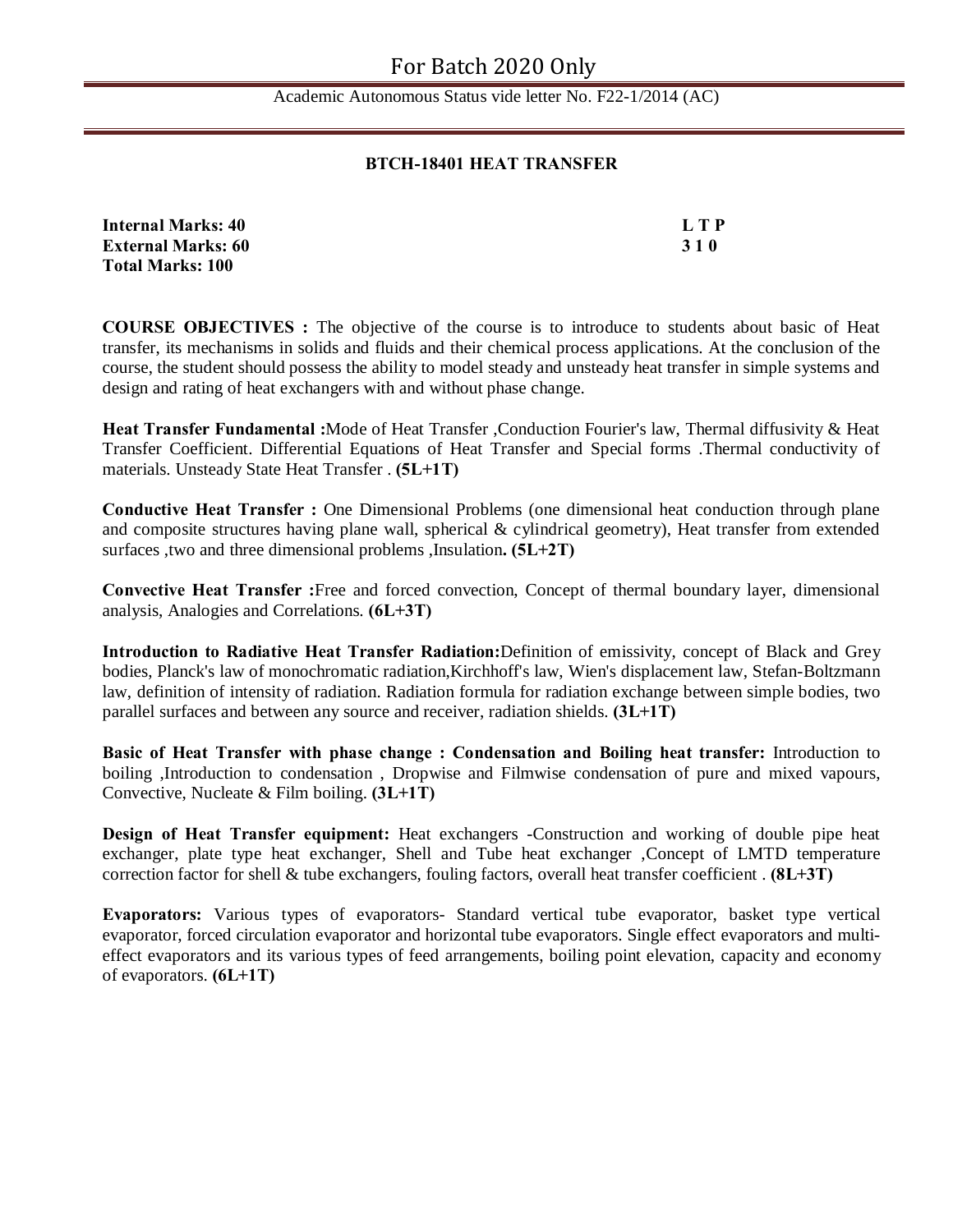#### **COURSE OUTCOMES:**

This course is expected to acquaint the students:-

- 1. About Various Mode of Heat transfer ,Steady state and Unsteady heat Transfer.
- 2. Empirical Correlation for Free and Forced Convection ,Dimensional Numbers.
- 3. Thermal Boundary Layer ,Condensation and Boiling Phenomenon.
- 4. Various types of Heat exchange Equipments, Boilers, Condensors, Evaporator.
- 5. Industrial Application of Heat Exchange equipments.
- 6. Identify, formulate, and solve industrial engineering problems using different equations studied .

#### **Suggested Books:**

- 1. Holman, J.P., Heat Transfer, 10th Ed., McGraw Hill, 2010.
- 2. McAdams W.H., Heat Transmission, 3rd Ed., Kreiger Publishing Co, 1985

3. Backhurst J.R., Harker J.H., Coulson J.F., Richardson J.M., Chemical Engineering - Volume 1, 6th Ed., Butterworth Heinemann, 1999

4. McCabe, Warren L., Smith, Julian C. and Harriot, P., Unit Operations of Chemical Engg., 7th Ed., McGraw Hill, 2005

5. Kern D.Q., Process Heat Transfer, McGraw Hill.

6.Kreith F., Manglik R.M., Bohn M.S., Principles of Heat Transfer, 7th Ed., Brooks Cole Thomson Learning Publication, 2010.

7.Principle of Heat Transfer ,D.Srinivasan,New Age International Publishers.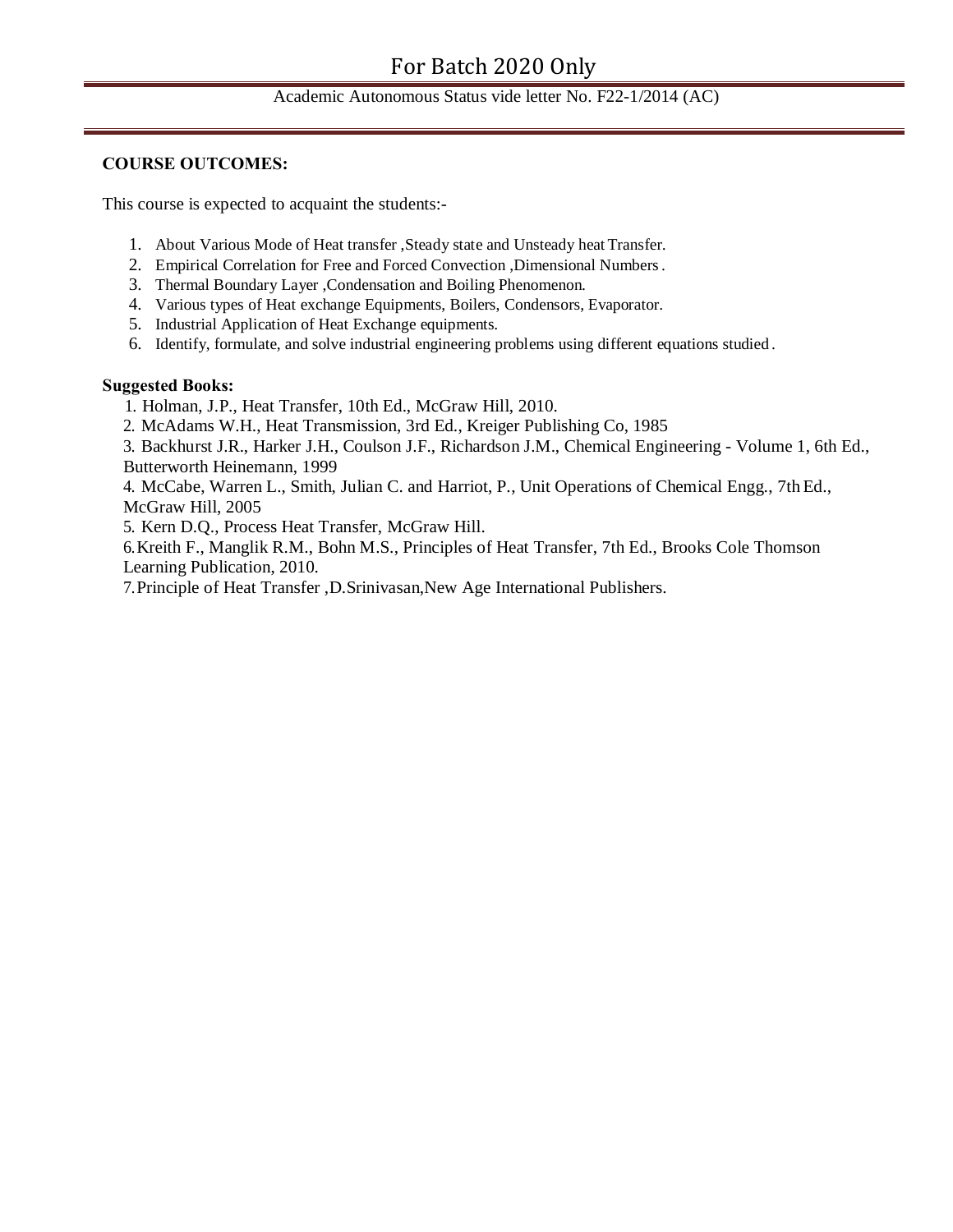#### **BTCH-18402 MASS TRANSFER-I**

| <b>Internal Marks: 40</b> | LTP        |
|---------------------------|------------|
| <b>External Marks: 60</b> | <b>310</b> |
| <b>Total Marks: 100</b>   |            |

**COURSE OBJECTIVES :** The purpose of this course is to introduce the undergraduate students with the most important separation equipments in the process industry, and provide proper understanding of unit operations.

**Introduction:** Importance and classification of mass transfer operations in Chemical Engineering. **(4L)**

**Diffusion:** Mass balance in simple situations, diffusion through solids, liquids & gases, Constitutive laws of diffusion ,unsteady state diffusion. **(8L+3T)**

**Interphase Mass Transfer :** Theories of Mass transfer, Convective mass transfer, interphase mass transfer and mass transfer coefficients, mass transfer correlations , Equilibrium stages and transfer units: number and height of transfer units, stage efficiency. **(10L+4T)**

**Gas Absorption**: Gas absorption plate and packed column design; reactive absorption . **(6L+1T)**

**Humidification Operations**: humidification operations and water cooling operations. Dehumidification Equipments: water cooling towers & spray chambers, Rate of drying curves, through circulation drying, Continuous drying, Types of dryers. **(8L+2T)**

#### **COURSE OUTCOMES** :

- 1. Students will learn about the diffusional masstransfer
- 2. Operation of cooling tower will be clearlyunderstood
- 3. Operation of Dryer will be understood
- 4. Student will understand the mechanism of crystallization and absorption

#### **Suggested Text Books**

- 1. Binay K.Dutta, Principles of Mass Transfer and Separation Processes,2nd edition, Prentice Hall ofIndia,2007
- 2. R.E.Treybal, Mass Transfer Operations, 3rd Edition, McGraw Hill, New Delhi, 1983.
- 3. E.D. Cussler, Diffusion Mass Transfer in Fluid Systems, Cambridge
- 4. S. Foust, Principles of Unit Operations, 2nd Edition, Wiley, New York, 1980.

#### **Suggested References Books**

1. C.J. Geankoplis, Transport Processes and Unit Operations, 3rd Edition, Prentice Hall, India, 1993.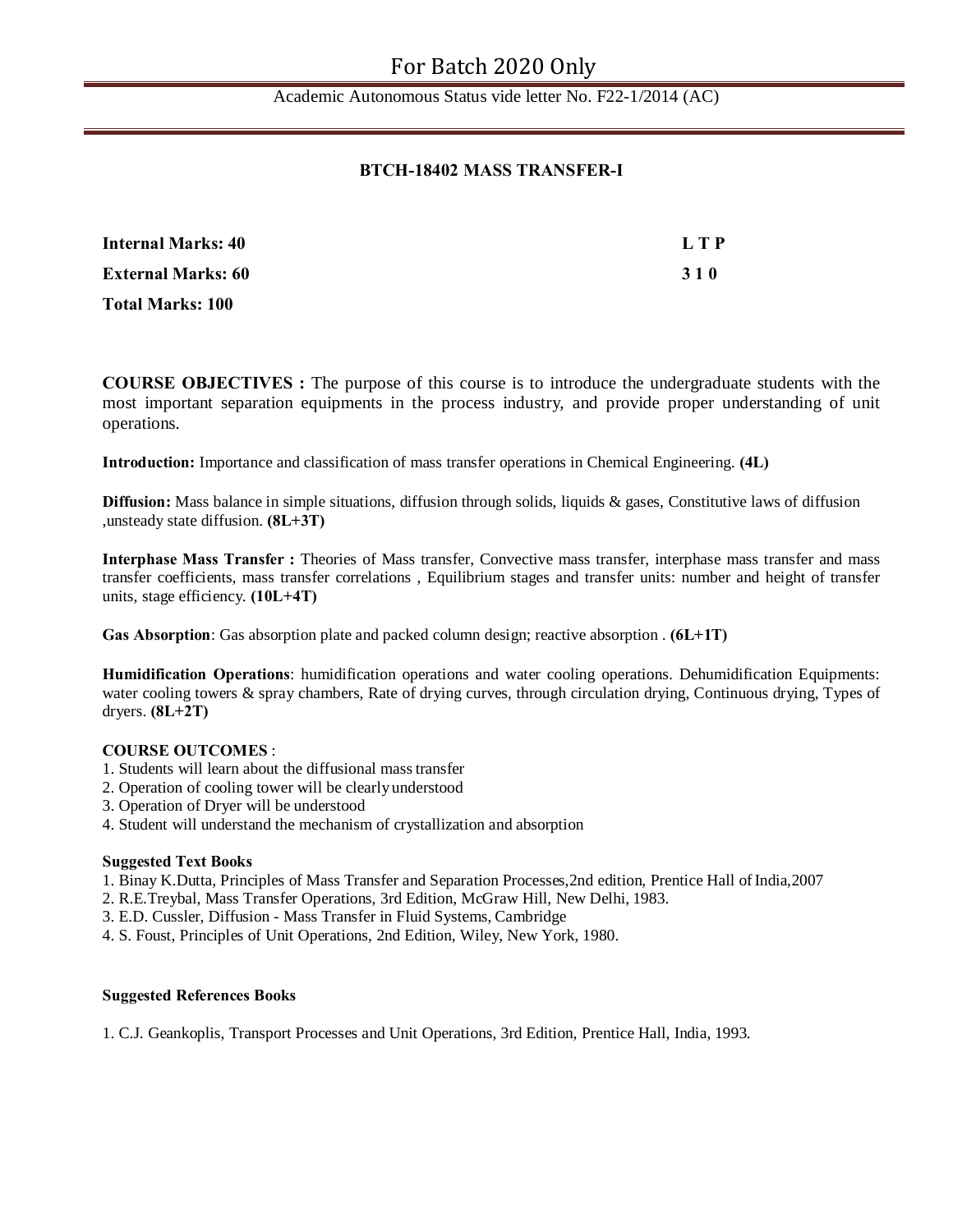#### **BTCH-18403 THERMODYNAMICS -II**

| Internal Marks: 40        | L T P |
|---------------------------|-------|
| <b>External Marks: 60</b> | 310   |
| <b>Total Marks: 100</b>   |       |

**COURSE OBJECTIVES :** To introduce the concepts of fugacity, activity coefficient, vapour-liquid equilibrium and reaction equilibrium. Introduction to molecular thermodynamics.

**Introduction:** Review of first and second law of thermodynamics . **(2L)**

**Solution Thermodynamics**: Fundamental property relationships,chemical potential as a criterion for phase equilibrium, partial properties, ideal gas solution, fugacity and fugacity coefficient for a pure species, fugacity and fugacity coefficient for species in a solution, excess properties, Lewis rendall rule. **(8L+3T)**

**Solution thermodynamics application:** liquid phase properties from VLE, activity and activity coefficient, dependence of activity and activity coefficient on temperature and pressure, models for Gibbs free energy, heat effects and property change on mixing. **(7L+2T)**

**Vapour-liquid equilibrium**: Phase rule duhem's theorem, gamma-Phi formulation of VLE, dew point and bubble point calculations, Raoult's law and modified raoult's law, VLE from K-value correlations, flash calculations. **(6L+3T)**

**Liquid-Liquid Equilibria:** Vapor-Liquid-Liquid Equilibria; Solid-Liquid Equilibria, Solid-Gas Equilibria. (**6L+2T)**

**Chemical Reaction Equilibria**: Reaction coordinate, application of equilibrium criteria to chemical reactions, standard gibbs free energy and the equilibrium constant relation, effect of temperature on equilibrium constant, evaluation of equilibrium constants, relation of equilibrium constant to composition for single phase reactions and liquid phase reactions, equilibrium conversions for single reactions, reactions in heterogenous system, phase rule and duhem's theorem for reacting systems. V**(7L+2T)**

#### **COURSE OUTCOMES** :

- 1. Learning thermodynamics cycles, making cycle calculations by using basic thermodynamics principles.
- 2. Learning how to apply laws of thermodynamics on ideal gas mixtures.
- 3. Analyzing varied humidified air processes like air conditioning by using basic formulas and diagrams.
- 4. 4. Having opinion about social and environmental effects of thermodynamic applications.

#### **Suggested Text Books**

1. J.M. Smith, H.C. Van Ness and M.M. Abbott,  $\delta$ Introduction to Chemical Engineering thermodynamics $\ddot{o}$ , 7th edition, McGraw-Hill International Edition,2005.

#### **Suggested References Books**

1. S.Sandler,  $\tilde{o}$ Chemical, Biochemical and Engineering Thermodynamics $\ddot{o}$ , 4<sup>th</sup> edition, Wiley, India.

2.Y.V.C.Rao,  $\tilde{C}$ chemical Engineering Thermodynamicsö, University Press, Hyderabad, 1997.

3.K.V.Narayan, A Text book of Chemical Engineering Thermodynamics, Prentice Hall of India Private Limited.,New Delhi.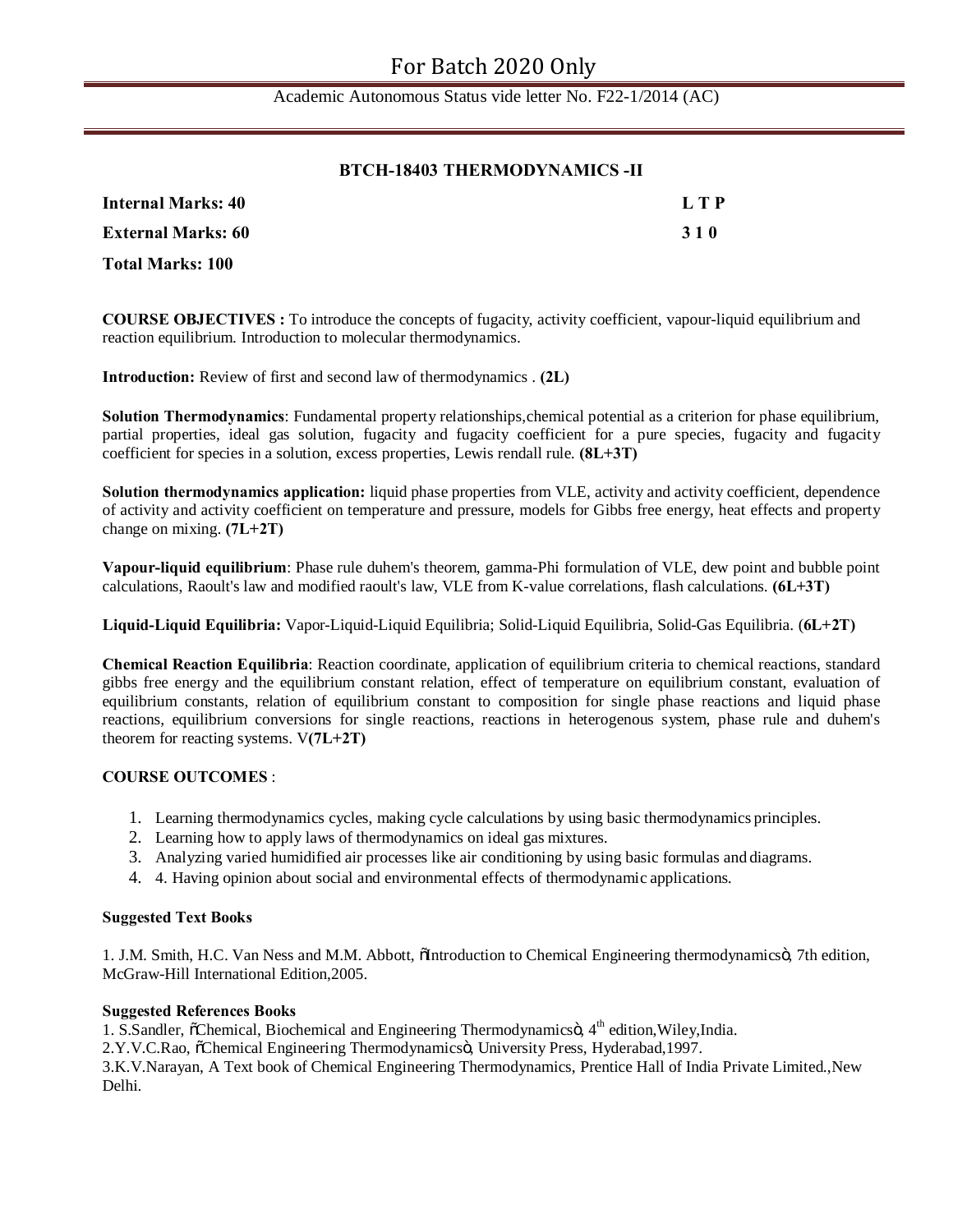#### **BTCH-18404 MATERIAL SCIENCE**

| <b>Internal Marks: 40</b> | L T P |
|---------------------------|-------|
| <b>External Marks: 60</b> | 300   |
| <b>Total Marks: 100</b>   |       |

**COURSE OBJECTIVES:** The objective of the course will be to give the students a basic introduction to the different classes of materials relevant to engineering in general, and Chemical Engineering in particular. The intent of the course will be to relate the underlying molecular structure of the materials to their physical and chemical properties, and their processing and performance characteristics.

**Introduction to Materials:** Bonding between atoms: metallic bonding, ionic bonding, covalent bonding, Vander Waals bond, thermal expansion, elastic modulus and melting point of materials, Role of materials selection in design, structure-property-processing-performance relationships. **(3L)**

**Structure of Materials:** Miller indices of directions and planes, packing of atoms inside solids, close-packed structures, structure of ceramics, ionic solids, glass and polymers, density of various materials. **(3L)**

**Imperfections in Solids :** Vacancies, equilibrium concentration of vacancies, interstitial and substitutional impurities in solids, dislocations, types and characteristics of dislocations, interfacial defects, stacking faults. **(3L)**

**Strength of Materials :** Yield strength, tensile strength and ductility of materials: stress strain behavior of metals, ceramics and polymers, tensile test, plastic deformation, necking, creep behavior and fatigue. **(4L)**

**Semi-crystalline Materials :** Classification, structure and configuration of ceramics, polymers, copolymers, liquid crystals and amphiphiles. **(7L)**

**Non-Crystalline/Amorphous Materials:** Silicates, glass transition temperature, viscoelasticity. **(4L)**

**Polymer Nano-composite Materials**: Nanocomposites, role of reinforcement-matrix interface strength on composite behavior, Corrosion, Degradation and Recycling **(7L)**

**Biomaterials:** Material related to catalyst such as zeolites, silica etc. and other selected materials . **(2L)**

**Introduction to Experimental Techniques:** XRD, NMR, PSA, etc. for material characterization highlighting links between molecular structure and macroscopic properties. **(3L)**

#### **COURSE OUTCOMES**

1.Students will have a fair understanding of hard and soft materials, including polymers and composites.

2. All materials characterization, properties and use in engineering applications.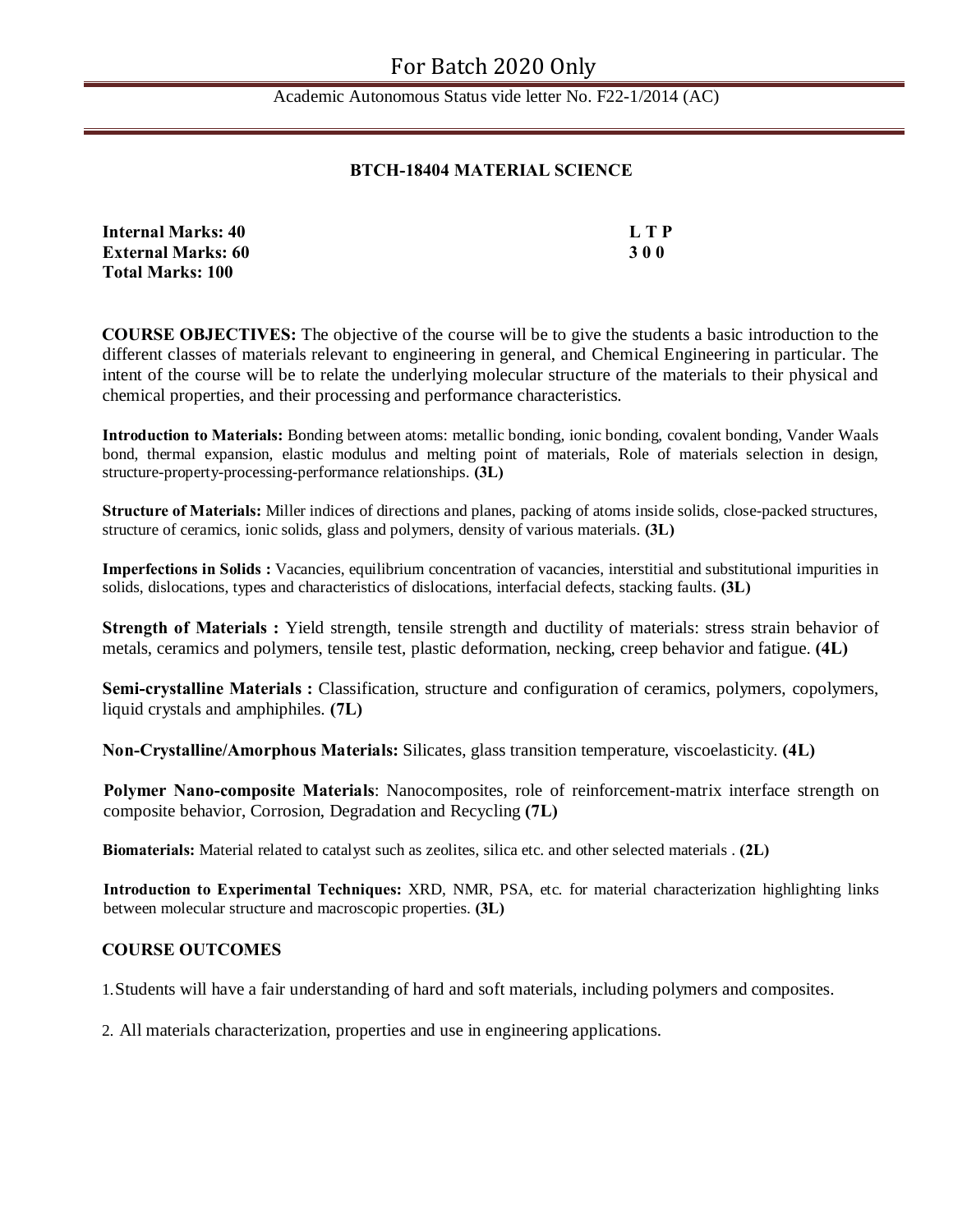#### **Suggested Books**

- 1. V. Raghavan Materials Science and Engineering: A First Course, 5<sup>th</sup> Edition Prentice Hall India, 2004.
- 2. S. Upadhyaya and A. Upadhyaya, Material Science and Engineering, Anshan Publications, 2007.

#### **Suggested Reference Books**

- 1. R. A. L Jones, Soft Condensed Matter, Oxford University Press, 2002.
- 2. William D. Callister, David G. Rethwisch Materials Science and Engineering: An Introduction, Wiley Publisher.
- 3. B. S. Mitchell An Introduction to Materials Engineering and Science for Chemical and Materials Engineers, John Wiley & Sons, 2004.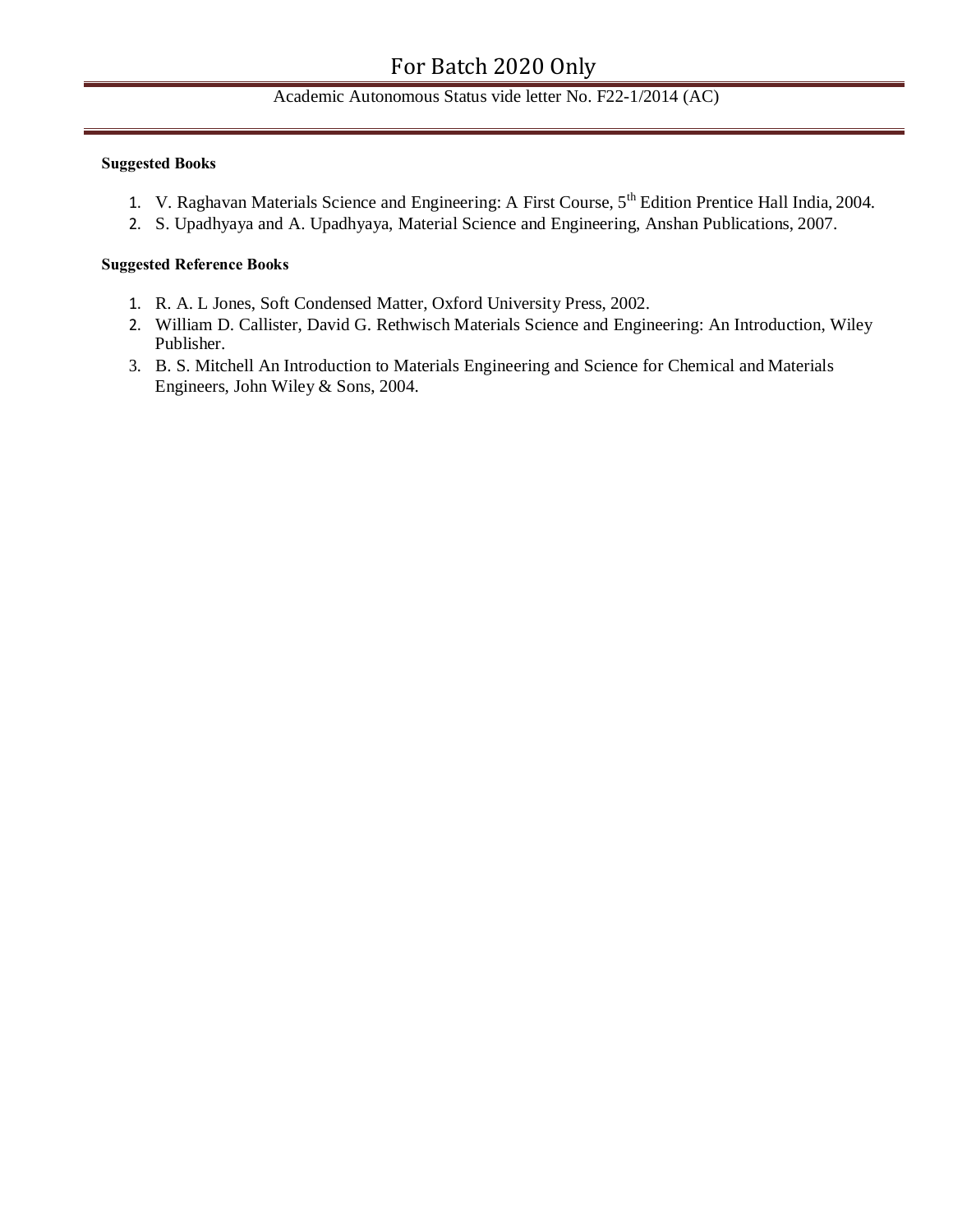#### **BTHS-18901 Fundamentals of Management for Engineers**

|                           | Credit: 3  |
|---------------------------|------------|
| <b>Internal Marks: 40</b> |            |
| <b>External Marks: 60</b> | LTP        |
| <b>Total Marks: 100</b>   | <b>300</b> |

**Unit 1**. Definition, functions, and significance of Management. Levels of management, Douglas Mc Gregor Theory X and Theory Y. Difference between management and Administration.

**Unit 2.** Evolution of Management, thought, approaches of management. principles of Henry Fayol and F.W Taylor.

**Unit3.** Planning and organization nature, objectives and significance of planning, types and steps of planning. Span of control. Methods and types of training, Various organizational structures. Formal and informal organizations.

Unit 4. Concept of motivation, theories of motivation - Maslow need hierarchy theory & Herzberg two factor theory, Concepts of leadership and styles. Steps of Controlling .

#### **Books Recommended**:-

- 1. General Management C.B. Gupta Sultan Chand
- 2. Principal and Practice of management- L.M. Prasad Sultan Chand
- 3. Essential of Management -Koontz & O, Donnel Tata Mc Graw

4. Essential Of Management ó Koontz and Weihrich Tata Mc Graw 5. Management : James Stoner, R Edward Freeman, Daniel R. Gilbert, Jr. Prentice Hall of India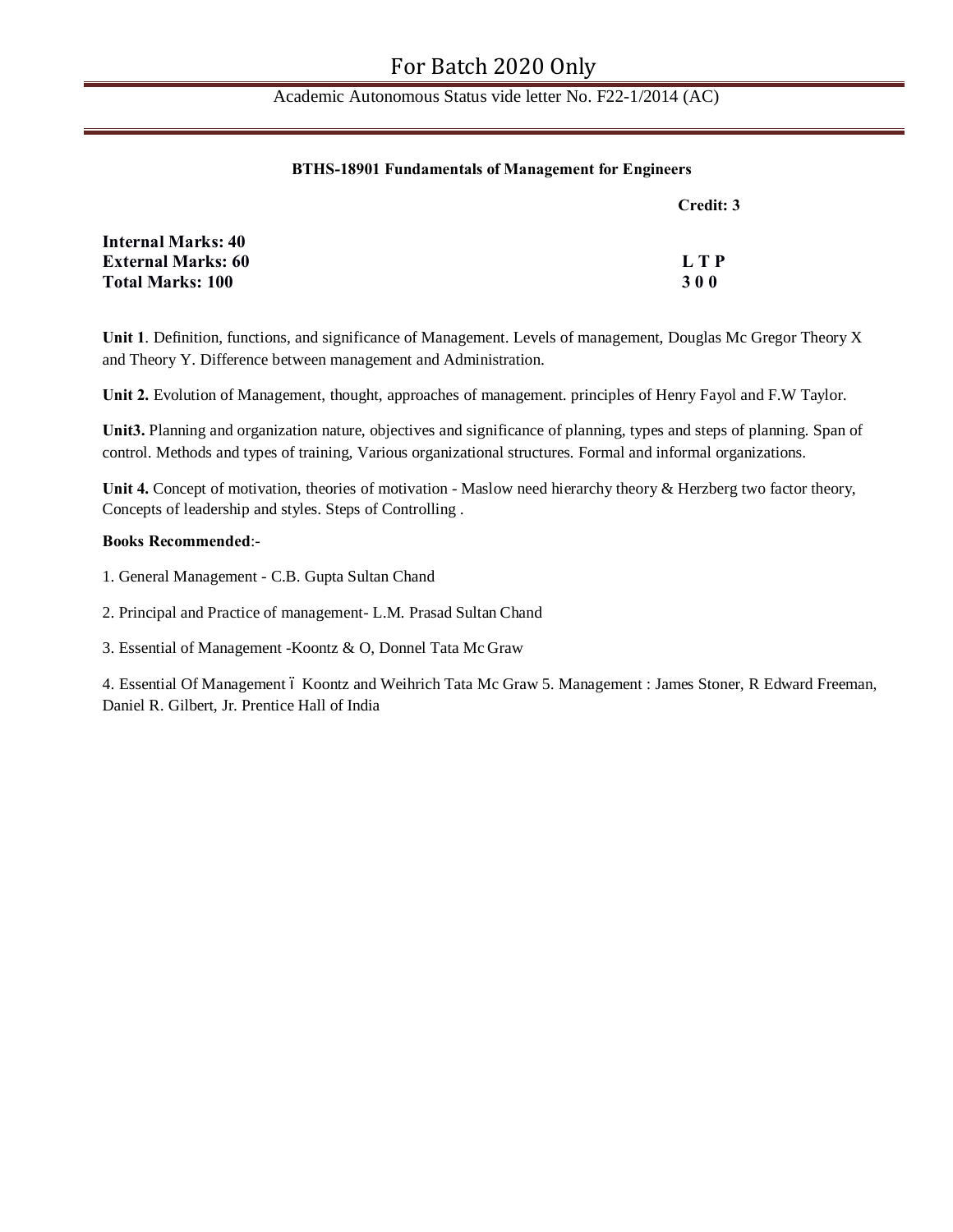#### **BTCH- 18405 NUMERICAL METHODS IN CHEMICAL ENGINEERING**

**Internal Marks: 40 L T P External Marks: 60 3 0 0 Total Marks: 100**

**COURSE OBJECTIVES:** This course is aimed at providing the students with knowledge about the numerical solutions to various mathematical expressions that they may come across in Chemical Engineering Practice, those are not easily solvable by conventional techniques. These techniques are very useful for the students for experimental data analysis, integration and differentiation of involved functions, solutions of certain implicit equations.

**Introduction:** Approximation and Concept of Error & Error Analysis **(3 L)**

**Linear Algebraic Equations:** Methods like Gauss elimination, LU decomposition and matrix inversion, Gauss-Siedel method, Chemical engineering problems involving solution of linear algebraic equations **(5 L)**

**Root finding methods for solution on non-linear algebraic equations:** Bisection, Newton- Raphson and Secant methods, Chemical engineering problems involving solution of non-linear equations **(5 L)**

**Interpolation and Approximation**: Newton's polynomials and Lagrange polynomials, spline interpolation, linear regression, polynomial regression, least square regression **(5 L)**

**Numerical integration:** Trapezoidal rule, Simpson $\alpha$  rule, integration with unequal segments, quadrature methods, Chemical engineering problems involving numerical differentiation and integration. **(7 L)**

**Ordinary Differential Equations:** Euler method, Runge-Kutta method, Adaptive Runge-Kutta method, Initial and boundary value problems, Chemical engineering problems involving single, and a system of ODEs. **(11 L)**

#### **COURSE OUTCOMES:**

1. To learn the application of Numerical methods and its application in chemical industry

2. To understand the concept of errors and their significance in numerical methods.

3. To learn different numerical methods used for solution of linear and non linear equations

4. To learn how different type of Chemical Engg. problems can be solved by using different methods ( ODE/Integration).

#### **Suggested Books:**

1.Gupta, S. K., "Numerical Methods for Engineers, New Academic Science.

2.S.C. Chapra & R.P. Canale, "Numerical Methods for Engineers with Personal Computer Applications", McGraw Hill Book Company.

3.R.L. Burden & J. D. Faires, "Numerical Analysis", 7th Ed., Brooks Coles.

4. Atkinson, K. E., "An Introduction to Numerical Analysis", John Wiley & Sons.

5. Press, W. H. et al., "Numerical Recipes in C: The Art of Scientific Computing, 3rd Edition, Cambridge University Press.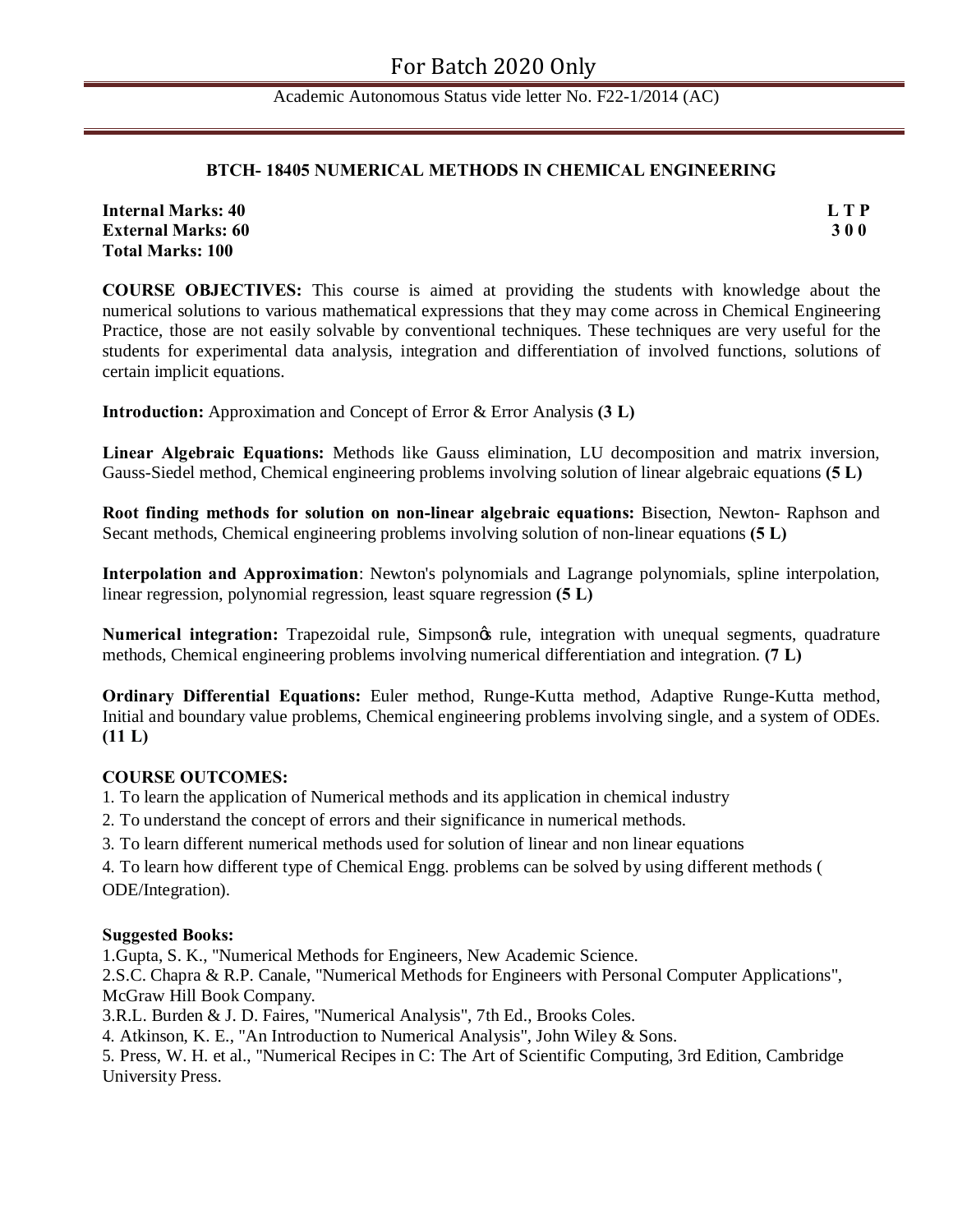#### **BTCH-18406 NUMERICAL METHODS IN CHEMICAL ENGINEERING (P)**

| <b>Internal Marks: 30</b> | L T P |
|---------------------------|-------|
| <b>External Marks: 20</b> | 002   |
| <b>Total Marks: 50</b>    |       |

#### **PRACTICAL DESCRIPTION [No. of turns (2 hrs)]**

1.Introduction to use of computers for numerical calculations (1 practical turn)

2.Solution of linear algebraic equations using Gauss elimination, Gauss-Siedel etc. (2 practical turns)

3.Solution of a non-linear equations using bracketing and Newton-Raphson method. (2 practical turns)

4.Interpolation and Approximation(2 practical turns)

- 5.Numerical integration(2 practical turns)
- 6.Euler method (1 practical turn)
- 7.Runge-Kutta methods for ODEs (2 practical turns)
- 8.Solution of system of ODEs using simple methods (1 practical turn)
- 9.Solution of simple PDEs (2 practical turns)

**Total :15 practical turns**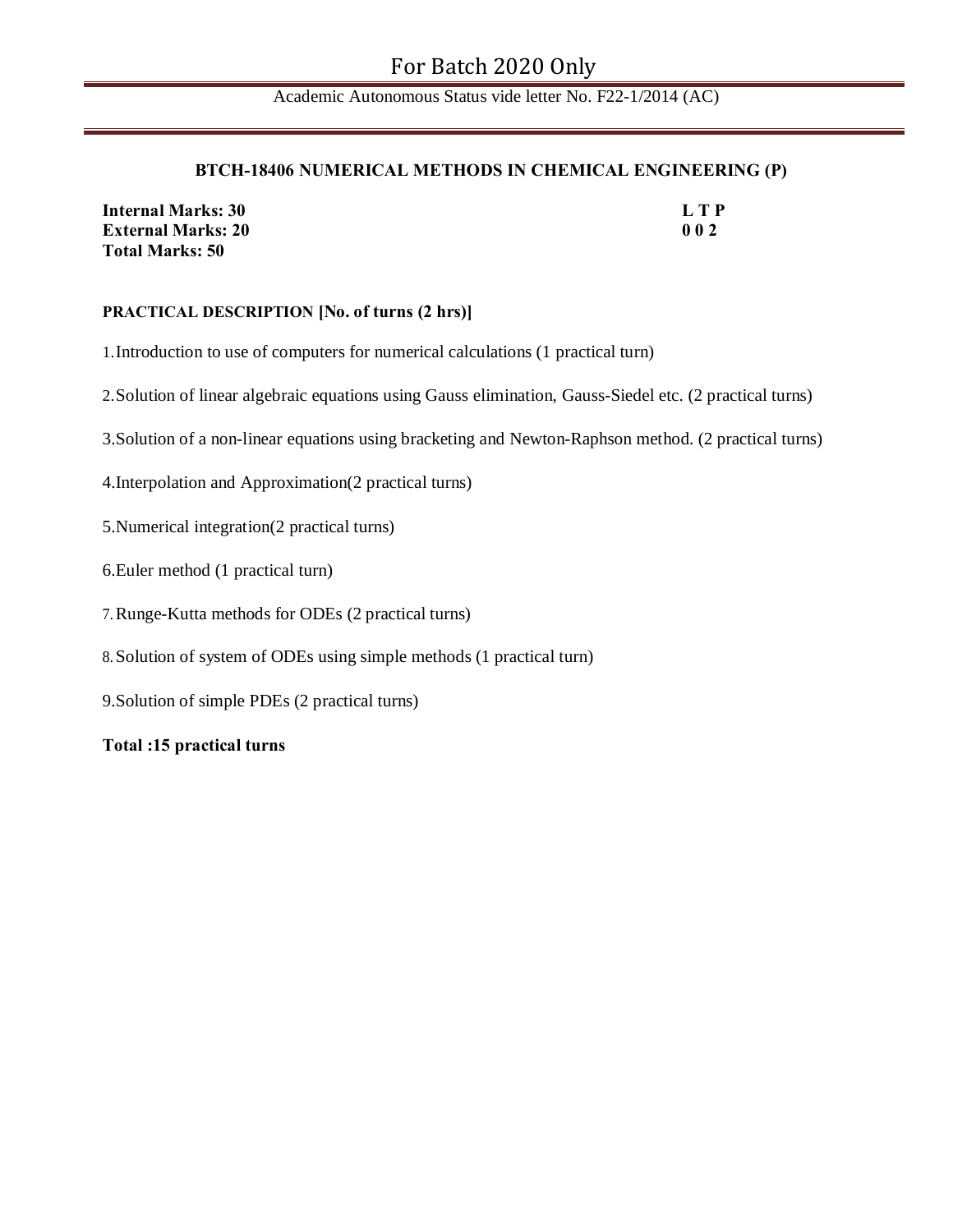## **BTCH-18407 CHEMICAL ENGINEERING LAB-II**

| <b>Internal Marks: 30</b> | L T P |
|---------------------------|-------|
| <b>External Marks: 20</b> | 003   |
| <b>Total</b>              |       |
| Marks: 50                 |       |

**Objective:**

The objective of this course is to calculate heat transfer coefficient for different types of heat transfer equipments along with heat losses for various devices like vertical cylinder by natural convection, to determine thermal conductivity of different materials .Student will learn about double pipe heat exchanger and perform calculation for heat exchanger. Student will perform experiments based on conduction , convection and radiation principles.

#### **PRACTICAL DESCRIPTION**

- 1. To determine the thermal conductivity of insulating powder.
- 2. To determine the heat transfer resistance and thermal conductivity through composite wall .
- 3. To determine the thermal conductivity of Metal Bar (Brass).
- 4. To find the heat transfer coefficient of heat loss by vertical cylinder by natural convection.
- 5. To find heat transfer coefficient loosing heat by forced convection to air flowing through it for

different air flow rates & heat flow rates.

- 6. To find heat transfer coefficient for parallel flow and counter flow for double pipe heat exchanger.
- 7. To study and determine the heat transfer through lagged pipe.
- 8.To determine the Steafan Boltzman's constant with Stefan Boltzman apparatus.
- 9.To study the emissivity of a test plate with the help of emissivity measurement apparatus.
- 10.To study the temperature distribution and determine the heat transfer rate for an unsteady state

system. 11.To determine the super thermal conductivity of heat and to compare its working with best conductor i.e., Cu pipe and SS pipe.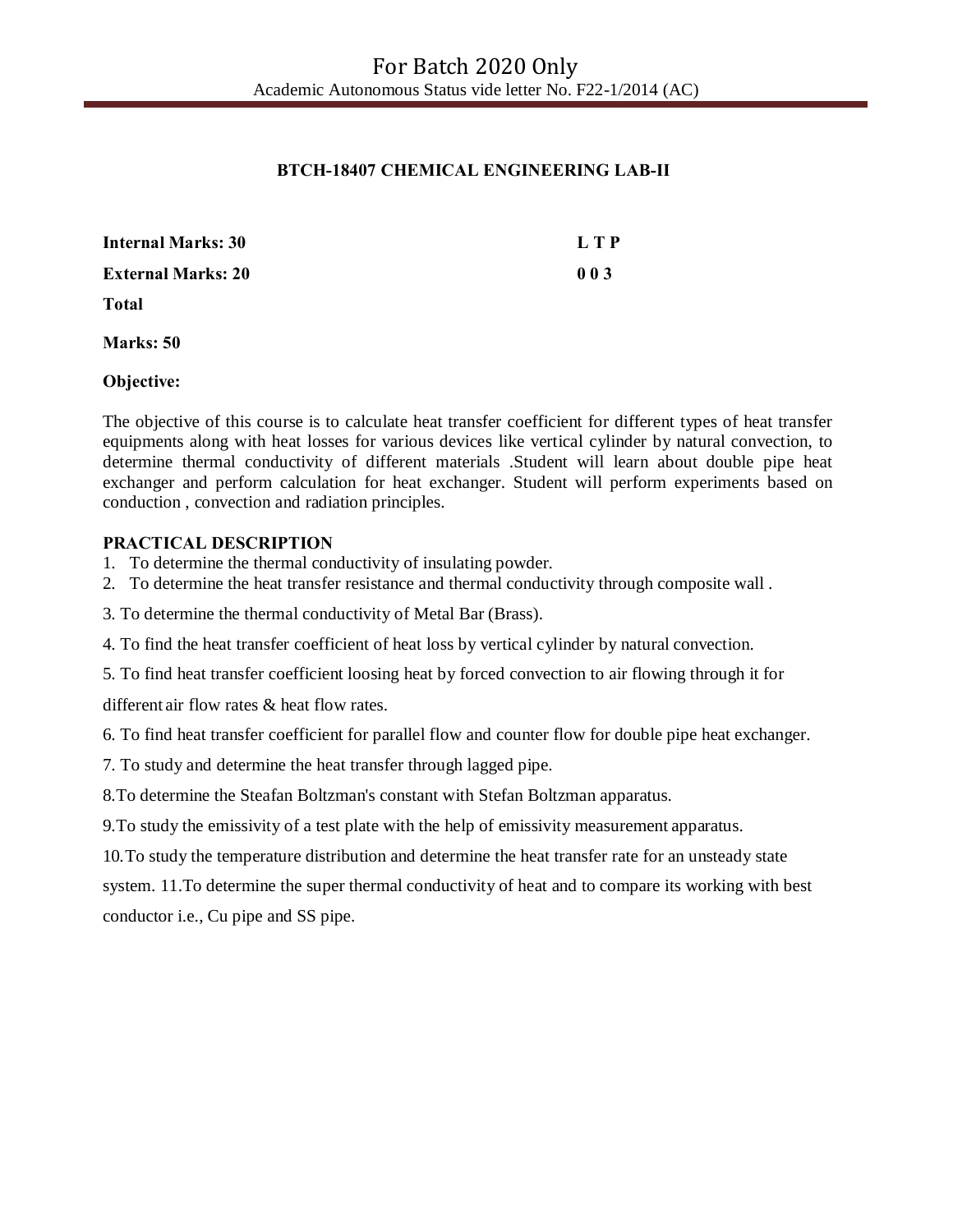#### **5th Semester (Third Year-Curriculum )**

#### **BTCH-18501 Chemical Reaction Engineering-I**

| <b>Internal Marks: 40</b>   | L T P |  |
|-----------------------------|-------|--|
| <b>External Marks: 60</b>   | 3 1 0 |  |
| <b>Total Marks:</b><br>-100 |       |  |

**Course Objectives:** The course is designed to understand the basic concepts basic Concepts of Kinetics and Rate Laws • Design and Rating of Ideal Reactors including heat effects • Interpretation of Rate data • Design and Rating of Reactors involving multiple reactions including heat effects • Analysis of Non-ideal flow Behavior in Reactors .

**Content:**

#### **1. Kinetics of Homogenous Reactions:** (7L+3T)

#### Reactions and reaction rates Stoichiometry, extent of reactions, conversion, Selectivity Reaction rate fundamentals - elementary reaction sequences, steady state approximation and rate limiting step theory.

#### **2. Material Balance:** (5L+1T)

Ideal reactors , generalized material balance, design equations, graphical interpretation .

#### **3. Design of reactors:** (8L+2T)

Sizing and analysis of ideal batch, mixed (CSTR), plug flow and recycle reactors - solving design equations for constant and variable density systems, reactors in series and parallel .

#### **4. Interpretation of data:** (7L+2T)

Analysis and correlation of experimental kinetic data - data collection & plotting, linearization of rate equations, differential and integral method of analysis.

#### **5.Design for Parallel Reactions:** (7L+2T)

Multiple reactions - conversion, selectivity, yield, series, parallel, independent and mixed series-parallel reactions.

#### **6. Basics of Non Ideal Flow:** (3L+1T)

RTD theory and analysis of non-ideal reactors.

#### **Expected Course Outcomes:** Students will be able to

- 1. Understand reaction kinetic and design chemical reactors involving mass and energy balance.
- 2. Fix some problems related to operability and productivity.
- 3. Operate reactors in a safe manner for single and multiple reactions .
- 4. Analyze the non-ideality in the reactors.

#### **Suggested Reference Books:**

1.Chemical Reaction Engineering by Octave Levenspiel, 3rd Edition, John Wiley & Sons

2 Elements of Chemical Reaction Engineering by H. Scott Fogler, , Prentice Hall

3.Chemical Reactor Analysis and Design Gilbert F. Froment, Kenneth B. Bischoff, Juray De Wilde, John Wiley & Sons, Incorporated, 2010

4. Peacock D.G., Richardson J.F., Chemical Engineering 6 Volume 3, 3rd Ed., Butterworth Heinemann, 1994

5. Walas S.M., Reaction Kinetics for Chemical Engineer, 3rd Ed., McGraw Hill Book Co, Inc.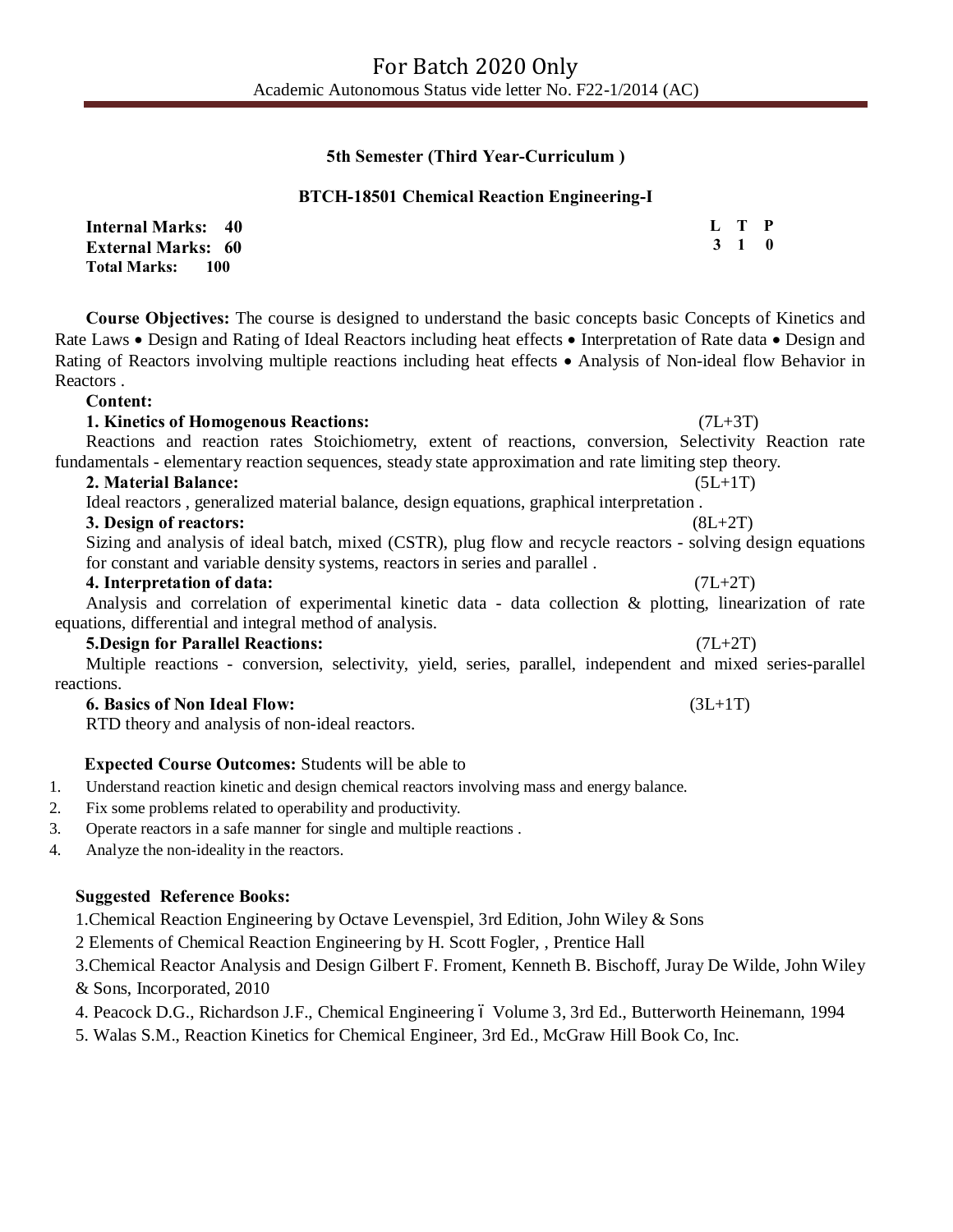#### **BTCH-18502 Mass Transfer -II**

**Internal Marks: 40 External Marks: 60 Total Marks: 100** 

**Objective:** The objective of this course is to present the principles of mass transfer and their application to separation and purification processes. The concept of various mass transfer operations is developed which are extensively used.

#### **Course Contents:**

#### **1.Distillation: (10L+4T)**

Vapor-liquid equilibria, Raoultøs Law and Daltonøs law, relative volatility, Flash distillation, Differential distillation, Continuous Rectification- Binary system, Steam distillation, Multistage tray tower- McCabe-Thiele method, Ponchon-Savarit method, Underwood and Fenske $\alpha$  equations, Total reflux, minimum and optimum reflux ratios, multiple feeds and side streams, principles of azeotropic and extractive distillation,

#### **2.Liquid-liquid extraction: (7L+3T)**

Extraction equipment: rotating disc contractor, scheibel extractor, pulsed column extractor, podbilniak extractor. Equilibrium diagram. Choice of solvent. Single stage and multistage counter-current extraction with/without reflux.

#### **3.Leaching: (6L+2T)**

Leaching equipment: Rotocel extractor, Kennedy extractor, Bollman extractor, continuous horizontal extractor and equilibrium. Single stage and multistage cross current and counter current leaching.

#### **4.Adsorption: (8 L+2T)**

Types, nature of adsorbents, Adsorption equilibria- single species- Langmuir, Freundlich isotherms, Adsorption operations ósingle stage and multi stage.

#### **5.Crystallization:** (**5 L+1T)**

.

Equilibria and yields, Methods of forming nuclei in solution and crystal growth, equipment  $\alpha$ - vacuum crystallizer, Draft tube-baffle crystallizer.

**Expected Course Outcomes:** At the end of the course the student will be able to :

1.Understand the concept of Distillation & can estimate the number of stages for distillation.

2.Solve problems related to mass transfer operation.

3.Understand the concept of adsorption .

4.Estimate the factors involved in Crystallization process and learn different types of mass transfer equipments

#### **Suggested Reference Books:**

1. Treybal Robert E., Mass Transfer Operations, 3rd Ed., McGraw Hill, 2001

2. McCabe, Warren L., Smith, Julian C. and Harriot, P., Unit Operations of Chemical Engg., 7th Ed., McGraw Hill, 2005

3.Sherwood T. K., Pigford R.L., Wilke C.R., Mass Transfer, Chemical Engineering Series, McGraw Hill, 1975.

4. Backhurst J.R., Harker J.H., Coulson J.F., Richardson J.M., Chemical Engineering 6 Volume 1, 6th Ed., Butterworth Heinemann, 1999 .

#### **L T P 3 1 0**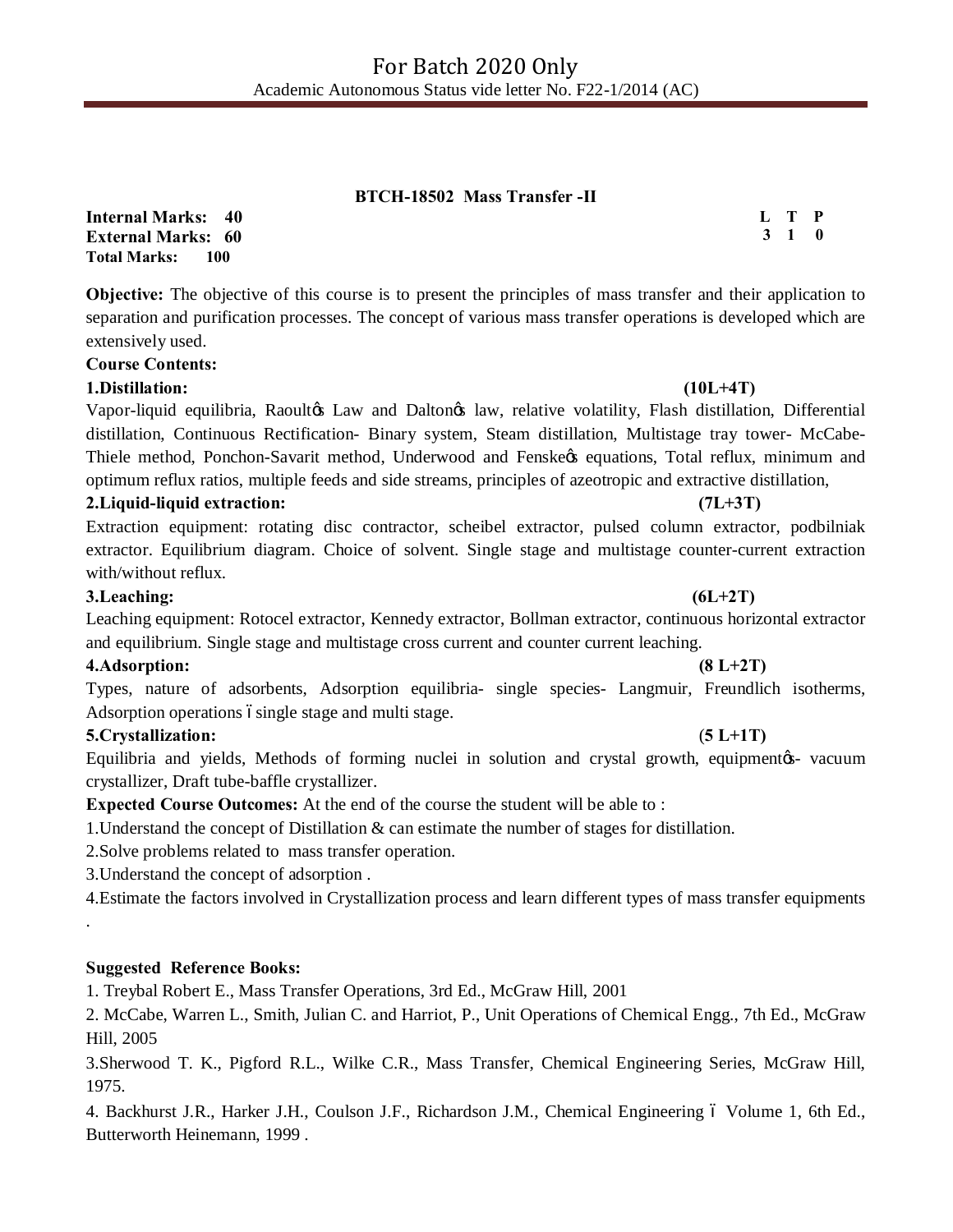| <b>BTCH-18XXX</b> Core Department Elective -I * |       |                 |  |
|-------------------------------------------------|-------|-----------------|--|
| <b>Internal Marks: 40</b>                       | L T P |                 |  |
| <b>External Marks: 60</b>                       |       | 30 <sup>0</sup> |  |
| <b>Total Marks:</b><br>- 100                    |       |                 |  |

| <b>BTCH-18XXX Open Elective -I *</b> |       |       |  |
|--------------------------------------|-------|-------|--|
| <b>Internal Marks: 40</b>            | L T P |       |  |
| <b>External Marks: 60</b>            |       | 3 O O |  |
| <b>Total Marks:</b><br>100           |       |       |  |

\*Detail Syllabus content is at the end of the syllabus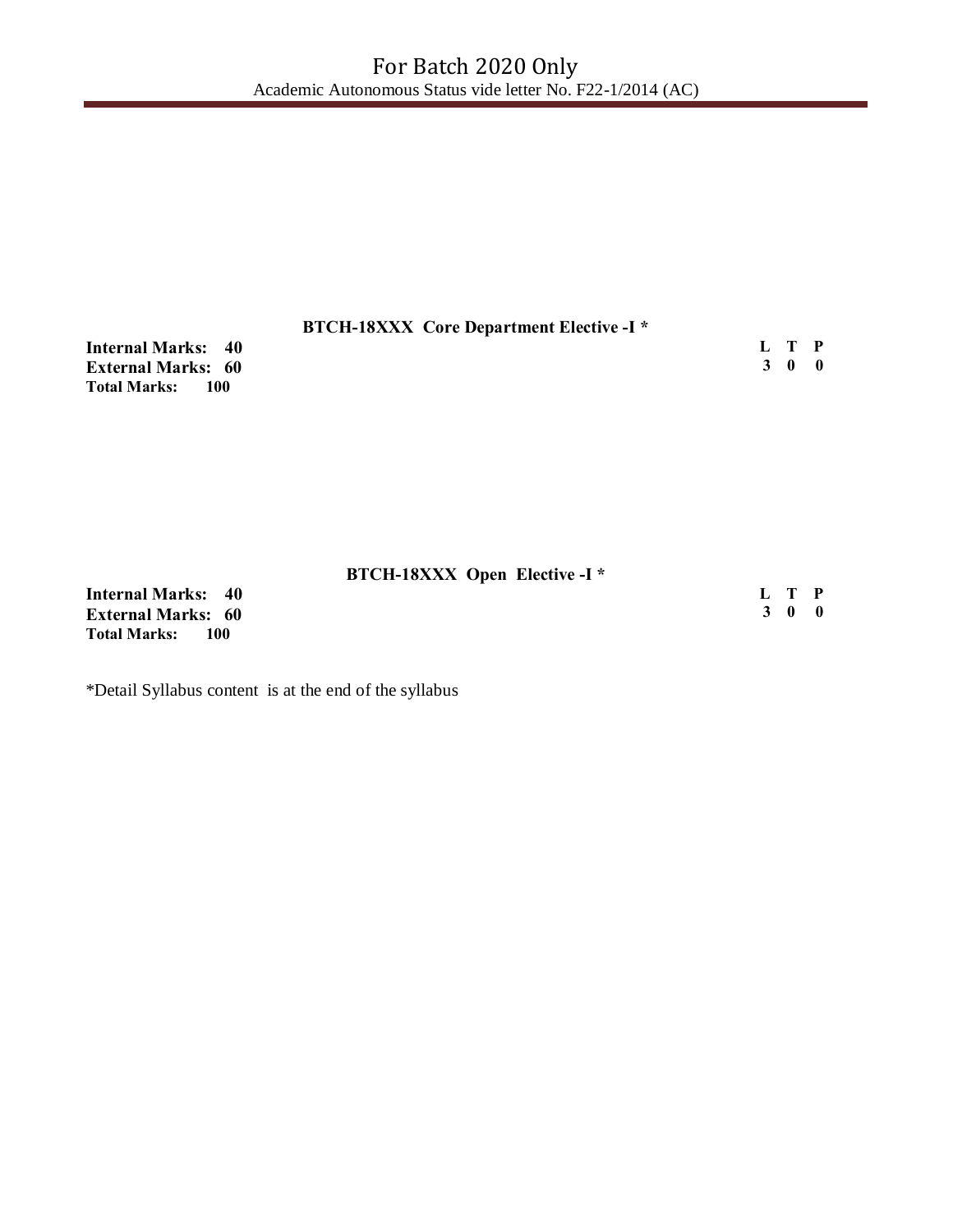#### **BTHS-18902 Entrepreneurship and Project Management**

| <b>Internal Marks: 40</b> | L T P      |
|---------------------------|------------|
| <b>External Marks: 60</b> | <b>300</b> |
| <b>Total Marks: 100</b>   |            |

#### **Contents:**

**Unit1:**Entrepreneurship definition, classification of Entrepreneur, Features of Entrepreneurship, Need and importance of Entrepreneurship and Scope of Entrepreneurship in India. (9L)

**Unit2**:Entrepreneurship:Skills and characteristics, Technical, Business, Marketing, Personal Entrepreneurial skills, Project characteristics, Project life cycle phases. (9L)

**Unit3:**Market and Demand Analysis, Collection of market survey, characteristics of market, Demand Forecasting, Market Planning, Product mix, Performance appraisal methods . (9L)

**Unit4:**Project Management, Steps in Project Management, Job description of Project Manager, Constraints of project Management, Feasibility study, Steps in feasibility study. (9L)

#### **Suggested Reference Books:**

1**.**Chandra, P. (2002). Projects Planning,Analysis,Selection,Financing,Implementation and Review. New Delhi: Tata McGraw-Hill.

2.Gray F.Clifford, L. W. (2008). Project Management The Managerial Process*.* McGraw Hill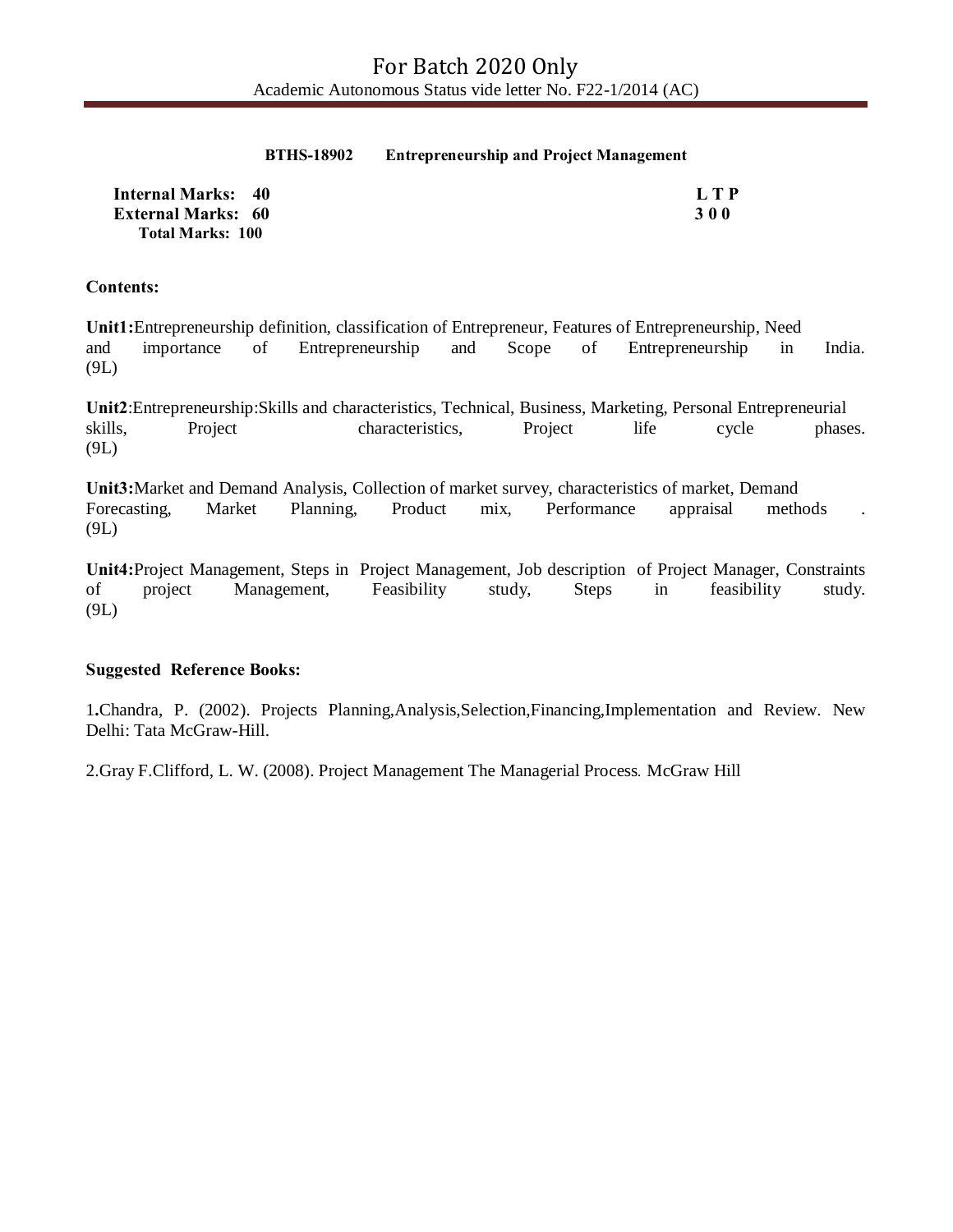|                           | <b>BTCH-18506</b> Chemical Engineering Lab-III |                            |
|---------------------------|------------------------------------------------|----------------------------|
| <b>External Marks: 20</b> |                                                | L T P                      |
| Internal Marks: 30        |                                                | 0 <sub>0<sub>3</sub></sub> |
| Total Marks: 50           |                                                |                            |

#### **Total Course Objective :**

Chemical Engineering lab provides students the first-hand experience of verifying various theoretical concepts learnt in theory courses. This particular lab focuses mass transfer and Chemical Reaction Engg . The objective of the course is to provide knowledge about experiments for finding liquid hold up, critical moisture content, mass transfer coefficients, yield of crystal, Residence time distribution, rate kinetics in different types of reactors .

\*Minimum 8 Experiments to be conducted

## **Contents:**

1.To find out the critical moisture content of the given material and to find out the equations

for constant and falling rate period of drying.

2.Determination of liquid hold up in a packed column.

3.To find the mass transfer coefficient for the vaporization of organic vapor to air.

4.To study the Rayleigh's equation for batchdistillation column .

5.To find the yield of crystals using batch crystallizer

6.To study liquid-liquid extraction in a packed column.

7.Study of Rate kinetics using an isothermal batchreactor.

8.Study of Rate kinetics using an isothermal flow reactorPFR/CSTR

9.To find the residence time distribution for PFRs of different lengths.

10.To find the residence time distribution for Packed bed reactor

**Course Outcomes :** Students will be able to:

1.Learn how to experimentally verify various theoretical principles , Develop experimental skills & Visualize practical implementation of chemical engineering equipment.

2.Students will be able to perform experiments for finding liquid hold up in packed column, critical moisture contents, mass transfer coefficients .

3. Students will be able to perform experiments for finding rate kinetics for batch reactors and plug flow reactors, and finding residence time distribution in PFR and Packed bed reactor.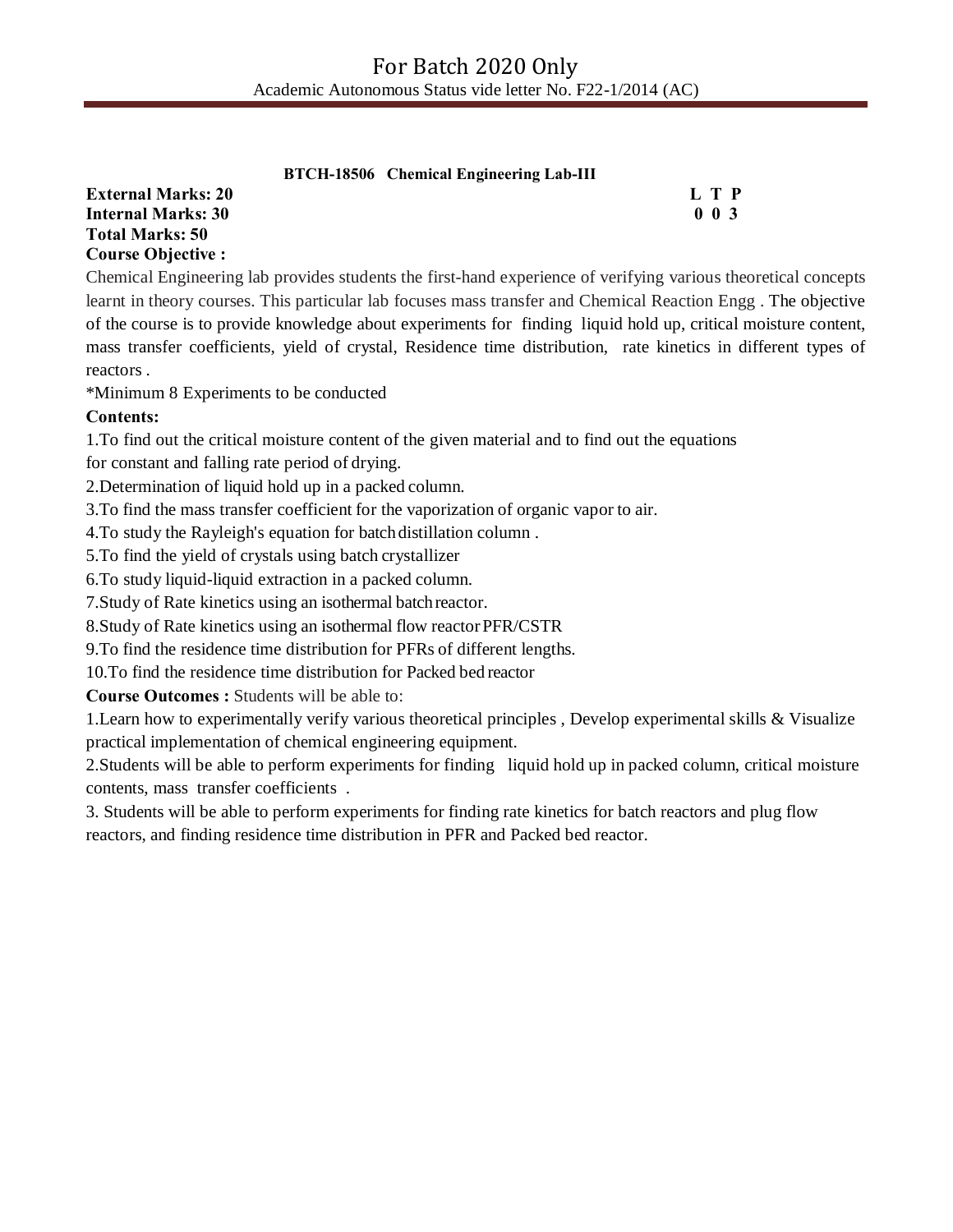#### **BTCH-18507 Particle and Fluid-Particle Processing**

| <b>Internal Marks: 40</b><br><b>External Marks: 60</b><br><b>Total Marks: 100</b>                                                                                                                                                                                                                                                                                                                                                                                                                                                                    | L T P<br>300 |
|------------------------------------------------------------------------------------------------------------------------------------------------------------------------------------------------------------------------------------------------------------------------------------------------------------------------------------------------------------------------------------------------------------------------------------------------------------------------------------------------------------------------------------------------------|--------------|
| <b>Objectives:</b> Objective of this course is to introduce students to the numerous industrial operations dealing<br>with the particulate solids, their handling in various unit operations, and those in which particle fluid<br>interactions are important. The course addresses fundamentals of fluid-particle mechanics, fluidized<br>operations, sedimentation, filtration, separation of solids and fluids, etc. The course is concluded with an<br>introduction to colloidal systems, soft materials and nano-particles.<br><b>Contents:</b> |              |
| 1. Introduction:                                                                                                                                                                                                                                                                                                                                                                                                                                                                                                                                     | (3L)         |
| Relevance of fluid and particle mechanics, and mechanical operations, in chemical engineering processes.                                                                                                                                                                                                                                                                                                                                                                                                                                             |              |
| 2. Solid particle characterization:                                                                                                                                                                                                                                                                                                                                                                                                                                                                                                                  | (5L)         |
| Particle size, shape and their distribution; Relationship among shape factors and particle dimensions; Specific                                                                                                                                                                                                                                                                                                                                                                                                                                      |              |
| surface area; Measurement of surface area.                                                                                                                                                                                                                                                                                                                                                                                                                                                                                                           |              |
| 3. Packed bed:                                                                                                                                                                                                                                                                                                                                                                                                                                                                                                                                       | (3L)         |
| Void fraction, superficial velocity, channeling, Ergun equation and its derivation, Darcy & law and<br>permeability, Blaine & apparatus.                                                                                                                                                                                                                                                                                                                                                                                                             |              |
| 4. Fluidization:                                                                                                                                                                                                                                                                                                                                                                                                                                                                                                                                     | (8L)         |
| Fluidized bed, minimum fluidization velocity, pressure drop. Types of fluidization: Particulate fluidization,                                                                                                                                                                                                                                                                                                                                                                                                                                        |              |
| Bubbling fluidization, Classical models of fluidization, Circulating fluidized beds, Applications of                                                                                                                                                                                                                                                                                                                                                                                                                                                 |              |
| fluidization.                                                                                                                                                                                                                                                                                                                                                                                                                                                                                                                                        |              |
| 5. Separation of solids from fluids: Introduction.                                                                                                                                                                                                                                                                                                                                                                                                                                                                                                   | (2L)         |
| <b>6. Sedimentation:</b> Free Settling, hindered settling, design of settling tanks.                                                                                                                                                                                                                                                                                                                                                                                                                                                                 | (3L)         |
| 7. Filtration: Concepts, design of bag filters, design of electrostatic filters.                                                                                                                                                                                                                                                                                                                                                                                                                                                                     | (3L)         |
| 8. Size reduction, milling, laws of communition, classification of particles.                                                                                                                                                                                                                                                                                                                                                                                                                                                                        | (3L)         |
| 9. Transport of fluid-solid systems: pneumatic and hydraulic conveying.                                                                                                                                                                                                                                                                                                                                                                                                                                                                              | (3L)         |

#### **10. Introduction to nanoparticles**: (3L)

Properties, characterization, synthesis methods, applications.

#### **Expected Course Outcomes:**

1Students will be able to develop an understanding about different mechanical operations.

2.The course will develop analytical abilities related to solid particles & packed beds.

3.It is expected that students will be able to have conceptual understanding about different filtration & other separation processes.

4.Students will be able to apply the analytical tools to solve different types of problems related to transportation of fluids.

5.Students will be able to develop an understanding about different types of nano-particals.

#### **Suggested Reference Books**

1. McCabe, W., Smith, J. and Harriott, P. Unit Operations of Chemical Engineering, 6th edition., McGraw Hill.

2. Coulson and Richardson's Chemical Engineering, Vol. 2, Butterworth-Heinemann, Fifth edition 2002.

3. Vollath, D. Nanomaterials: An Introduction to Synthesis, Properties and Applications, 2nd Ed., Wiley, 2013.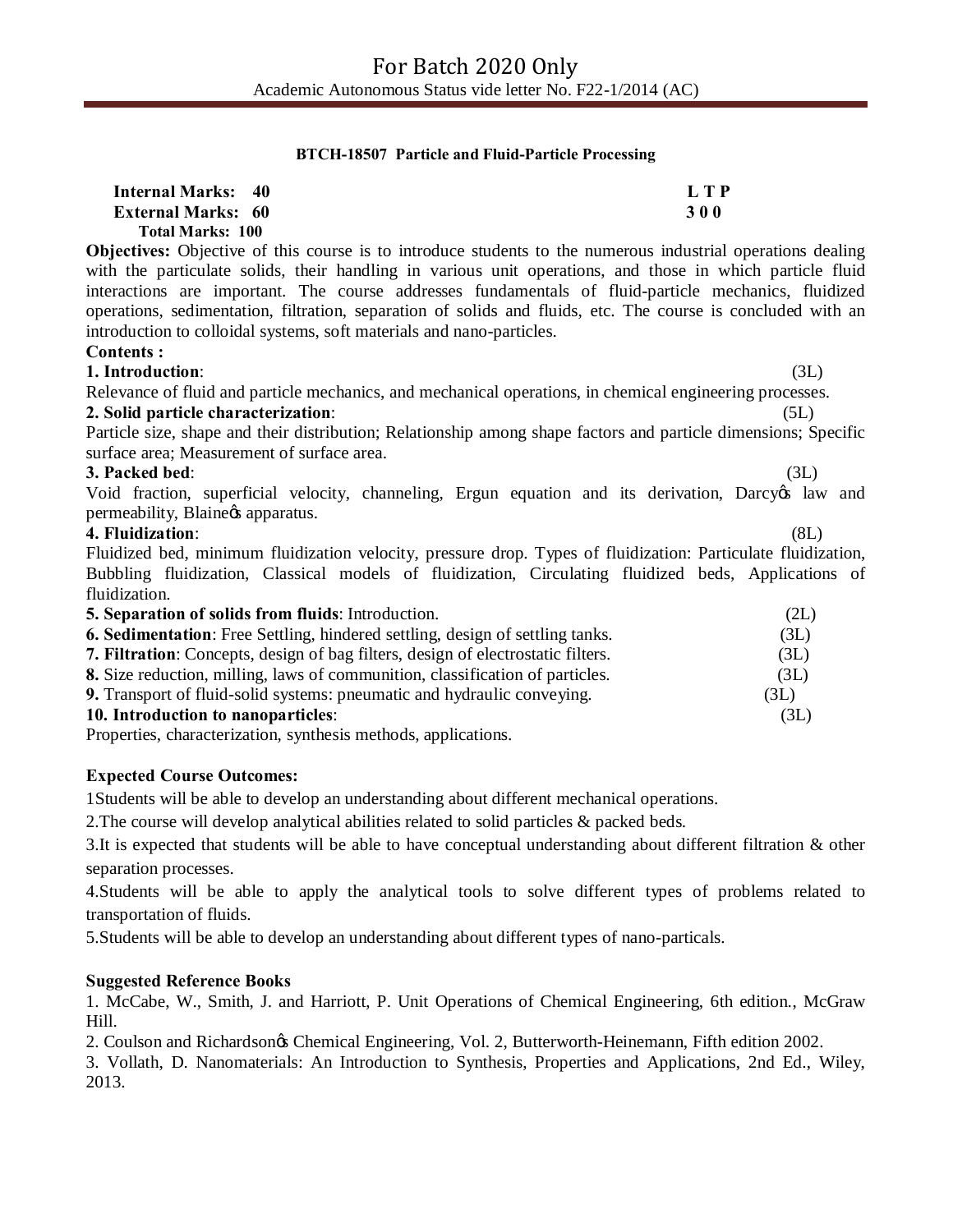#### **CHMC-II Constitution of India**

**Internal Marks: 0 L T P External Marks: 0 2 0 0 Total Marks: 00** 

**Credit:00 Credit:00** 

#### **OBJECTIVES:**

- To know about Indian constitution.
- · To know about central and state government functionalities in India.
- · To know about Indian society.

#### **UNIT I : INTRODUCTION**

Historical Background óPhilosophical foundations of the Indian Constitution ó Fundamental Rights ó Right to certain freedom under Article 19. 6 Fundamental Duties 6 Citizenship 6 Right to Equality-Right to life and Personal Liberty under Article 21. (9L)

### **UNIT II : STRUCTURE AND FUNCTION OF CENTRAL GOVERNMENT**

Union Government 6 Structures of the Union Government and Functions 6 President 6 National Emergency-President Rule 6 Prime Minister 6 Financial Emergency- Cabinet 6 Parliament 6 Supreme Court of India. (9L)

#### **UNIT III : STRUCTURE AND FUNCTION OF STATE GOVERNMENT**

State Government 6 Structure and Functions 6 Governor 6 Chief Minister 6 Cabinet 6 State Legislature 6 Judicial System in States 6 High Courts and other Subordinate Courts. (9L)

### **UNIT-IV: STRUCTURE AND FUNCTION OF LOCAL GOVERNMENT**

District & Administration head- Role and Importance, Municipalities: Introduction, Mayor and role of Elected Representative, CEO of Municipal Corporation, Pachayati raj. (9L)

#### **TEXTBOOKS:**

1.Durga Das Basu, "Introduction to the Constitution of India ", Prentice Hall of India, New Delhi.

2.R.C.Agarwal, (1997) õIndian Political Systemö, S.Chand and Company, New Delhi.

3. Maciver and Page,  $\ddot{\text{o}}$  Society: An Introduction Analysis  $\ddot{\text{o}}$ , Mac Milan India Ltd., New Delhi.

4.K.L.Sharma, (1997) õSocial Stratification in India: Issues and Themesö, Jawaharlal Nehru University, New Delhi.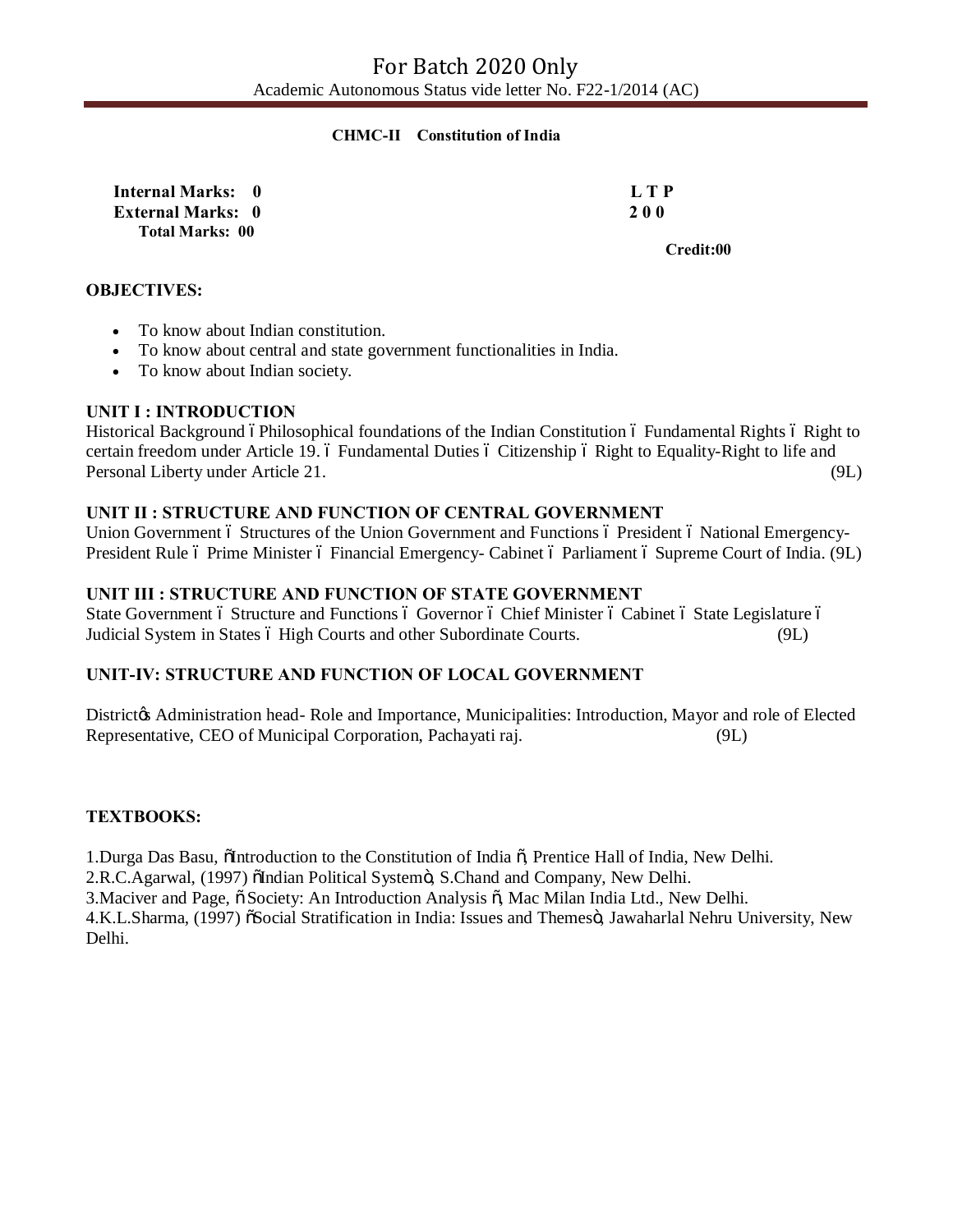## **6th Semester (Third Year )-Syllabus BTCH-18601 Chemical Reaction Engineering -II**

 **L T P 3 1 0**

**Internal Marks: 40 External Marks: 60 Total Marks: 100 Course Objectives:** 

This course teaches the principles of Basic concepts of Catalysis ,Kinetic and Mechanistic aspects of Catalysts .The course objective also include design and Rating of catalytic reactors ,design aspects of Gas-Liquid Reactors . It also includes the use of mass transfer and heat transfer principles as applicable to heterogeneous reactions and their application to reactor design.

## **Course Contents:**

1. **Catalysis**: (3 L)

Introduction to Catalysis, homogeneous and heterogeneous catalysis. Preparation and characterization of catalysts, Deactivation of Catalysts .

## 2.**Adsorption**: (3 L+2T)

Physical and chemical adsorption, Adsorption isotherms, Langmuir Hinshelwood rate equations and parameter estimation. Determination of BET surface area and pore volume of the Catalyst .

| <b>3. Kinetic of fluid -particle Reactions:</b> | $(6 L+2T)$ |
|-------------------------------------------------|------------|
| Kinetics of solid catalyzed gas phase reaction. |            |
| 4. Laboratory reactors :                        | $(3 L+2T)$ |

Laboratory reactorsfor catalytic gas solid reactions. Design concepts.

## 5.**Diffusion through Porous catalyst particles** :(8L+2T)

Mass transfer, Diffusion and Chemical reactions in catalysts, Effectiveness factor for pore diffusion resistance through a single cylindrical pore, Significance of Thiele modulus, Effects of external mass transfer and heat transfer, Effectiveness factor. Design aspects of catalytic reactors.

## 6.**Fluid Solid Non Catalytic Reactions:** (6 L+1T)

Non-catalytic gas-solid reactions, different model for gas-solid reactions.

## 7.**Kinetics and Design of Fluid-Fluid Reactions**: (8L+2T )

Gas liquid reactions, film and penetration theories, , Interface behavior for liquid-phase reaction, Regimes for different reaction kinetics for liquid-liquid reactions, Determination of reaction rate & tower height based on film and penetration theories, Concept of Enhancement factor  $\&$  Hatta Number, gas-liquid reactors.

## **Expected Course Outcomes** : At the end of the course, the student would be able to

1. Explain the fundamentals of reaction mechanism and kinetics.

2. Analyze the mechanism of non catalytic gas-liquid reactions.

3.Understand Phenomenon of Adsorption and its application.

4.Understand the working of a catalyst in a given chemical reaction.

## **Suggested Reference Books :**

1.Smith J.M., Chemical Engineering Kinetics, 3rd Ed., McGraw Hill, 1981.

2.Levenspiel O., Chemical Reaction Engineering, 3rd Ed., John Willey, 2004.

3.Chemical and Catalytic Reaction Engineering, Carberry, J. J., Dover Books on Chemistry, 2001.

4.Fogler H. S., Elements of Chemical Reaction Engineering, 4th Ed., Prentice Hall, 2006 7. Carberry, J.J.

Chemical and Catalytic Reaction Engineering, McGraw Hill, New York, 197

5.Walas S.M., Reaction Kinetics for Chemical Engineer, 3rd Ed., McGraw Hill Book Co, Inc.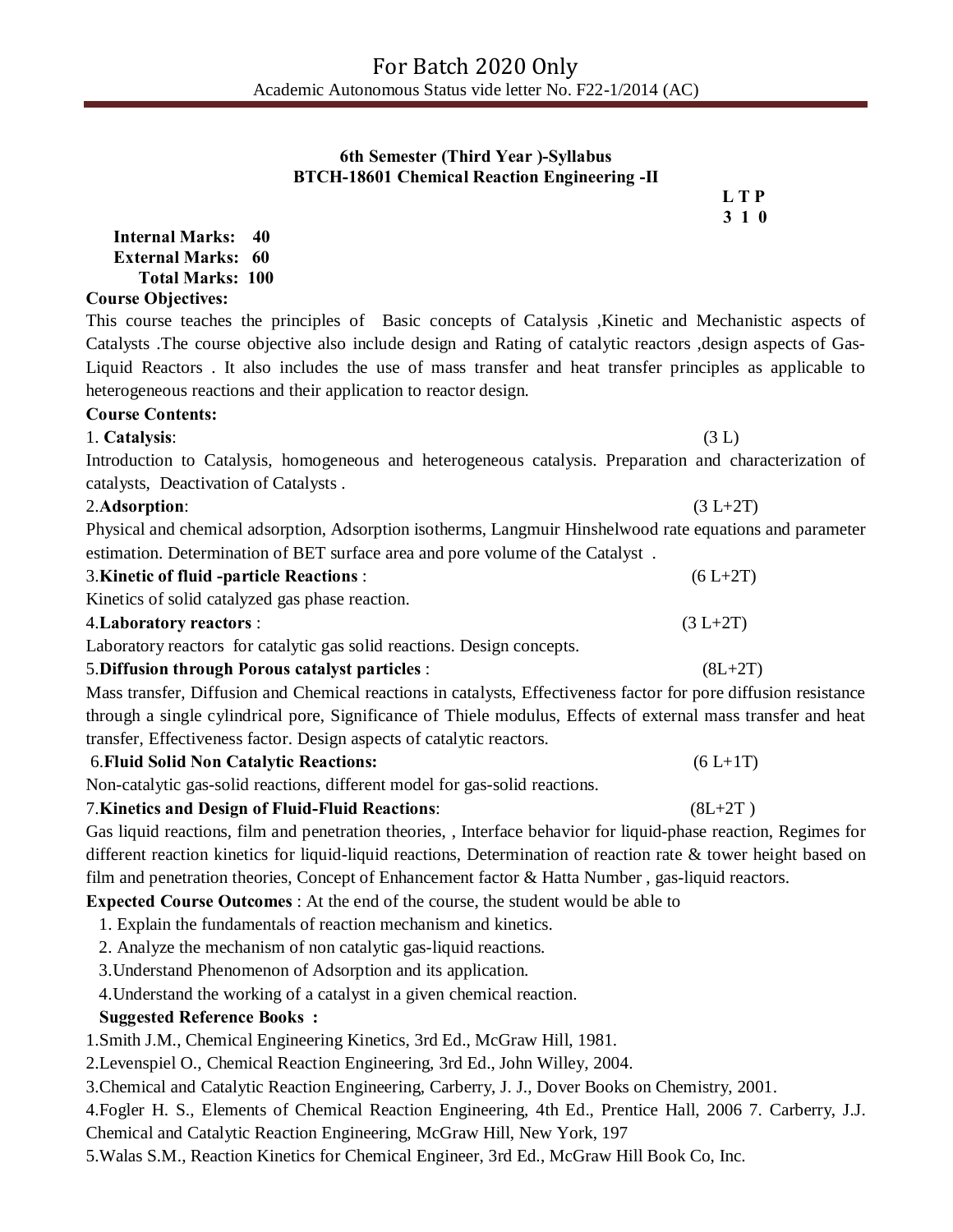|                           | <b>BTCH-18602</b> Process Technology and Economics |       |  |
|---------------------------|----------------------------------------------------|-------|--|
| <b>External Marks: 60</b> |                                                    | L TP  |  |
| <b>Internal Marks: 40</b> |                                                    | 3 O O |  |
| Total Marks: 100          |                                                    |       |  |
| VAC .                     |                                                    |       |  |

# **Objectives:**

To familiarize students with manufacturing aspects of industrially relevant chemicals. This course is also enable the students to learn an economic analysis of different technologies or operations based on understanding of various costs involved, Balance sheet , Depreciation and profitability.

# **Course Contents :**

# **1.Inorganic Chemicals:** (10 L)

Description, raw material and energy sources and consumptions, operating conditions, catalysts, basic block diagram and simplified process flow diagram for manufacture of inorganic chemicals, such as: inorganic acids, chlor-alkali, ammonia, fertilizers, etc.

# 2.**Petroleum Refining** : (8L )

Description, raw material and energy sources and consumptions, operating conditions, catalysts, basic block diagram and simplified process flow diagram for Petroleum refining and cracking operations, syngas and hydrogen.

# **3.PetrochemicalsTechnology :** (12 L)

Description, raw material and energy sources and consumptions, operating conditions, catalysts, basic block diagram and simplified process flow diagram for manufacture of Petrochemicals: C1, C2, C3, C4, etc., benzene, toluene, xylene and other petrochemicals from these basic building blocks. **4 Fuels:** (4 L)

Industrially relevant fuels, coal, coal based chemicals and fuels.

# 5.**Utilities:** (3L)

Common utilities such as electricity, cooling water, steam, hot oil, refrigeration and chilled water **5.Cost Estimation :** (6 L)

Introduction to project cost and cost of production, Various components of cost of production and their estimation, Various components of project cost and their estimation. Estimation of working capital.

# **6.Analysis of Projects:** (3 L)

Analysis of working results project: Balance sheets, Project financing, concept of interest, time value of money, depreciation. Profitability Analysis of Projects.

# **Expected Course Outcomes**: At the end of the course, the students will be able to:

1. Can describe various manufacturing processes used in chemical process industries

2. Can understand major engineering problems encountered in chemical process industries.

3. Perform economic analysis for process to calculate equipment cost, and profitability for process.

4.Understand fundamental concepts of investment ,financial statement ,Depreciation.

# **Suggested Reference Books:**

1.Shreve's Chemical Process Industries, George T. Austin, McGraw-Hill International Editions Series, 1984

2.Dryden's Outlines of Chemical Technology, M. Gopala Rao, Marshall Sittig, East West Press, 1997

3.Chemical Project Economics, Mahajani V. V. and Mokashi S M., MacMillan India Ltd. 2005

4.Plant Design and Economics for Chemical Engineers, Max Peters, Klaus Timmerhaus, Ronald West, McGraw Hill International Edition, 2013.

5.Peters M.S., Timmerhaus K.D., Plant Design and Economics for Chemical Engg., 5<sup>th</sup> Ed., Tata McGraw Hill, 2005.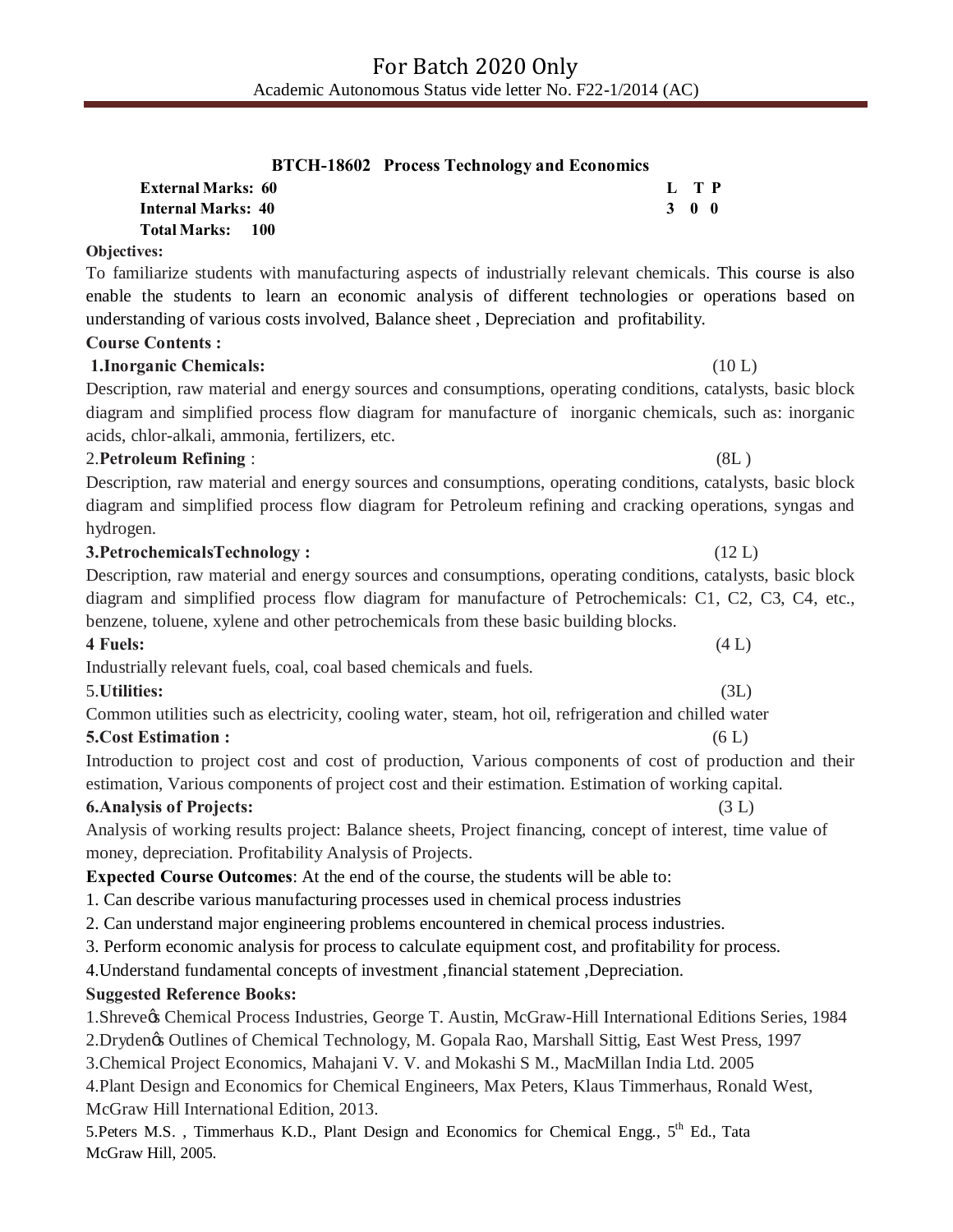# **BTCH-18XXX Department Elective -II \***

**Internal Marks: 40 External Marks: 60 Total Marks: 100** 

**L T P 3 0 0**

\*Detail Syllabus content is at the end of the syllabus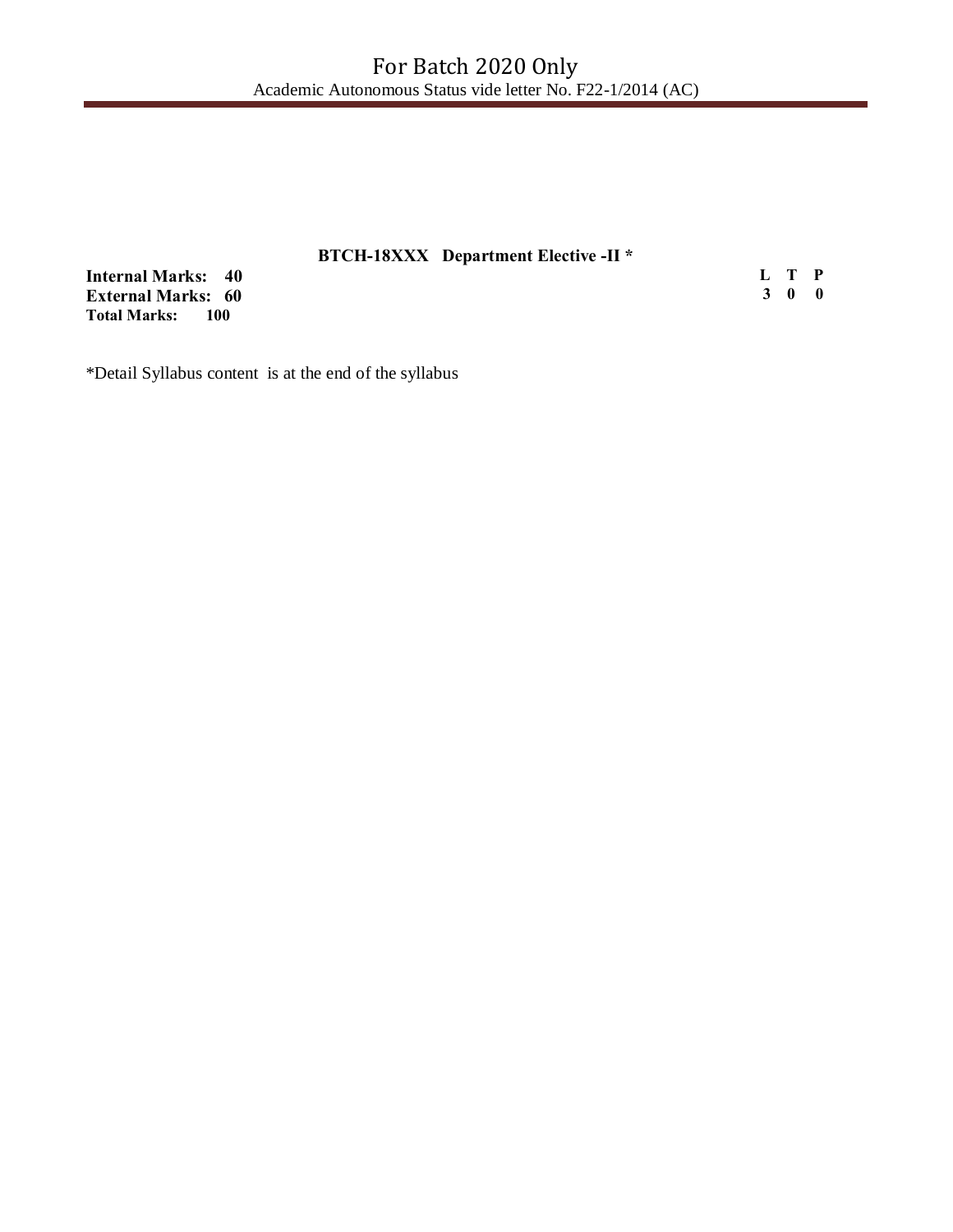#### **BTCH-18603 Process Control**

| <b>Internal Marks: 40</b>   | L T P |  |
|-----------------------------|-------|--|
| <b>External Marks: 60</b>   | 3 1 0 |  |
| <b>Total Marks:</b><br>-100 |       |  |

**Course Objective** : Introduce the fundamentals of process control with applications using P, PI, and PID controllers. The course will teach the students about mathematical models based on transfer function approach for single loop systems, how to obtain dynamic response of open loop and closed loop systems, stability analysis in transient and frequency domains, and controller tuning methods. The course would end with more advanced concepts like feed-forward control, ratio control, model-predictive control, ratio control, dead-time compensation, etc.

| <b>Course Contents:</b>                                                                                         |              |         |
|-----------------------------------------------------------------------------------------------------------------|--------------|---------|
| <b>1 Introductory Concepts:</b>                                                                                 | $(4 L+1T)$   |         |
| Need for control and automation, control logic, servo and regulatory control, block diagrams,                   |              | control |
| structures (feedback vs. feed forward), process and instrumentation diagrams.                                   |              |         |
| 2. Laplace Transform:                                                                                           | $(4 L+2T)$   |         |
| Laplace transforms, solution of ODEs using Laplace transform.                                                   |              |         |
| <b>3. Linear Open Loop Systems:</b>                                                                             | $(5 L+2T)$   |         |
| Transfer function approach, response of first order systems: step, impulse and sinusoidal response, first order |              |         |
| systems in series.                                                                                              |              |         |
| 4 Higher Order System:                                                                                          | $(4 L+1T)$   |         |
| Second order systems, higher order systems, transportation lag and dead time.                                   |              |         |
| 5 .Linear closed loop systems:                                                                                  | $(8 L + 3T)$ |         |
| Linear closed loop systems, development of block diagrams, classical feedback controllers.                      |              |         |
| Final control element (control valves), block diagram reduction techniques.                                     |              |         |
| Closed loop response, servo and regulatory problems.                                                            |              |         |
| <b>6.Stability Analysis:</b>                                                                                    | $(8 L + 3T)$ |         |
| Stability analysis, Routh stability criterion, Root locus diagrams (rule based).                                |              |         |
| Introduction to frequency response, Bode diagrams, Nyquist plots, Bode and Nyquist stability criterion.         |              |         |
| <b>7. Introduction to advanced controllers:</b> cascade control, feed forward control, ratio control. (3L)      |              |         |
| <b>Course Outcomes:</b>                                                                                         |              |         |
| Students will be able to                                                                                        |              |         |
| 1. Understand the importance of process dynamics (unsteady state operation)                                     |              |         |
| 2. Students will understand different types of controller.                                                      |              |         |
| 3. Tune a controller to Stability and disturbances or manage operating point transitions.                       |              |         |
| 4. Student will learn about block diagram and other advanced control system.                                    |              |         |
|                                                                                                                 |              |         |

## **Suggested Books :**

1. Coughanowr, D. R., LeBlanc, S. oProcess Systems Analysis and Controlo, 3rd edition, McGraw-Hill (2008).

2. Seborg, D.E., Edgar, T.F., Mellichamp, D.A. oProcess Dynamics and Controlo, 2nd edition, John Wiley (2003)

3. Stephanopoulos, G. ochemical Process Control: An Introduction to Theory and Practiceo, Pearson Education (1984)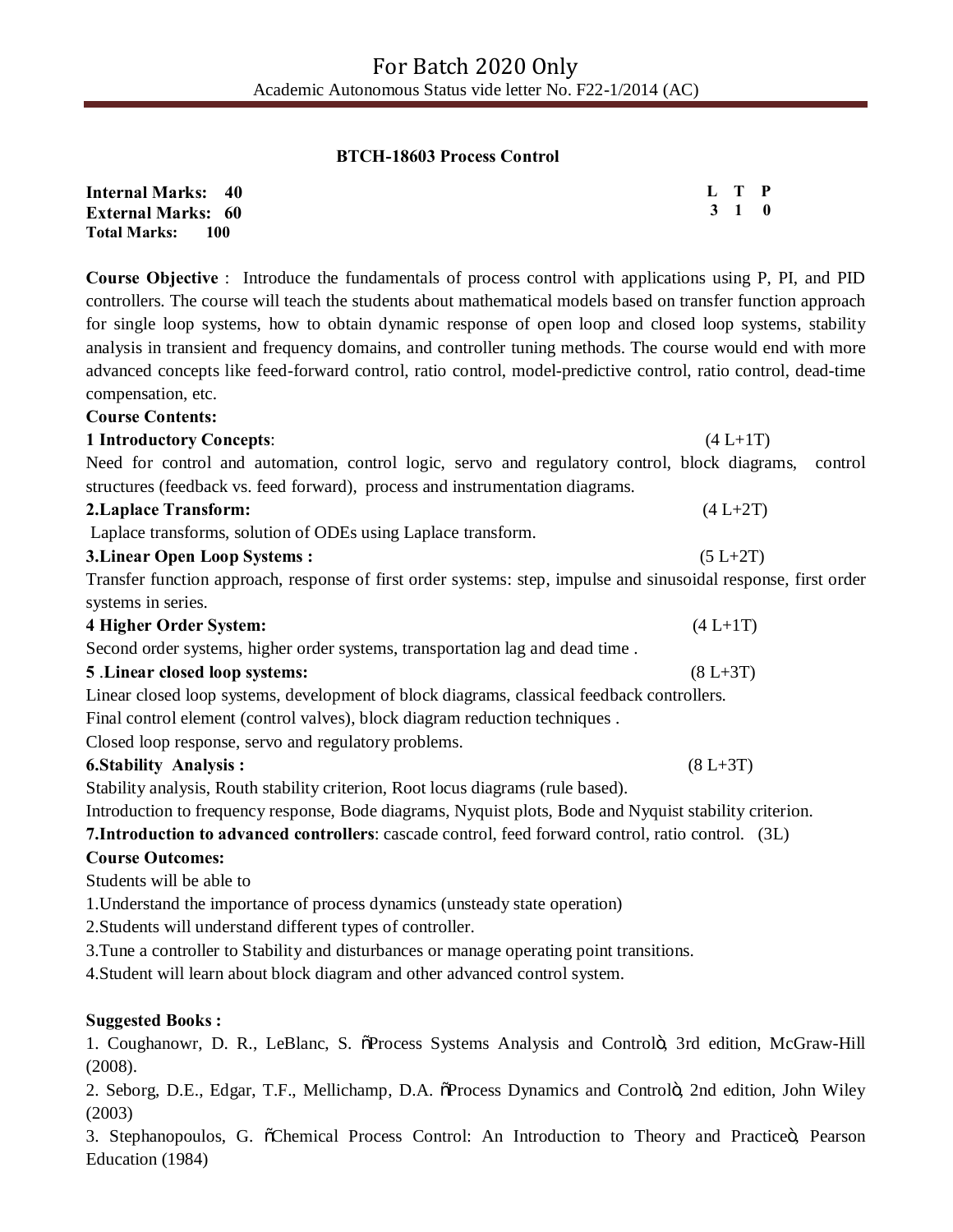|  | <b>BTHS-18903</b> Human Resource Management |
|--|---------------------------------------------|
|  |                                             |

| Internal Marks: 40        | Credit :3   |
|---------------------------|-------------|
| <b>External Marks: 60</b> | L T P       |
| Total Marks: 100          | $3 \t0 \t0$ |

**Content:**

## **1 .Introduction**:

Introduction to Human Resource Management and its definition, functions of Human Resource Management & its relation to other managerial functions. Nature, Scope and Importance of Human Resource Management in Industry, Role & position of Personnel function in the organization. (10L)

## **2. Procurement and Placement:**

Process of Human Resource Planning; Methods of Recruitment; Types tests and interviewing, Selection and its procedure Meaning and Importance of Placement and Induction. (8L)

## **3.Training & Development:**

Difference between training and development; Principles of Training, Performance Appraisal, Career Development & Planning. (8L)

## **4. Job analysis & Design:**

Job Analysis: Job Description & Job Description, Job Specification. (4L)

## **5. Job Satisfaction:**

Job satisfaction and its importance; Motivation, Factors affecting motivation, introduction to Motivation Theory; Workers ' Participation, Quality of work life. (6L)

## **Suggested Books:**

1. T.N.Chhabra- Human Resource Management (Dhanpat Rai & Co.)

2. Lowin B. Flippo - Principles of personnel Management (Mc Graw-Hill)

3. R.C. Saxena - Labour Problems and social welfare (K.Math & Co.)

4. A Minappa and M. S. Saiyada - Personnel Management (Tata Mc. Graw-Hill)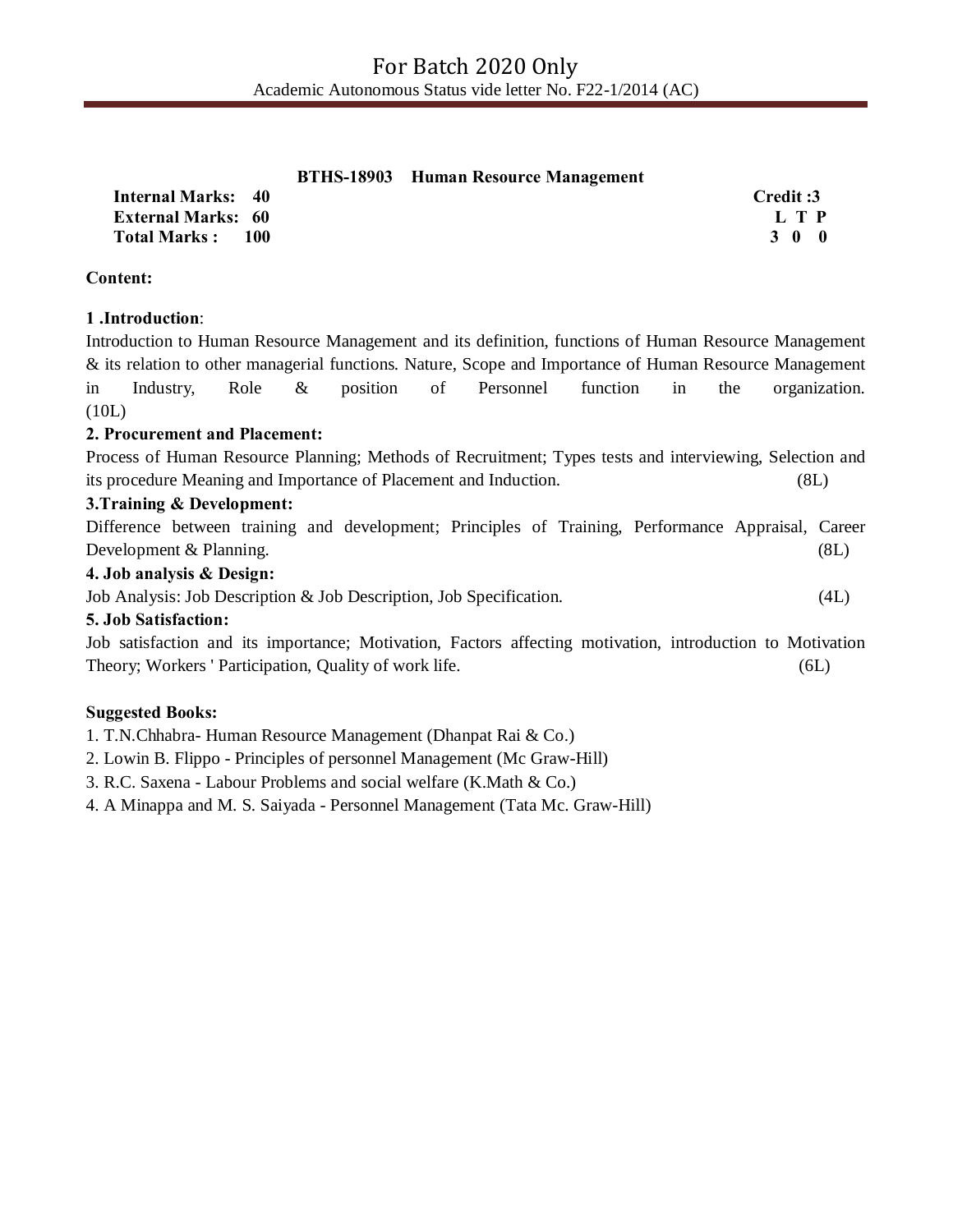**Internal Marks: 30 L T P L T P External Marks: 20 0 0 3 Total Marks: 50**

## **Course Objective :**

Chemical Engineering lab provides students the first-hand experience of verifying various theoretical concepts learnt in theory courses. It also serves as a bridge between theory and practice. This particular lab focuses on Process Technology and Environment .The objective of the course is to provide knowledge about experiments for finding acid value , specification value ,TDS, dissolved solids, Alkalinity ,BOD,COD, hardness etc.

## **Minimum 8 Experiments to be performed.**

1.To perform proximate analysis of a given sample of Coal .

- 2.To determine the acid value of an oil/fat.
- 3.To determine the saponification value of an oil/fat.
- 4.To determine the Iodine value of an oil.
- 5.To determine the optimum dose of coagulant for waste water using Jar test apparatus.
- 6.To find Alkalinity of Given water sample.
- 7.Determination of TDS and TSS of a watersample.
- 8.To find hardness of given sample water.
- 9.Determination of COD of a water sample.
- 10.Determination of BOD of a water sample.

## **Course Outcomes :**:

- 1. Students will be able to learn how to experimentally verify various theoretical principles ,
- 2.Students will be able to perform experiments for finding acid value , specification value, Alkalinity.
- 3. Students will be able to perform experiments for finding BOD,COD, hardness.
- 4. Students will be able to perform experiments for finding TDS, dissolved solids.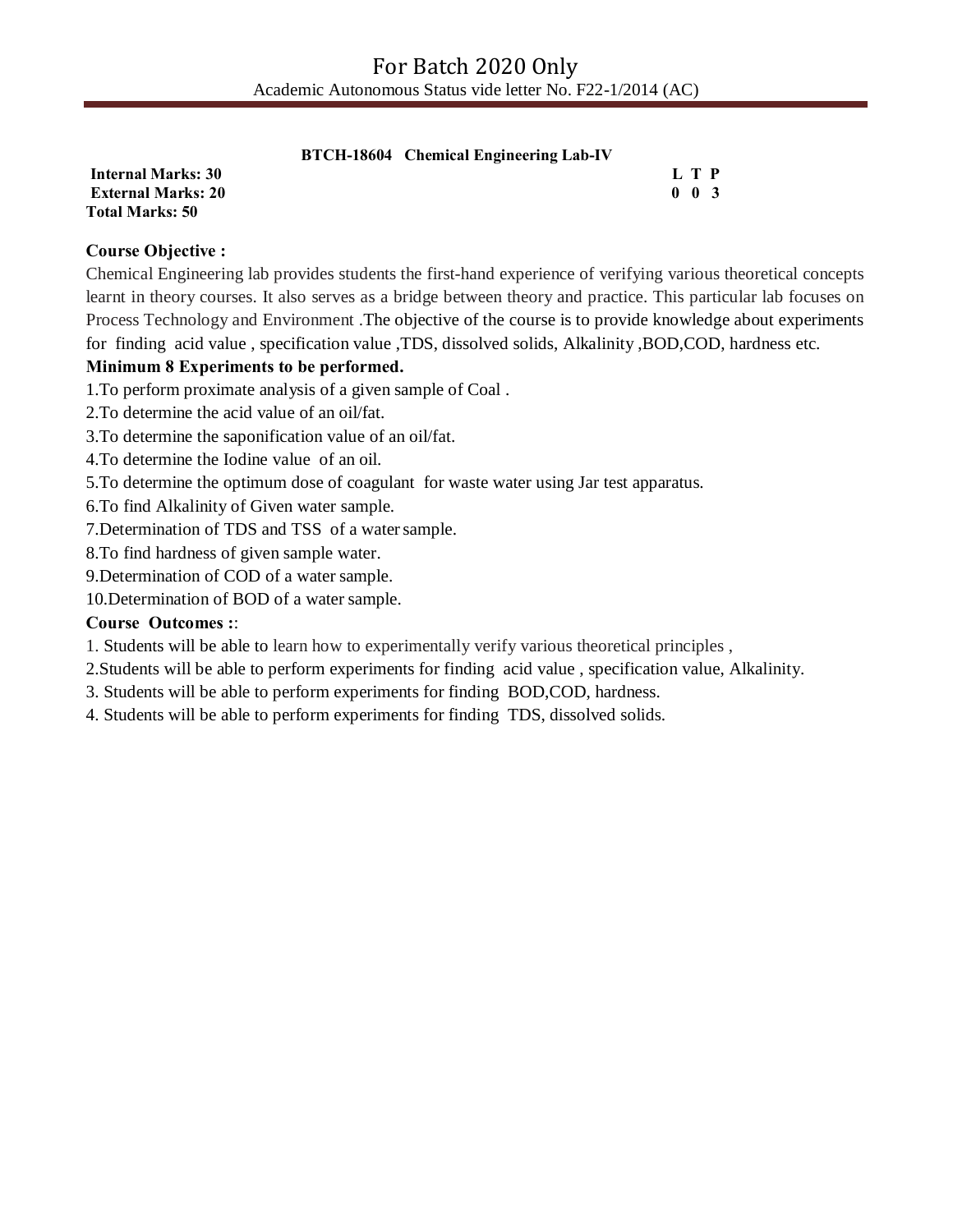# **BTCH-18XXX Open Elective -II \***

**Internal Marks: 40 External Marks: 60 Total Marks: 100** 

**L T P 3 0 0**

\*Detail Syllabus content is at the end of the syllabus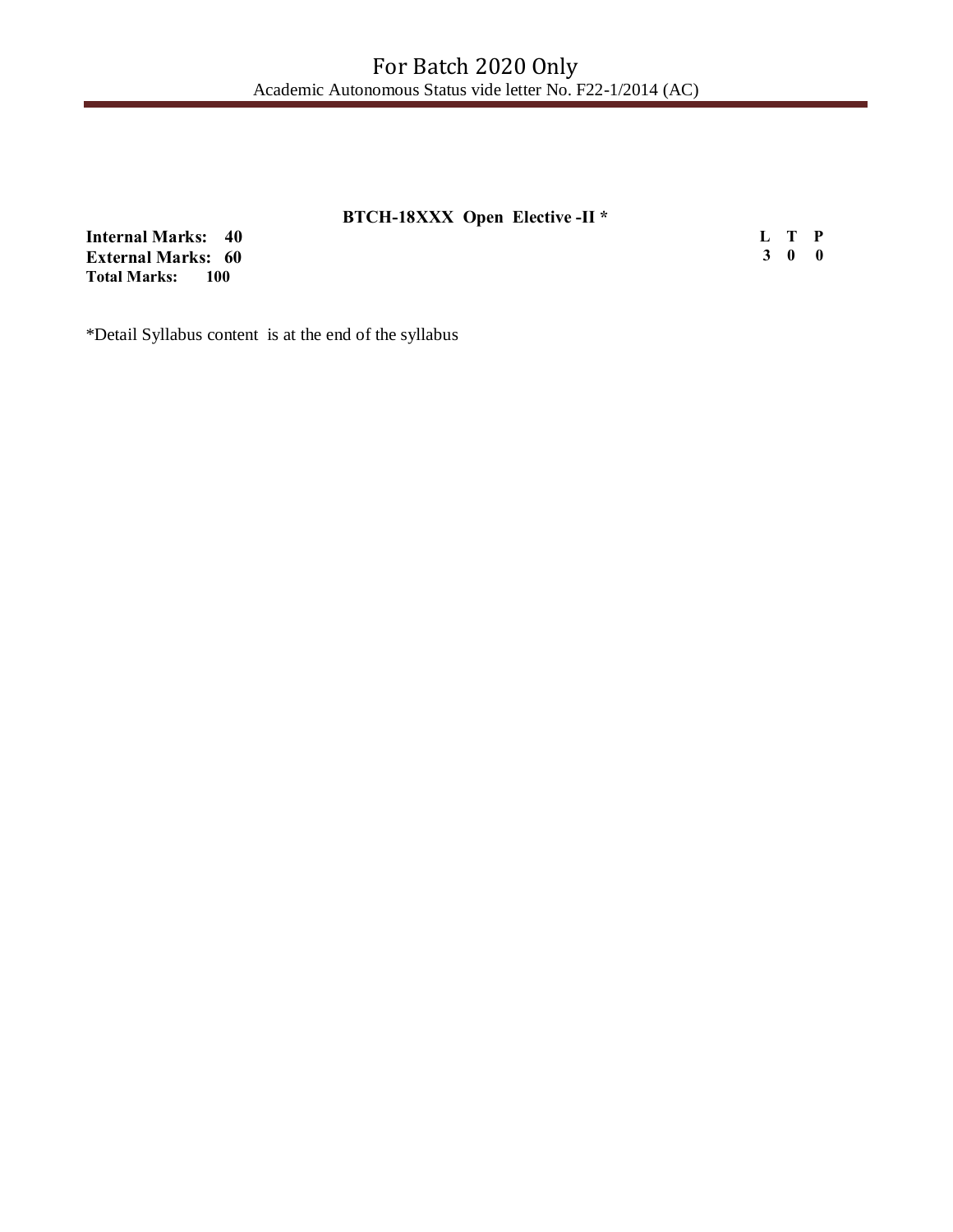## **7th Semester (Fourth Year )-Syllabus**

## **BTCH-18XXX Department Elective -III \***

**Internal Marks: 40 External Marks: 60 Total Marks: L T P 3 0 0**

\*Detail Syllabus content is at the end of the syllabus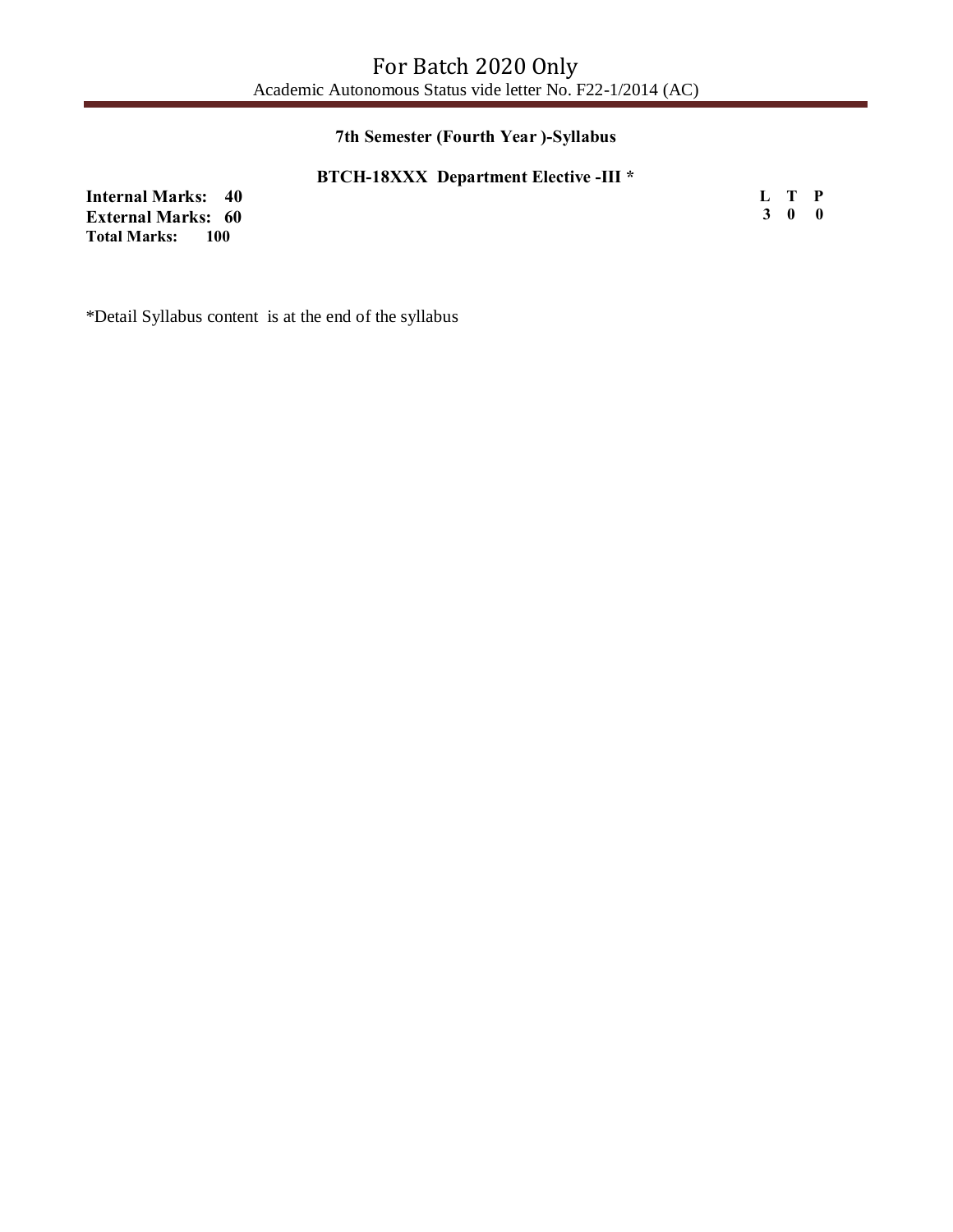#### **BTCH -18701 Design & Simulation Lab**

| <b>Internal Marks: 30</b> | L T P               |  |
|---------------------------|---------------------|--|
| <b>External Marks: 20</b> | $0 \quad 0 \quad 3$ |  |
| <b>Total Marks:</b><br>50 |                     |  |

**Course Objectives:** To introduce students to use of software packages such as CHEMCAD, MATLAB, COMSOL for simulation, and also analyzing flow sheets.

## **Contents:**

- **1.** Introduction to Software Packages
- **2** Setting up models for simulation
- **3** Steady State simulation using CHEMCAD, Flow sheeting concepts (sequential modular, equation oriented)
- **4** Dynamic simulation using MATLAB
- **5** CFD simulations using COMSOL, geometry & meshing

**Practical Description** (examples may be drawn from Fluid Flow, Heat Transfer, Reaction Engineering, Process Control)

## **Course Outcomes :**

Students will be able to:

1.Solve chemical engineering problems using advanced programming software

2.Use simulation software's like Chem-CAD & COMSOL

3.Analyse the techno-economic feasibility of chemical manufacturing facility.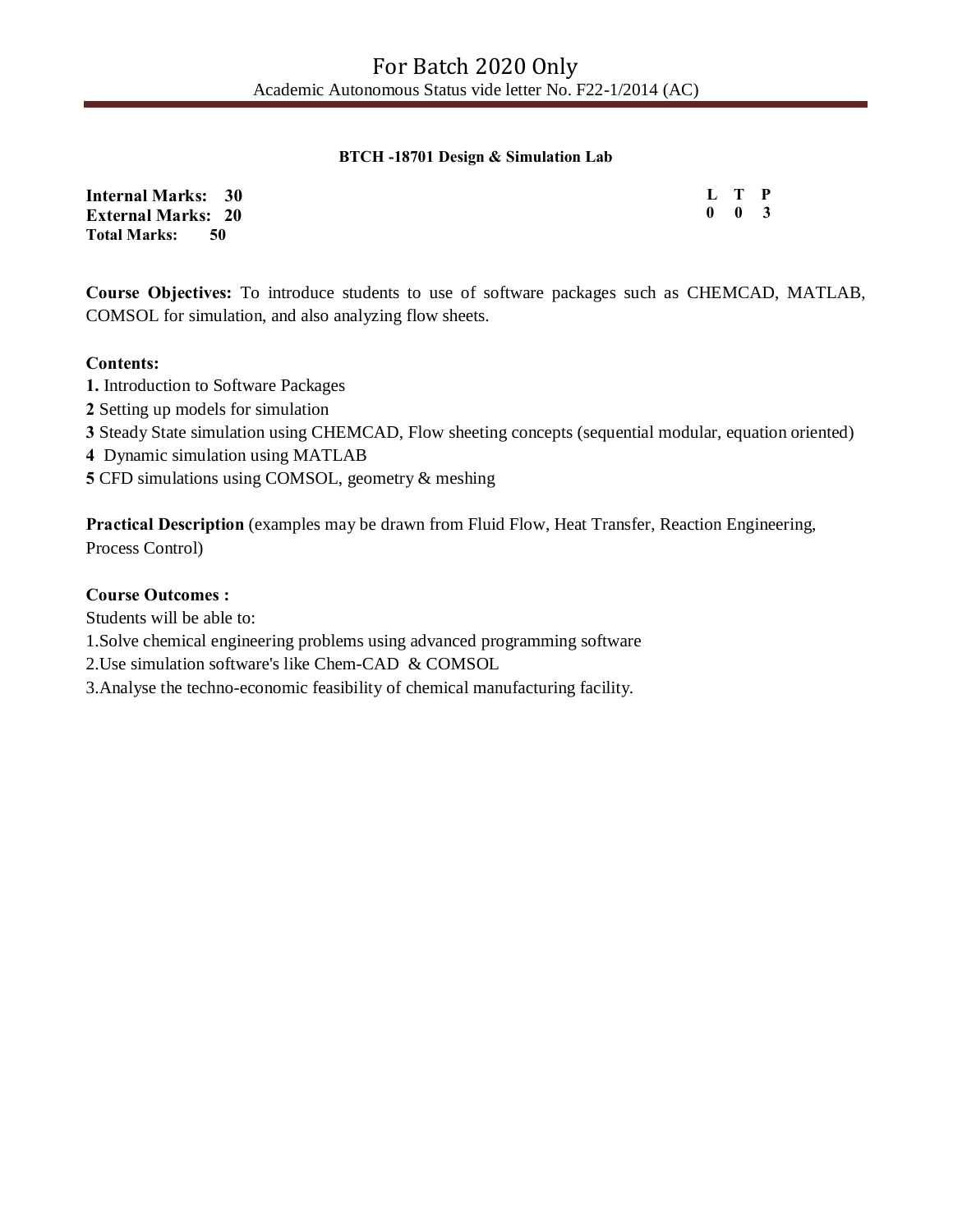## **BTCH-18702 INSTRUMENTATION & CONTROL LABORATORY**

| <b>Internal Marks: 30</b> | L T P |                     |  |
|---------------------------|-------|---------------------|--|
| <b>External Marks: 20</b> |       | $0 \quad 0 \quad 3$ |  |
| <b>Total Marks:</b><br>50 |       |                     |  |

**Course Objectives**: To introduce students to use of measuring instruments for stability, and also analyzing dynamic response of process system.

## **Minimum 8 Experiments to be performed.**

**1**. Calibration of temperature measuring instruments.

**2.** To study the characteristics of thermometer and thermocouple in first order system.

**3.** Study of process dynamics of interacting / non-interacting tank

**4.** To estimate theoretical time constant and damping coefficient for U-tube manometer second order system.

**5.** Investigation of the operation of pneumatic and electronic controllers with proportional integral derivative action using Simulink.

**6**. To determine the best setting of a controllers with controlling an actual process.

**7.** Estimate the stability of first order or higher order system with the help of computer and to study control problems by simulation.

**8.**To study the step response of a two tank interacting liquid level system and compare the observed transient response with the theoretical response.

**9.** Study of control valve characteristics.

## **Course Outcomes:**

Students will be able to :

1.Solve chemical engineering stability problem using hardware & software.

2.Use various measuring instruments & their control.

3.Analyse the first & second order problem of chemical process system.

4.Students will learn to control interacting liquid level system.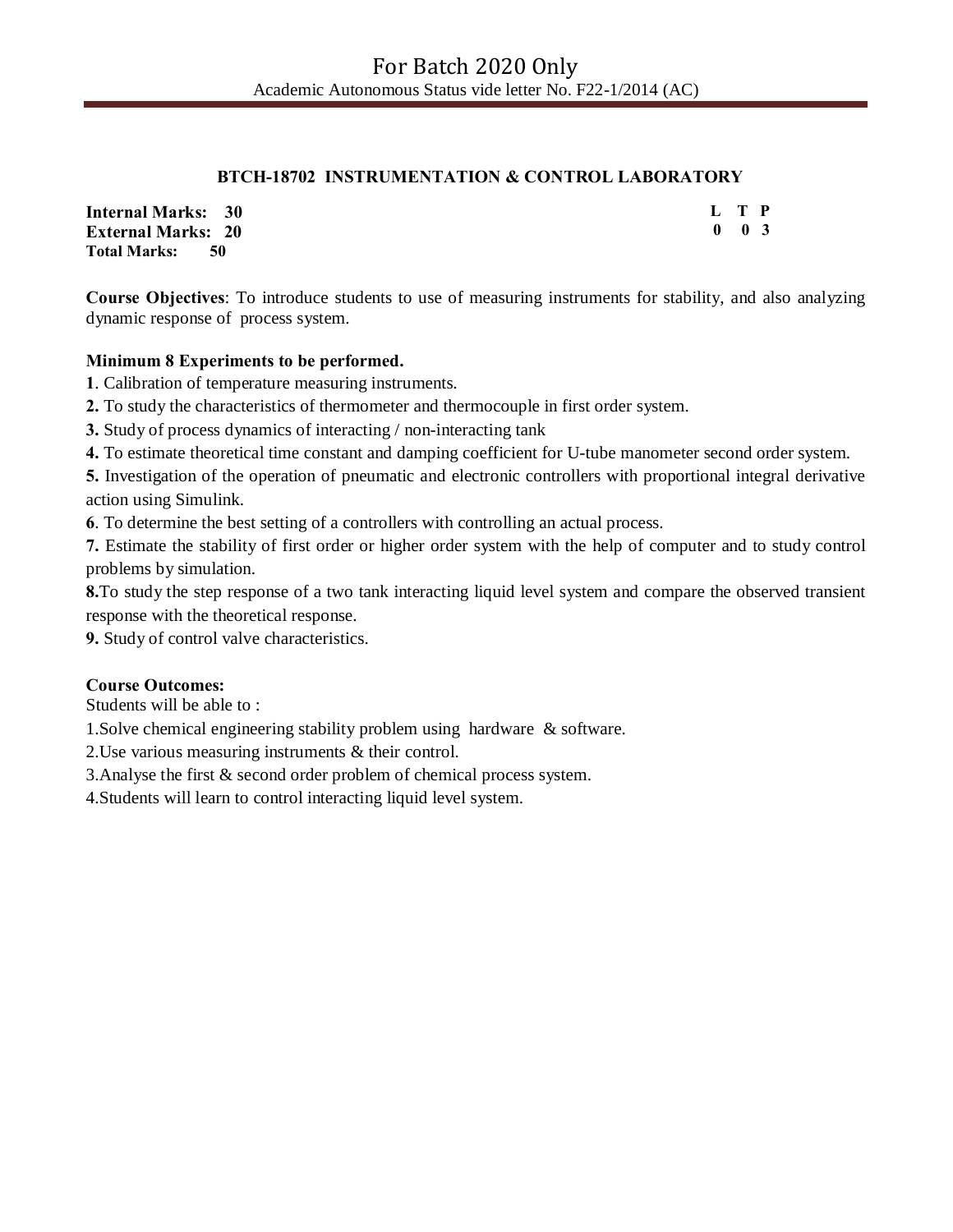# **BTCH-18XXX Department Elective –IV\***

| <b>Internal Marks: 40</b>    | L T P |  |
|------------------------------|-------|--|
| <b>External Marks: 60</b>    | 3 0 0 |  |
| <b>Total Marks:</b><br>- 100 |       |  |

## **BTCH-18XXX Open Elective –III\***

| <b>Internal Marks: 40</b>  | L T P |  |
|----------------------------|-------|--|
| <b>External Marks: 60</b>  | 300   |  |
| <b>Total Marks:</b><br>100 |       |  |

## **BTCH-18XXX Open Elective -IV \***

| <b>Internal Marks: 40</b>  | L T P |  |
|----------------------------|-------|--|
| <b>External Marks: 60</b>  | 3 0 0 |  |
| Total Marks:<br><b>100</b> |       |  |

\*Detail Syllabus content is at the end of the syllabus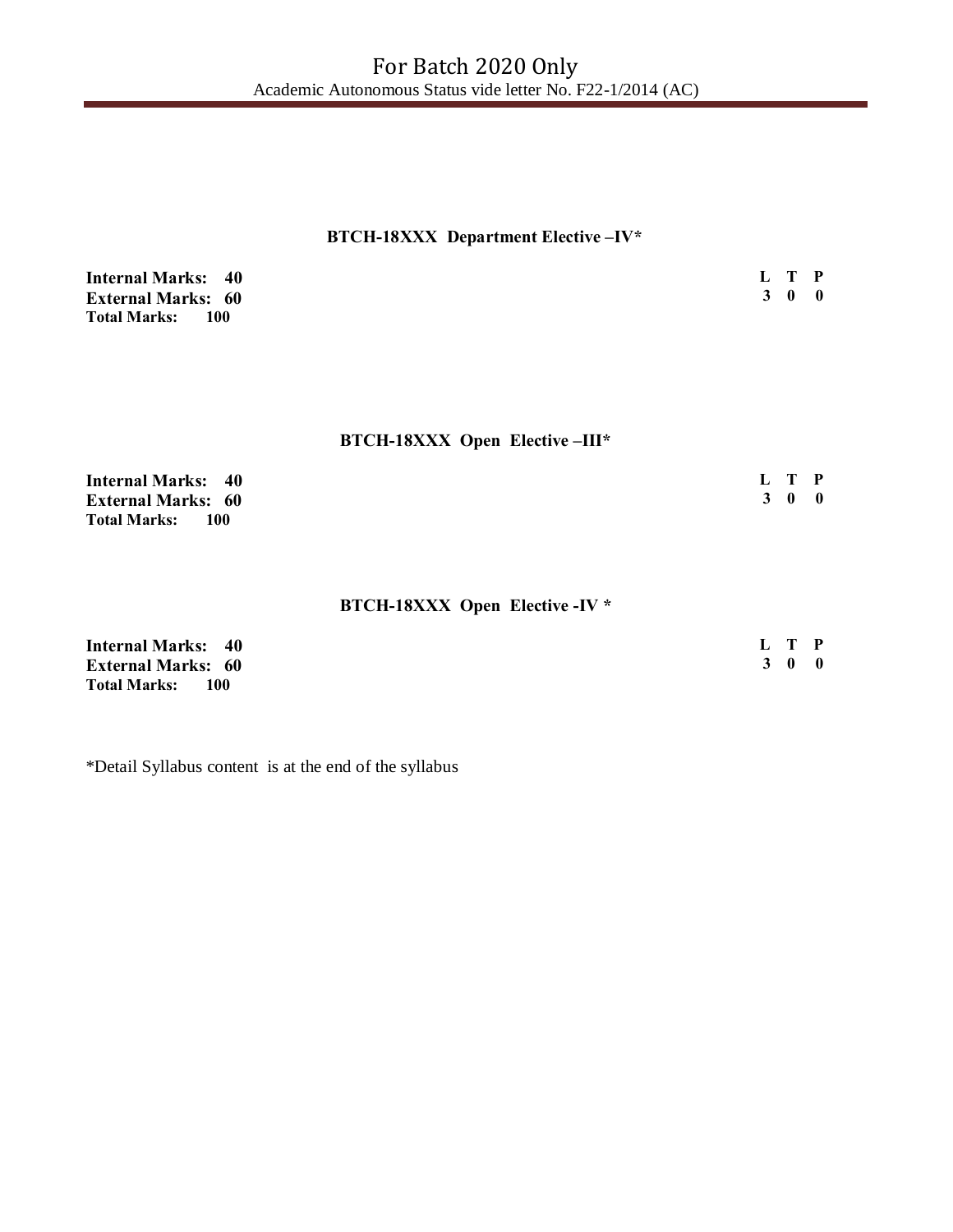## **BTCH-18703 Process Plant Design**

| <b>Internal Marks: 30</b>   | L T P               |  |
|-----------------------------|---------------------|--|
| <b>External Marks: 20</b>   | $0 \quad 0 \quad 4$ |  |
| <b>Total Marks:</b><br>- 50 |                     |  |

**Course Objective :**The course will enable the students to:

1. Familiarize standard symbols of process flow diagrams.

2. Learn basic symbols used instrumentation diagrams.

3. Impart the knowledge mechanical aspects of pressure vessel design

4.Translate mechanical design specifications in to fabrication drawings for plant erection.

## **Contents:**

1.Selection, Preparation , Specification sheet for a centrifugal Pump.

2.Design of piping and piping networks.

3.Process Design of double pipe Heat exchanger, Shell and Tube Heat Exchanger.

4.Process Design of Condensers, Distillation Column.

5.Mechanical Design of Process Equipment: Introduction, Classification of pressure vessels, Pressure vessel Codes and Standard .

6.Design Considerations: Design Pressure, Design Temperature, Materials of construction, Weld joint efficiency, corrosion allowance, Design loads.

7.Flow Sheets symbols, Instrumentation symbols, Process Flow Diagram and factors for Plant location .

## **The examination shall include a viva-voce examination based on the design report.**

**Course Outcomes**: At the end of the course, the students will be able to:

1. Design equipments involved in industrial operation/Processes.

2. Demonstrate process from process flow diagrams.

3. Explain the different control strategies employed in the process from the instrumentation diagrams and Flow diagram.

4. State the IS Codes used in the mechanical design.

#### **Suggested Books:**

- 1. Brownell and Young, Process Equipment Design, Wiley Interscience, 1959.Gulf Publication, 1996
- 2. Bhattacharya, R.C., An Introduction to Chemical Equipment Design-Mechanical Aspects, 1<sup>st</sup> Ed., CBS Publication, 1998
- 3. Mahajani V.V., Umarji S.B., Joshigs Process Equipment Design, 4<sup>th</sup> Ed., Macmillan Indian Ltd., 2009
- 4. Coulson, Richardson & Sinnott R.K., Chemical Engineering Volume-6 6 an Introduction to Chemical Engineering Design, 4<sup>th</sup> Ed., Elseveir Butterworth Heinemann, 2005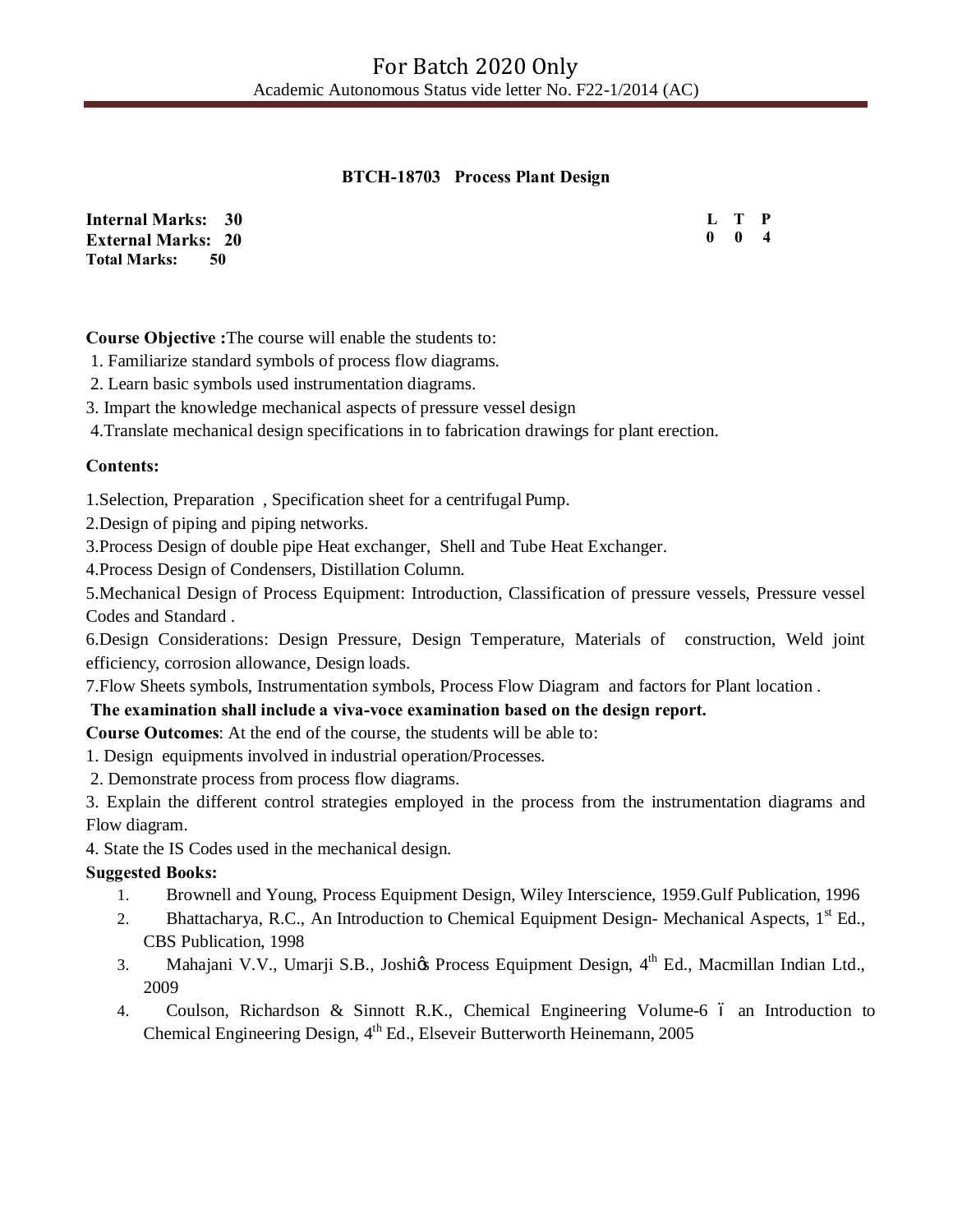## **BTCH-18704 Summer Internship**

|   | L T P                     |  |
|---|---------------------------|--|
| 0 | $\mathbf{0}$ $\mathbf{0}$ |  |

**Internal Marks: 00 External Marks: 100 Total Marks:** 

Each student will be required to submit a report after the completion of Industrial training. The reports will be assessed by teachers in-charge of the training. The student has to appear in external Viva- Voce examination.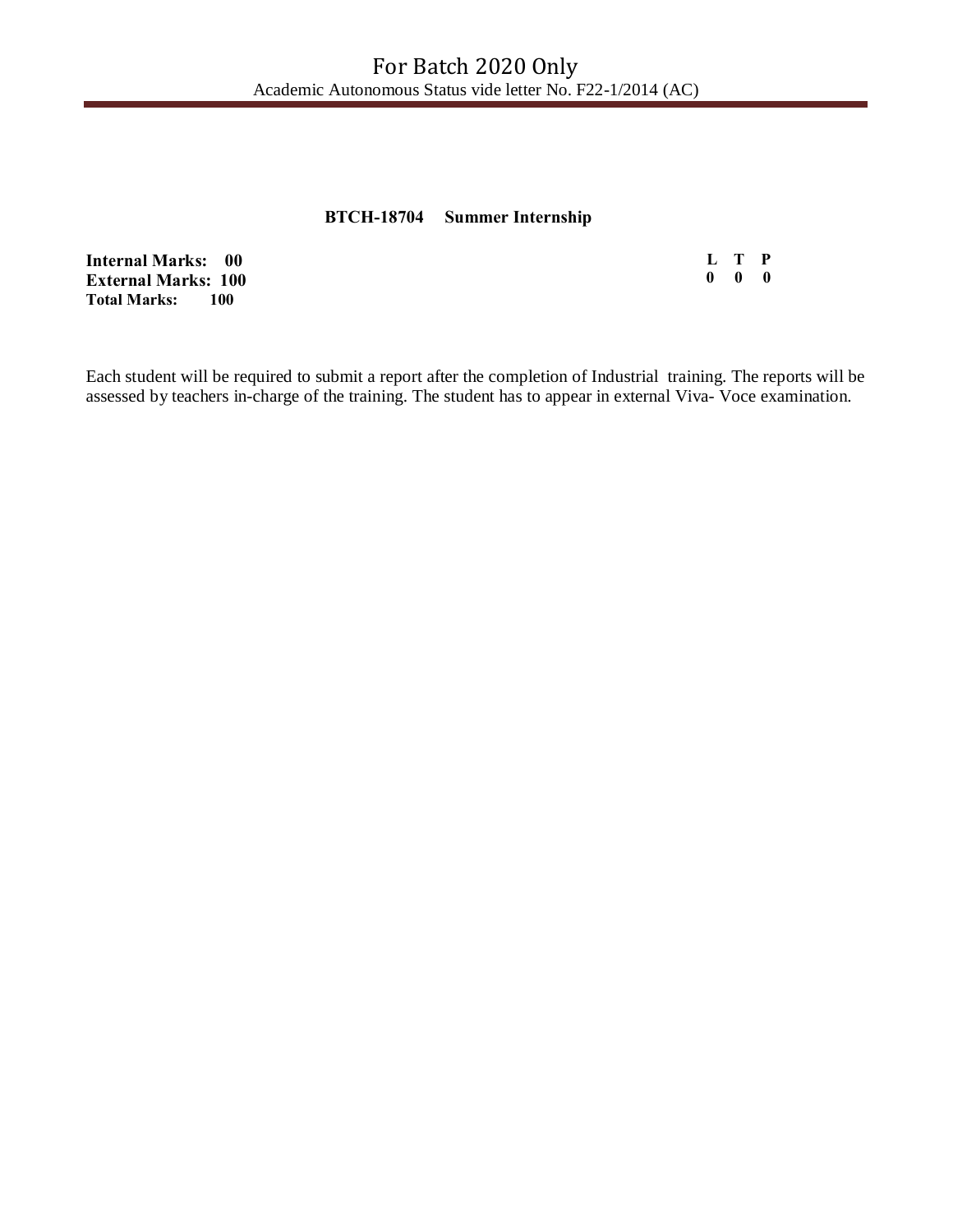## **8th Semester (Fourth Year )-Syllabus**

**BTCH-18801 Industrial Training** 

**Internal Marks: 200 External Marks: 200 Total Marks: 400**

**L T P 0 0 0**

Each student will be required to submit a report after the completion of Industrial / institutional training. The reports will be assessed by teachers in-charge of the training. The student has to appear in internal and external Viva- Voce examination.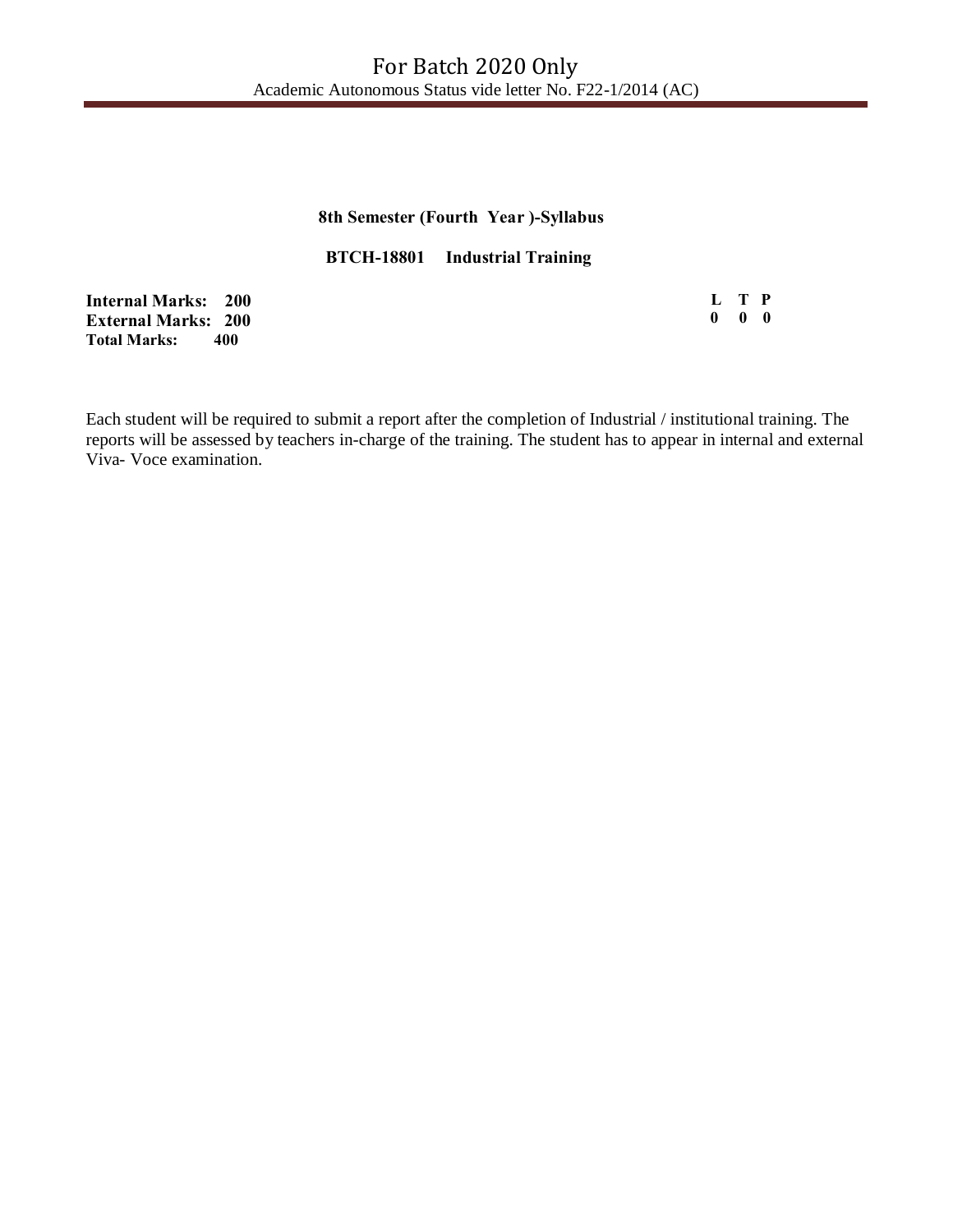**Department Electives**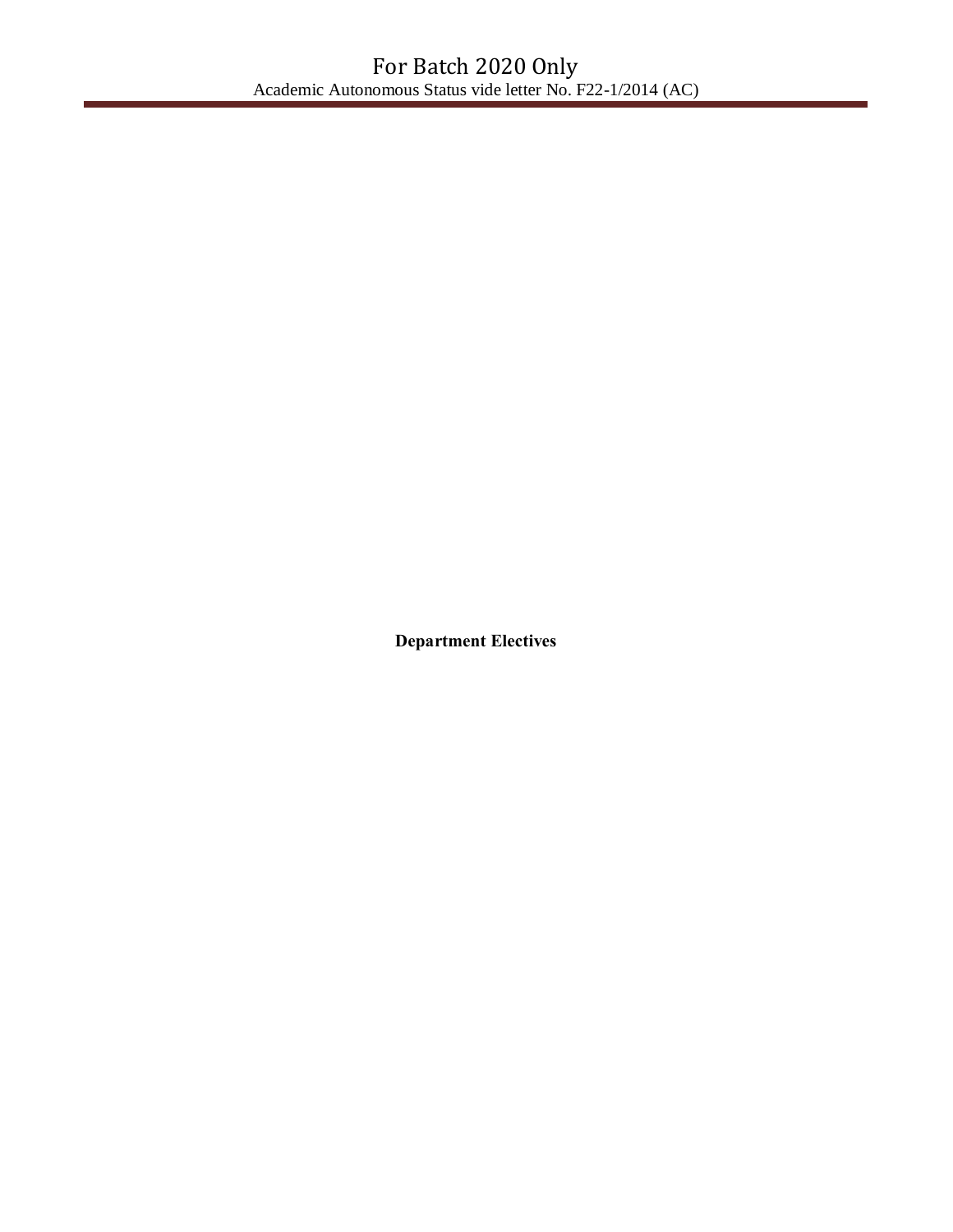## **BTCH-18952 Sustainability Engineering**

**Internal Marks: 40 External Marks: 60 Total Marks: 100** 

#### **Course Objectives**

1.To have an increased awareness among students on issues in areas of sustainability

2.To understand the role of engineering and technology within sustainable development;

3.To know the methods, tools, and incentives for sustainable product-service system development

4.To establish a clear understanding of the role and impact of various aspects of engineering and engineering decisions on environmental, societal, and economic problems.

#### **Content:**

#### **1. Introduction to Sustainability** :(7 L)

Introduction, Need and concept of sustainability, Social environmental and economic sustainability concepts. Sustainable development, Challenges for Sustainable Development. Multilateral environmental agreements and Protocols - Clean Development Mechanism (CDM), Environmental legislations in India - Water Act, Air Act.

#### **2.Natural resources and their pollution** : (8 L)

Air Pollution, Effects of Air Pollution; Water pollution- sources, Sustainable wastewater treatment, Solid waste - sources, impacts of solid waste, Zero waste concept, 3 R concept. Global environmental issues-Resource degradation, Climate change, Global warming, Ozone layer depletion, Regional and Local Environmental Issues. Carbon credits and carbon trading, carbon foot print.

#### **3.Environmental management** :(5 L)

Environmental management standards, ISO 14000 series, Life Cycle Analysis (LCA) - Scope and Goal, Biomimicking, Environment Impact Assessment (EIA) - Procedures of EIA in India.

#### **4.Basic concepts of sustainable habitat**:(6 L)

Green buildings, Green chemistry, green materials for building construction, material selection for sustainable design, green building certification, Methods for increasing energy efficiency of buildings.

#### **5.Energy sources**: (5 L)

Basic concepts-Conventional and non-conventional, solar energy, Fuel cells, Wind energy, Small hydro plants, bio-fuels, Energy derived from oceans, Geothermal energy.

#### **6.Technology and sustainable development** :(5 L)

Green Engineering, Sustainable Urbanization, sustainable transportation, industrialization and poverty reduction; Social and technological change, Industrial Ecology, Industrial symbiosis.

#### **Course outcomes:**

Students will be :

1. Able to understand the different types of environmental pollution problems and their sustainable solutions.

2. Able to work in the area of sustainability for research and education.

3.Able to understand and manage various environmental issues.

 4.Having a broader perspective in thinking for sustainable practices by utilizing the engineering knowledge and principles gained from this.

#### **Course Reference Books**:

1.Allen, D. T. and Shonnard, D. R., Sustainability Engineering: Concepts, Design and Case Studies, Prentice Hall.

2. Bradley. A.S; Adebayo,A.O., Maria, P. Engineering applications in sustainable design and development, Cengage learning

3.Environment Impact Assessment Guidelines, Notification of Government of India, 2006

4. Mackenthun, K.M., Basic Concepts in Environmental Management, Lewis Publication, London, 1998

# **L T P 3 0 0**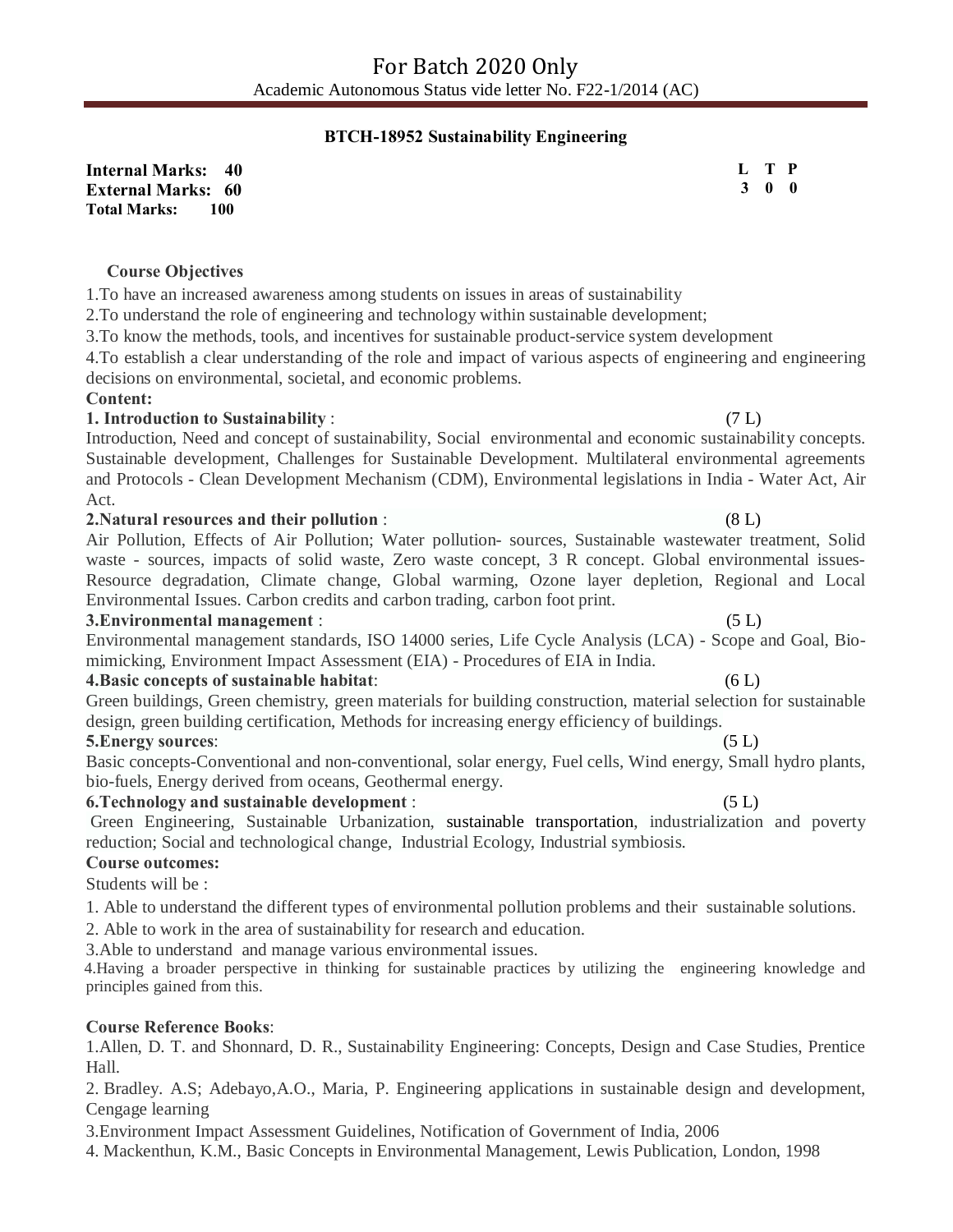## **BTCH-18953 Interfacial Engineering**

**Internal Marks: 40 External Marks: 60 Total Marks: 100** 

**L T P 3 0 0**

#### **Course Objectives:**

The objective of the course to introduce students about Fundamental engineering aspects of fluid-fluid and fluid-solid interfaces and its applications , about rheology of fluids, about emulsion preparation and characterization techniques.

#### **Contents :**

#### 1.**Introduction to the engineering of interfaces**:

Definitions of fluid-fluid and fluid-solid interfaces; Occurrence of interfaces in science and engineering; Overview of industrial applications of various interfacial phenomena; Colloidal materials; Properties of colloidal systems; Experimental characterization of colloidal dispersions, Colloid Interaction and flocculation.  $(8L)$ 

#### **2.Capillary phenomenon** :

Surface and interfacial Tension. Surface free energy , Surface tension for curved interfaces, Measurement of Surface tension, Interfacial Tension, Contact angle and wetting phenomenon. (5L)

#### **3.Adsorption:**

Fluid-fluid and fluid-solid interfaces and Film formation ; Adsorption of surfactants; Brunauer-Emmett- Teller theory of adsorption; Adsorption hysteresis: Flotation. (7L)

#### **4.Interfacial rheology and transport processes:** (8L)

About reheology of fluids ,Surface shear viscosity; Surface dilatational viscosity; Interfacial turbulence; Motion of drops in a liquid; Thin liquid films; Stability of thin liquid film; Black films.

## 5.**Emulsions**: (8L)

Preparation, characterization and applications; Ostwald ripening; Flocculation and coalescence; Microemulsions: characterization and properties; Stability of microemulsions; Foams: preparation, characterization and stability; Structure of foams.

#### **Course Outcomes:**

Students will be able:

1.Identify the primary influences on interfacial behavior.

2. Recognize the role of interfaces play in engineering systems .

3. Analyze the forces affecting the behavior of interfaces.

4. Identify means of improving engineering designs by modifying interfacial properties.

#### **Suggested books:**

1.Adamson, A. W. and Gast, A. P., Physical Chemistry of Surfaces, John Wiley, New York, 1997.

2.Ghosh, P., Colloid and Interface Science, PHI Learning Pvt Ltd., New Delhi, 2009.

3.Hiemenz, P. C. and Rajagopalan, R., Principles of Colloid and Surface Chemistry, Marcel 4.Dekker, New York,

1997. Stokes, R. J. and Evans, D. F., Fundamentals of Interfacial Engineering, Wiley-VCH, New York, 1997.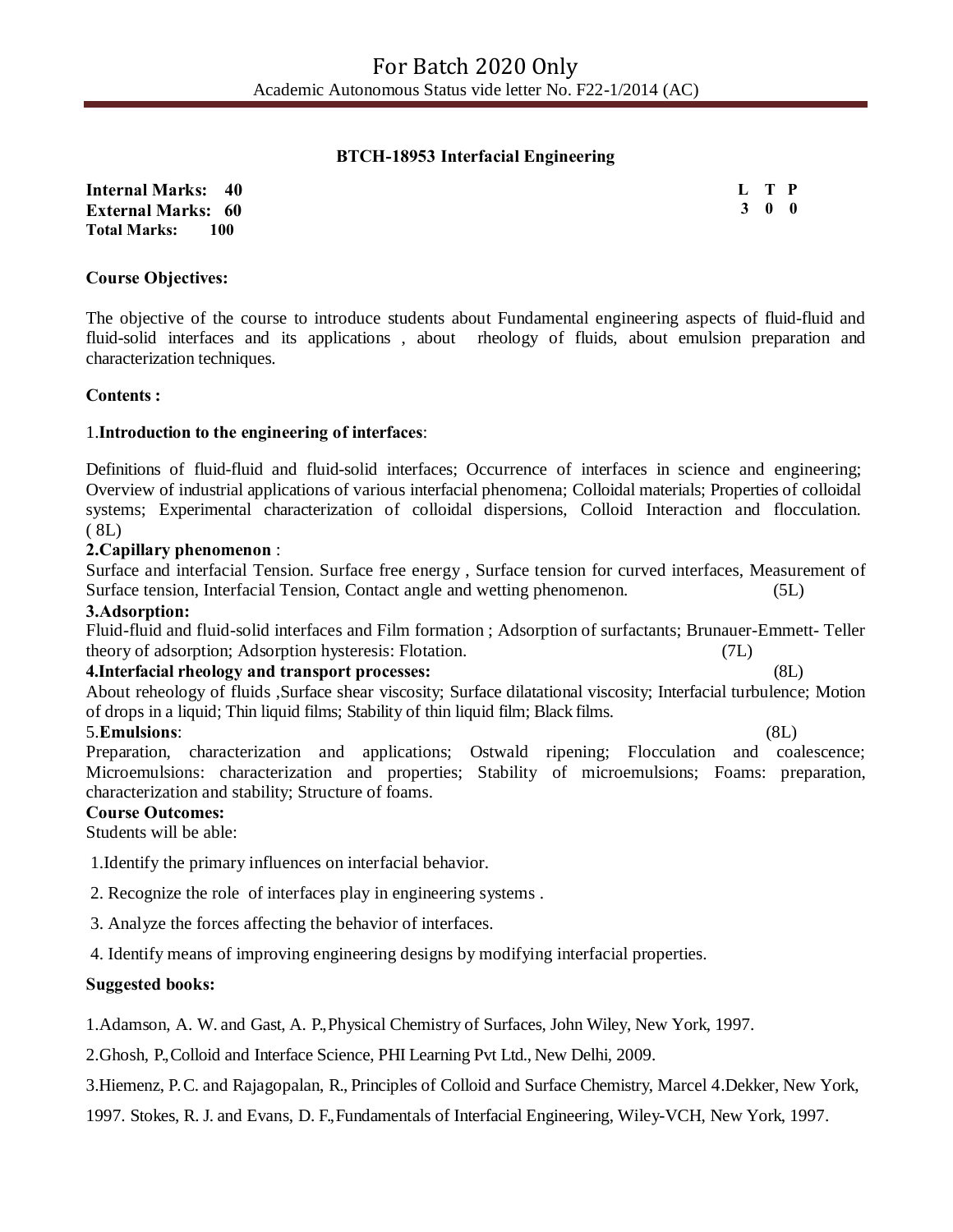#### **BTCH-18954 Nano Science and Nanotechnology**

| <b>Internal Marks: 40</b>    | L T P |  |
|------------------------------|-------|--|
| <b>External Marks: 60</b>    | 3 0 0 |  |
| <b>Total Marks:</b><br>- 100 |       |  |

**Course Objective:** The course will provide an overview of Nano materials, their characterization, usage and use in biomaterials.

## **1.Introduction:**

Terminologies, History & Scope of Nano technology . (3L)

## **2.Characterization & Fabrication:**

Contemporary Characterization Methods, top down & Bottom up Fabrication, Solution based Synthesis of

Nanoparticles, Vapour Phase Synthesis & Synthesis with framework, Nanolithography, Dip Pen Lithography.

Artificially Layered Materials: Quantum Well, Quantum Dots, Super lattices & Layered Structures.  $(15 L)$ 

## **3.Self assembly:** (6 L)

**S**upra-molecular & dimension Control in Nanostructure, thermodynamics and coded self assembly. **4.Biomaterials**:

DNA & Nanomaterials, Bio-nanocomposites, Biometrics, molecular motor (6L)

## **5.Nanoelectronics and Molecular computing:**

Molecular wires, Nan wires, Nan tubes, Molecular switch, Molecular logic gates and molecular storage devices, DNA Computing Quantum Computing. (6L)

**Course outcomes:** At the end of the course the students will be able:

- 1. Explain the characteristics of nonmaterial's, nanodevices and nanostructures
- 2. Identify various characterization and Fabrication Techniques of nonomaterials.
- 3. Elucidate the applications of nanotechnology in nanoelectronics.

## **Suggested Books:**

- 1. Poole C.P., Owens F.J., Introduction to Nanotechnology, Wiley, 2003.
- 2. Understanding Nanotechnology, Scientific American 2002.
- 3. Ratner M & Ratner D, Nanotechnology: A Gentle Introduction to the Next Big Idea, Prentice Hall, 2003
- 4. Wildon M., Kannagara K., Smith G, Simmons M. & Raguse B, Nanotechnology, CRC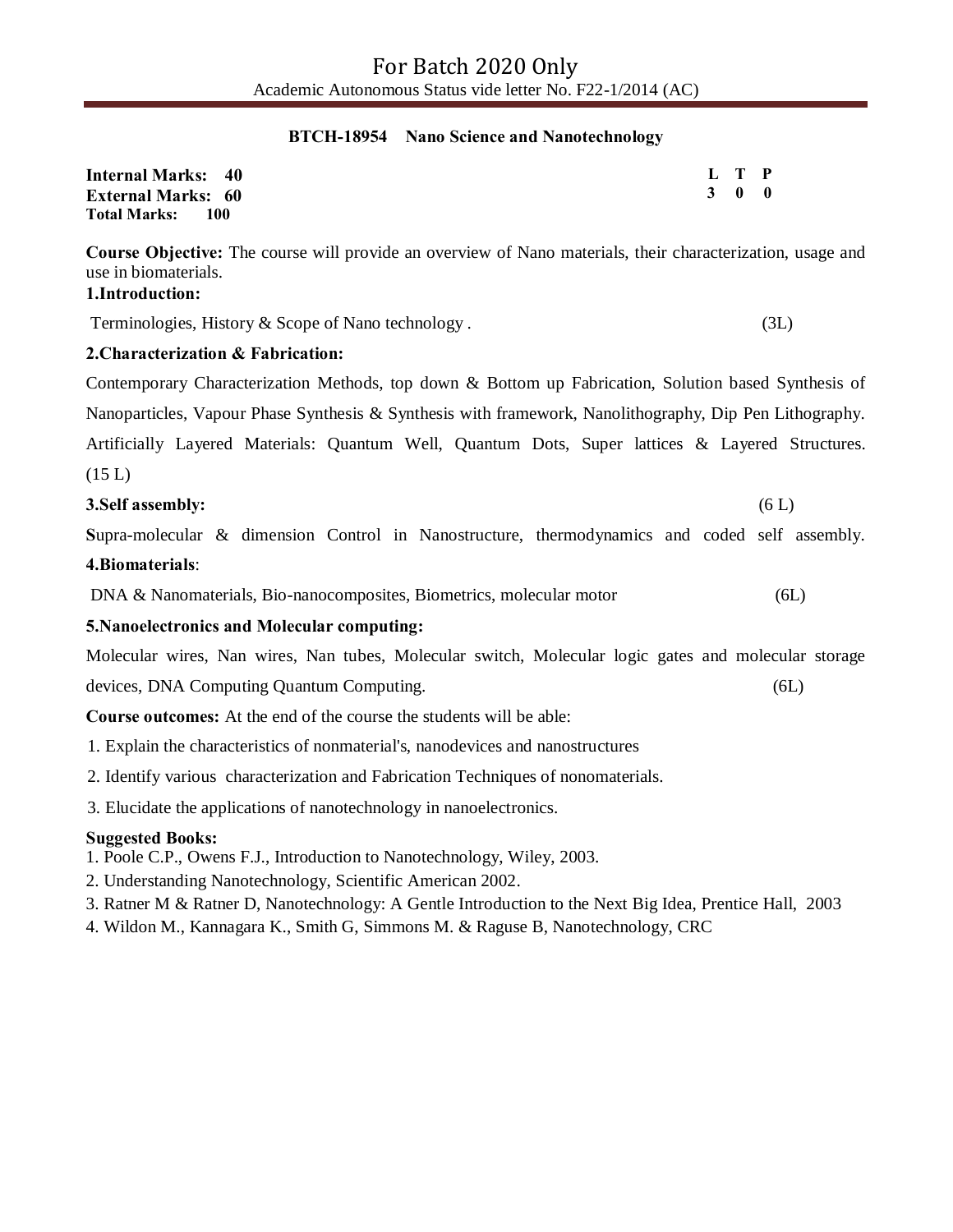#### **BTCH-18955 Advanced Separation Processes**

| <b>Internal Marks: 40</b> |     | L T P               |  |
|---------------------------|-----|---------------------|--|
| <b>External Marks: 60</b> |     | $3 \quad 0 \quad 0$ |  |
| <b>Total Marks:</b>       | 100 |                     |  |

#### **Course Objective:**

To understand the governing mechanisms and driving forces of various advanced separation processes and to perform process and design calculations for advanced separation processes.

# **1.Membrane Separation Processes**: (9L)

Fundamentals ,Materials ,Types and properties of membranes, Membrane modules, Transport mechanism in membrane process. Bulk Flow, Liquid Diffusion in Pores, Gas Diffusion, Nonporous Membranes, Solution-Diffusion for Liquid Mixtures, Solution-Diffusion for Gas Mixtures.

#### **2.Ultrafiltration:** (8L)

Ultra filtration modules and applicability, Fundamentals of reverse osmosis, Osmotic pressure, Relation between chemical potential and osmotic pressure, Factors affecting the performance of reverse osmosis plant, Advantages, disadvantages and application of reverse osmosis process.

#### **3.Chromatographic Separations:** (10L)

Theory of chromatographic separation, Selectivity or separation factor, Efficiency of chromatographic system, Types of chromatography, Liquid chromatography, Liquid-solid chromatography, Advantages and disadvantages of chromatographic separations.

#### **4.Gas Separation:**

| Different techniques of gas separations and their applications. |  | (5L) |  |  |  |  |  |
|-----------------------------------------------------------------|--|------|--|--|--|--|--|
|                                                                 |  |      |  |  |  |  |  |

#### **5.Surfactant based separation processes**: (4L)

Centrifugal separation processes ; supercritical fluid extraction: Ion- Exchange , Dialysis.

#### **Course outcomes (COs):**The students will be able to:

- 1. Apply modern separation techniques in various applications.
- 2. Analyze novel membranes process for intended application.
- 3. Understand chromatography and dialysis based separation processes.
- 4. Understand the concept of ultrafiltration and its application.

#### **Suggested Books:**

- 1. Seader J.D., Ernet J. Henlay, and Keith, D., Separation Process Principles,Wiley (2010).
- 2. King, C.J., Separation Processes, Tata McGraw Hill Publishing Co., Ltd. (1982).
- 3.Osadar, V., and Nakagawa, I.,Membrance Science and Technology, Marcel Dekkar (1992).
- 4.Schoew, H.M., New Chemical Engineering separation Techniques,Interscience Publishers (1972).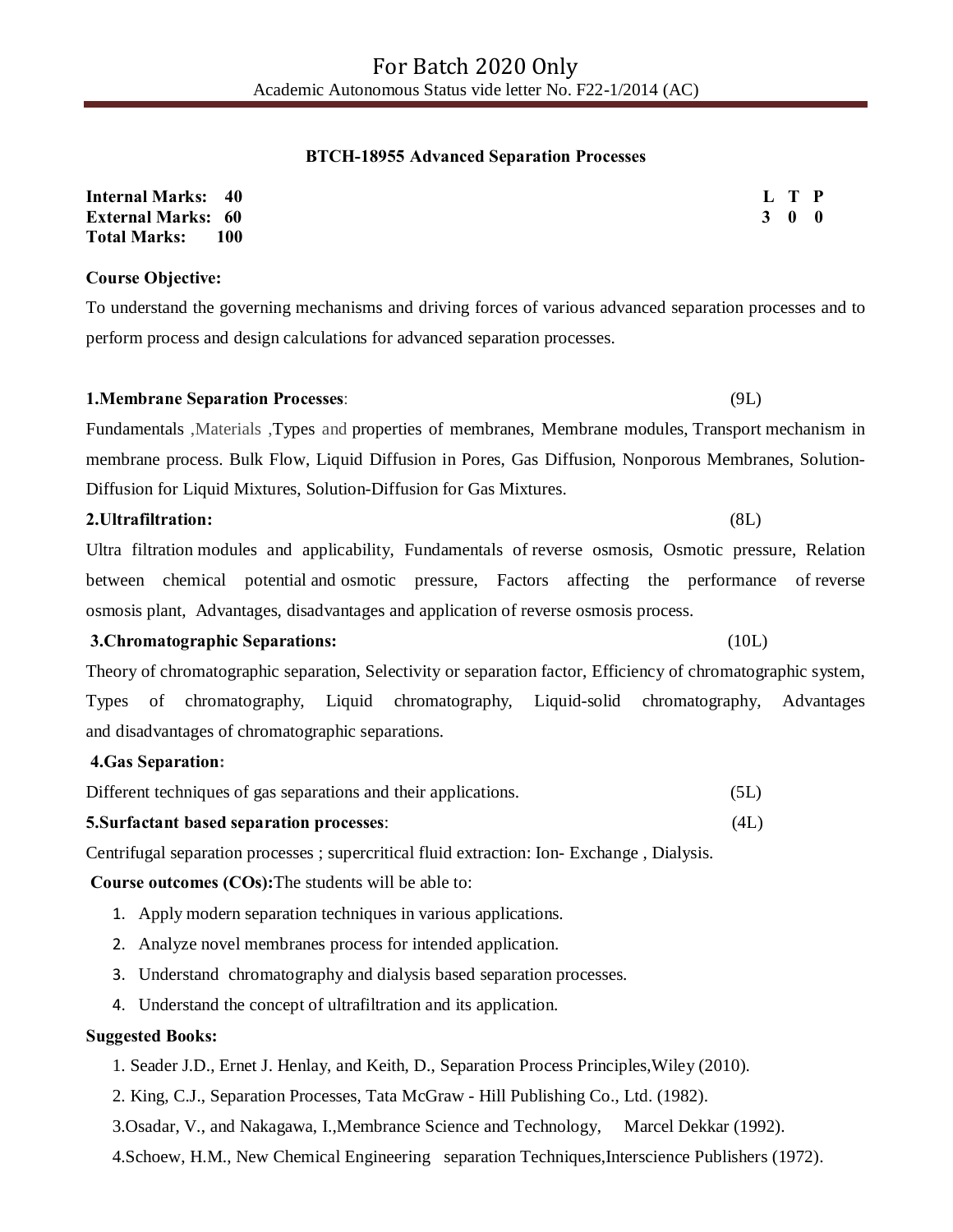### **BTCH-18956 POLYMER SCIENCE AND ENGINEERING**

**Internal Marks: 40 External Marks: 60 Total Marks: 100**  **L T P 3 0 0**

**Course Objectives**: The course will provide an overview of Polymers, focusing on the various types of polymers, polymerization processes, their properties and characterization.

## **Contents:**

**1. Introduction to Polymers:**Global scenario of polymer industry, Present status of polymer industry in India, Classification of polymers, polymerization process, Kinetics of step growth and chain growth polymerization, polymerization techniques: Bulk, Solution, Suspension and Emulsion Polymerization. (6L)

2.**Molecular Weight and size of Polymers**:Number average and weight average molecular weight, Significance of molecular weight, determination of molecular weight, viscosity method, light scattering method, gel permeation chromatography method. (5L)

## 3.**Polymer Properties and their Testing :**

Glass transition temperature and associated properties, Tensile strength & impact strength and their determination, softening point, heat distortion dielectric and power factor. (4L)

## 4.**Synthesis & Properties of commercial polymers**:

Manufacture, processing and properties of resins and fibre forming polymers such as phenol formaldehyde, epoxy resins and silicon polymers, LDPE, HDPE, polypropylene, polyvinyl chloride, polystyrene, and polyamides Nylon6 and Nylon66. (6L)

5. **Introduction to rubber and elastomers** : (6L)

Natural & synthetic rubber, Buna S, Buna N, Butyl rubber, neoprene, Thiokol, polyurethane, Fillers, accelerators, activators, antioxidants & other additives, mastication & compounding, vulcanization theory  $\&$ technology.

6. **Polymer Degradation** : Thermal, Mechanical and by ultrasonic waves, photo degradation, heat energy radiation, oxidation and hydrolysis. (3L)

7. **Polymer Processing** : Compression moulding, injection moulding, blow moulding, extrusion, and calendaring. (6L)

**Course Outcomes**: Students will :

1 Understand different types of Polymers, Polymerization Process and Techniques.

2 Understand relationship between Number and Weight average molecular weight

3 Understand manufacturing and properties of different types of Polymers

4. Understand various types of Polymer testing methods.

## **Suggested Books:**

1.Gowariker V.L., Viswanathan N.V. and Sreedhar J., Polymer Science, 1st Ed., New Age International

2.Ghosh P., Polymer Science & Technology of Plastics & Rubber, 3rd edition, Tata McGraw Hill, New Delhi, 2010

3.Billmeyer F.W., Text Book of Polymer Science, 3rd edition, John Wiley

4. Sinha R., Outlines of Polymer Technology - Manufacture of Polymers, PHI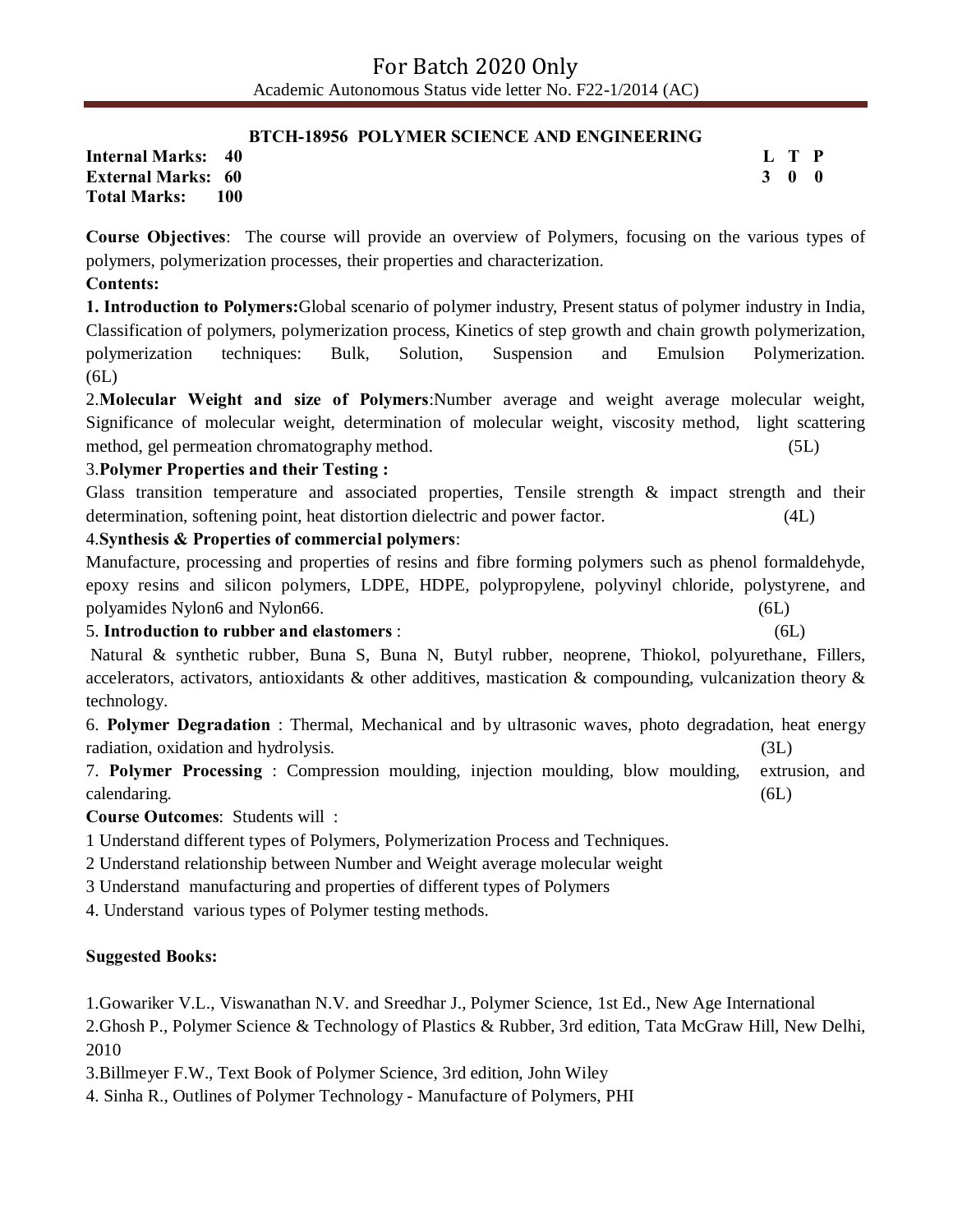## **BTCH-18957 ENVIRONMENTAL POLLUTION AND CONTROL**

**L T P 3 0 0**

**Internal Marks: 40 External Marks: 60 Total Marks: 100** 

**Course Objectives:** The course aims at giving the students an insight into the environmental issues related to chemical process industries in terms of their impact on land, water and air and the possible mitigation techniques to reduce this effect for sustainably.

## **1.Introduction:**

Ambient air and water standards, principle sources of pollution, Interrelationship between energy and environmental pollution, Prevention of environmental pollution through conservation . (3L)

**2. Air Pollution:** Definition and scales of concentration of air pollution, Classification and properties of Air Pollutants, Sources of Air Pollutants, Photochemical Smog, Effects of air pollution on human health, animals, vegetation and materials. (7L)

#### **3. Aspects of Air Pollutant Dispersion :**

Tempters Lapse rate and stability, Adiabatic lapse rate, Atmospheric stability, Temperature inversions. Types Plume Behavior, Atmospheric dispersion of air pollutants. (6L)

#### **4. Air Pollution Sampling and Measurements :**

Ambient air sampling: Grab sampling, Sedimentation (dust fall jar) and High Volume Filtration (The Hi-Volume sampler) Stack sampling and Particulate sampling. (4L)

**5. Air Pollution Control Methods and Equipments :** Source correction methods & cleaning of gas effluents, Collection efficiency Equipment, Gravitational settling chamber, Cyclone Separator, Fabric Filters, Electrostatic Precipitators, Wet collectors (Scrubbers). (7L)

6. **Water Pollution** : Types of water pollutants, their sources and effects.BOD and COD, oxygen sag curve, Waste water sampling- Grab and Composite sample. (8L)

#### 7. **Waste Water Treatment :**

Primary Treatment: Pre-treatment Sedimentation and Flotation, Secondary Treatment: Activated sludge process, Trickling filters, Aerobic and Anaerobic digestion and oxidation ponds. (7L)

## **8. Solid Waste** :

Sources and classification of solid waste, Methods of collection, Disposal methods: Open dumping, Sanitary Landfill, Incineration and compositing Recovery and recycling. (3L)

**Course Outcomes**: The theory should be taught in such a manner that students are able to acquire different learning out comes in cognitive and affective domain to demonstrate following course outcomes. 1.Quantify and analyze the pollution load.

2 .Analyze/design of suitable treatment for wastewater

3 .Model the atmospheric dispersion of air pollutants.

4 .Selection and design of air pollution control devices.

#### **Suggested Books:**

1.Perkins H. C., Air Pollution, McGraw Hill, N.Y., 1974 E.P. Popov, Mechanics of Materials-(SI Version), Prentice Hall India.

2. Rao C.S., Environmental Pollution Control Engineering, 2nd Edition, New Age International Pvt. Ltd., 2006.

3.Metcalf and Eddy, Waste-Water Engineering, 4thEdition, Tata McGraw Hill, 2007.

4.Mahajan S. P., Pollution Control in Process Industries, McGraw Hill, 2008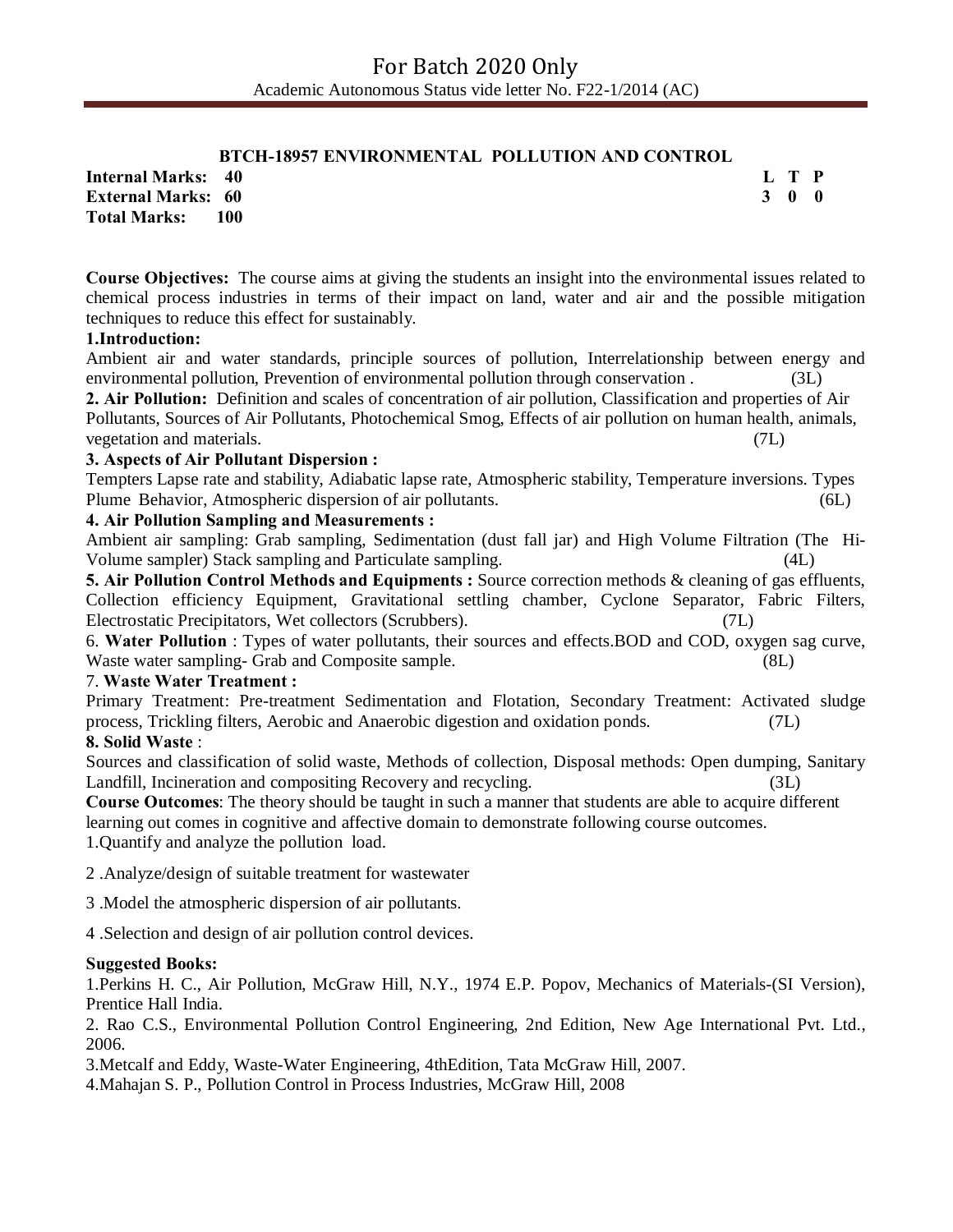### **BTCH-18958 RENEWABLE ENERGY**

**Internal Marks: 40 External Marks: 60 Total Marks: 100** 

**L T P 3 0 0**

**OBJECTIVE:** The objective of this course is to acquaint the students with the renewable energy sources available to supplement and augment the energy requirements.

#### **Contents:**

**1. Introduction :** Global and Indian scenario, sources, Energy conservation, types of NCES with applications. (3L)

**2. Solar Energy :**Role and development of new renewable energy sources, instruments for measuring solar radiations, solar radiation data, Flat plat and concentrating collectors, classification of concentrating collectors, advanced collectors, different methods of solar energy storage, solar ponds solar applications: Solar heating/cooling technique, solar distillation and drying, photovoltaic energy conversion. (10L)

**3. Geothermal and Wind Energy:** Resources, types of wells, methods of harnessing the energy, Wind Energy: Sources and potentials, horizontal and vertical axis, wind mills, wind regime analysis and evaluation of wind mills. ( 8L)

**4. Biomass and Biofuels:** Recycling of agricultural waste, anaerobic/ aerobic digestion and types of biogas digesters; gas yield, and combustion characteristics of bio gas, design of biogas system for heating, Introduction to Biofuels such as biodiesel, ethanol, bio-butanol etc., their production and present status.(9L)

**5. Ocean and Tidal Energy :** OTEC, settling of OTEC plants, thermodynamic cycles, Tidal Energy: Potential and conversion technique, mini hydel power plants and their economics. (6L)

## **Course Outcomes:**

**1.**Students will be able to develop an understanding about different types of energies.

2.The course will develop analytical abilities related to solar energy production & consumption.

3.It is expected that students will be able to have conceptual understanding about geothermal, wind energy & bio-fuels.

4.Students will be able to understand the production of different energies.

#### **Suggested Books**

1. Rai G D, Non-Conventional Energy Sources, 4th edition, Khanna Publishers, 2009

2. Kumar Ramesh, Udayakumar K., Anandakrishnan M., Renewable Energy Technologies: Ocean Thermal Energy Conversion and Sustainable Energy Options, Narosa Publication, 1997

3. Desai Ashok V, Jhirad D., Munasinghe M., Non-Conventional Energy, New Age International, 1990

4. Sukhatme S. P., Solar Energy: Principles of Thermal Collection and Storage, 3rd Edition, Tata McGraw-Hill Education, 2008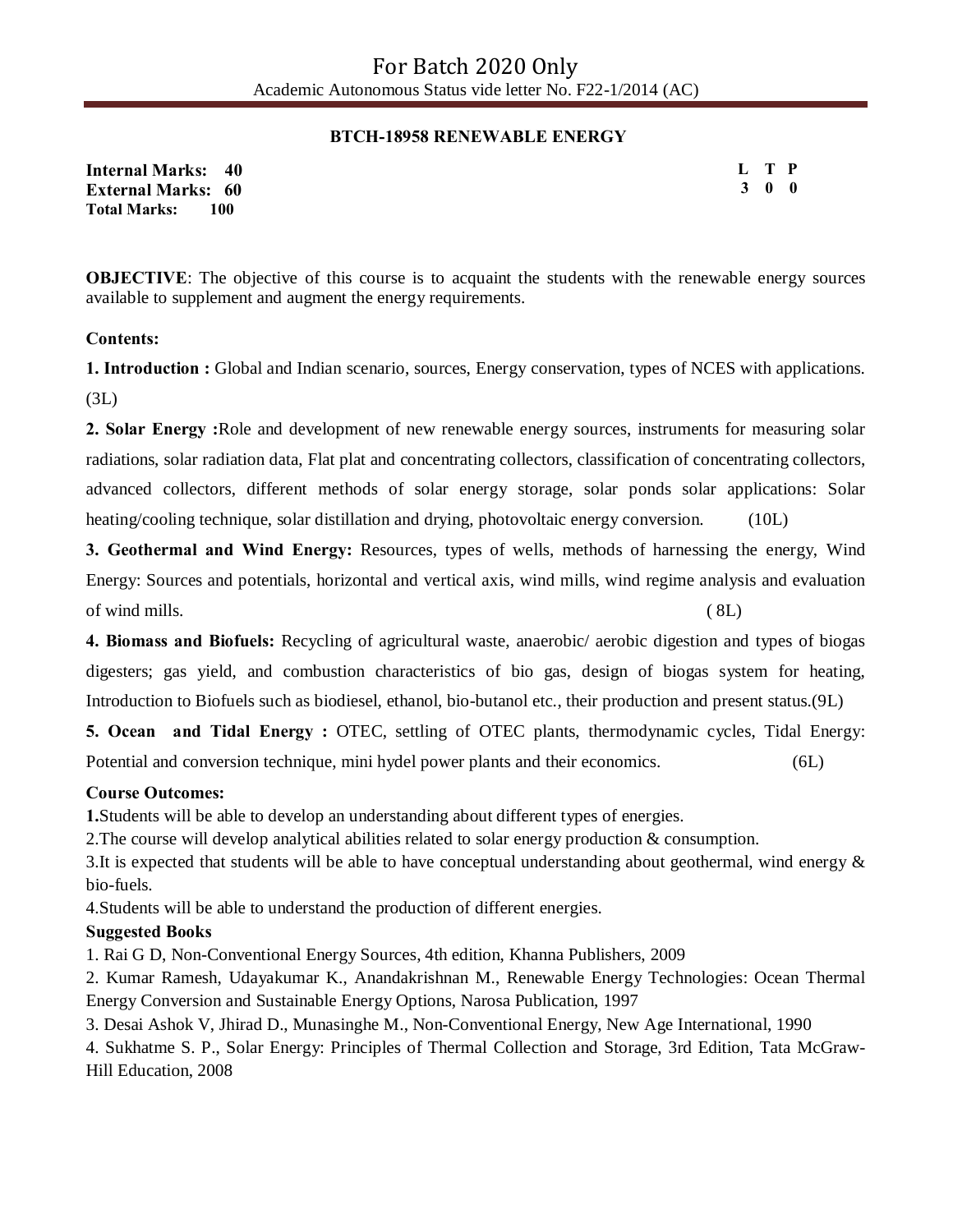|                            | <b>BTCH-18959</b> | <b>TRANSPORT PHENOMENA</b> |       |
|----------------------------|-------------------|----------------------------|-------|
| <b>Internal Marks: 40</b>  |                   |                            | L T P |
| <b>External Marks: 60</b>  |                   |                            | 3 O O |
| <b>Total Marks:</b><br>100 |                   |                            |       |

**Course Objectives:** This course introduces the student to the rigorous formulation of transport problems and develop a fundamental knowledge of the physical principles that govern the transport of momentum, energy and mass, with emphasis on the mathematical formulation of the conservation principles in biological and Chemical processes.

#### **Contents :**

## **1.Momentum Transport** :

Introduction to Transport Phenomena, Formulation of transport problems from nature, Newtongs law of Viscosity, Generalization of Newton's Law of Viscosity, Effect of Temperature and Pressure on Viscosity, Molecular theory of Viscosity of Gases at Low density, Molecular theory of Viscosity of Liquids Convective Momentum Transport, Non Newtonian Fluids. Vector and Tensor Analysis: Basic concepts . (4L)

Shell Momentum Balances and Velocity distributions in Laminar Flow, Flow of Falling film, Inclined Parallel plate, Flow through Circular tube, Hagen -Poiseuille equation, Flow through an Annulus, Couette viscometer. (6L)

Principles of conservation of mass and momentum, continuity equation, equations of motion, Bernoulli Equation, Navier-Stokes equations. Equation of mechanical energy, Equation of angular momentum equation of change in substantial derivative. (5L)

Mechanism of Turbulence, Stream function, Velocity potential, Flow near solid surfaces by Boundary Layer theory. Velocity distribution in Turbulent Flow, Intensity of Turbulence, Reynolds stresses, Power Law Velocity Profiles. Friction factors for flow in Tubes and around sphere. Pressure Rise and Friction loss in a sudden enlargement. (6L)

#### **2. Energy Transport :**

Shell energy balances and temperature distributions in solids and laminar flow, Principle of conservation and equation of energy. Fourier's law, Thermal conductivity and mechanism of energy transport, Effect of Temperature and Pressure on Thermal Conductivity. (3L)

Heat Conduction with an electrical heat source, Heat Conduction with an viscous heat source, Heat conduction through Composites walls, Composite cylindrical pipe, Heat conduction in a cooling fin. Free and Forced Convection, Heat transfer coefficients for forced convection in tubes. (7L)

## **3. Mass Transport :**

Diffusivity and the mechanisms of mass transport, Fick's Law of Binary diffusion, Effect of Temperature and Pressure on Diffusivity. Theory of ordinary diffusion in gases at low density, Theory of ordinary diffusion in liquids. Basics of mass transport, mechanisms, and mass and molar fluxes  $(4L)$ 

Mass and Molar Transport by convection: Definition of concentrations, velocities and fluxes. Diffusion through stagnant gas film, Equimolar counter diffusion, Diffusion in a falling liquid film. Interphase mass transport, Definition of Transfer coefficients in Two Phases, mass transfer coefficients-individual and overall. Introduction to the concept of heat and mass transfer coefficients, Analogy between momentum, heat and mass transfer. Unsteady-state momentum, heat and mass transport, formulation of basic equations and similarity transform method . (10L)

**Course Outcomes**: The theory should be taught in such a manner that students are able to acquire different learning out comes in cognitive and affective domain to demonstrate following course outcomes.

1. Identify transport properties and analyze the mechanisms of momentum, energy and mass transport.

2. Formulate the differential forms of the equations of change for momentum, heat and mass transfer problems for steady-state and unsteady flows.

3.Students will be able to understand the concept of fluid flow, heat transfer and mass transfer problems, and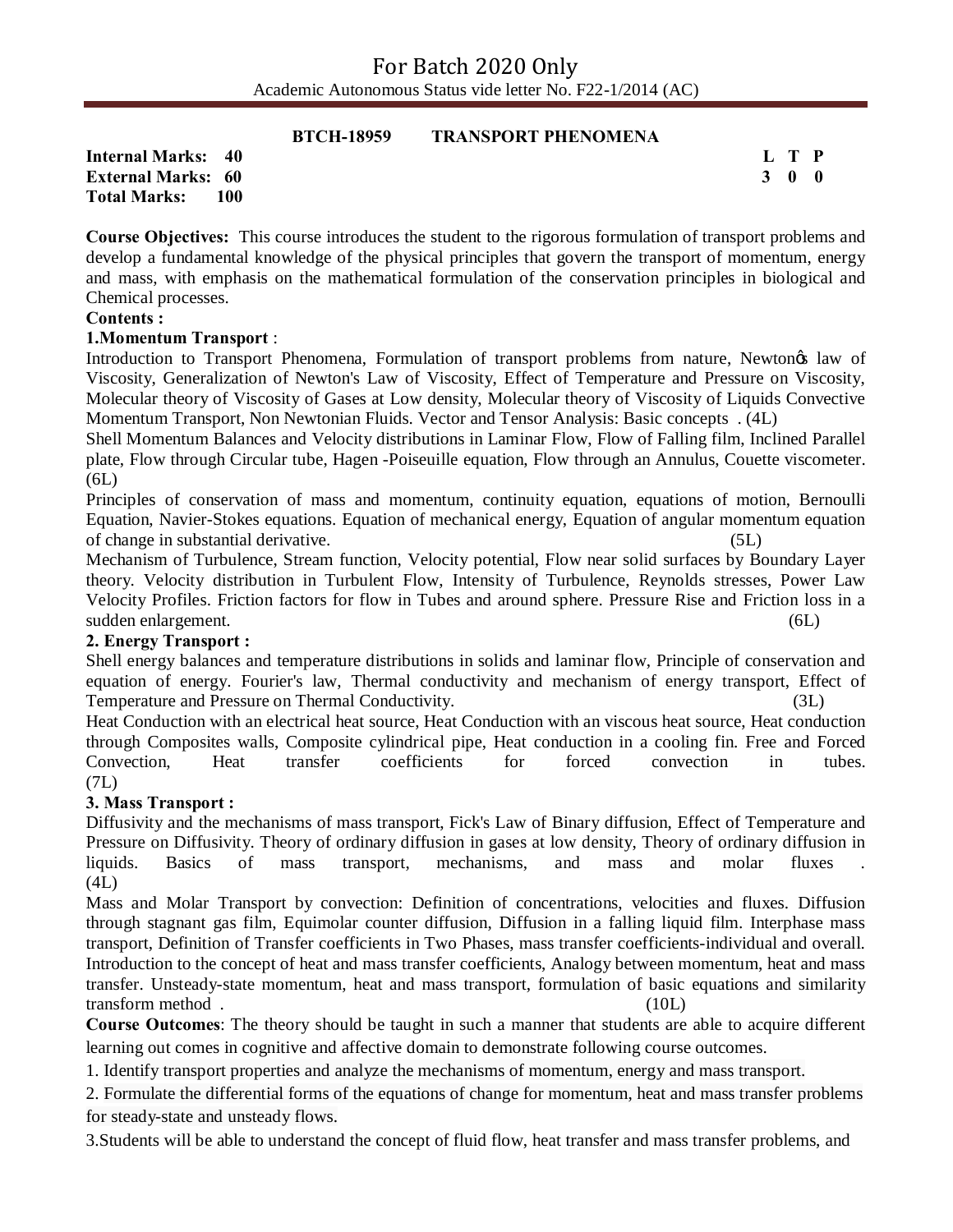solve problems combining these transport phenomena.

4.Students will be able to understand the application of Momentum ,Energy and Heat transfer in engineering application.

## **Suggested Books:**

1.Bird, R.B., W.E. Stewart, E.N. Lightfoot D.J. Klingender, Introduction to Transport Phenomena, Wiley, 2015

2.Geankoplis C.J., Transport Processes and Separation Process Principles (Includes Unit Operations), 4th Ed., Prentice Hall, 2003

3. Bennett.C.O. and Myres J.E., Momentum Heat and Mass Transfer, 3rd Ed., McGraw Hill, 1982.

4 Welty, J.R., C.E. Wicks, R.E. Wilson and G. Rorrer, Fundamentals of Momentum, Heat and Mass Transfer, 5th edition, Wiley, 2008.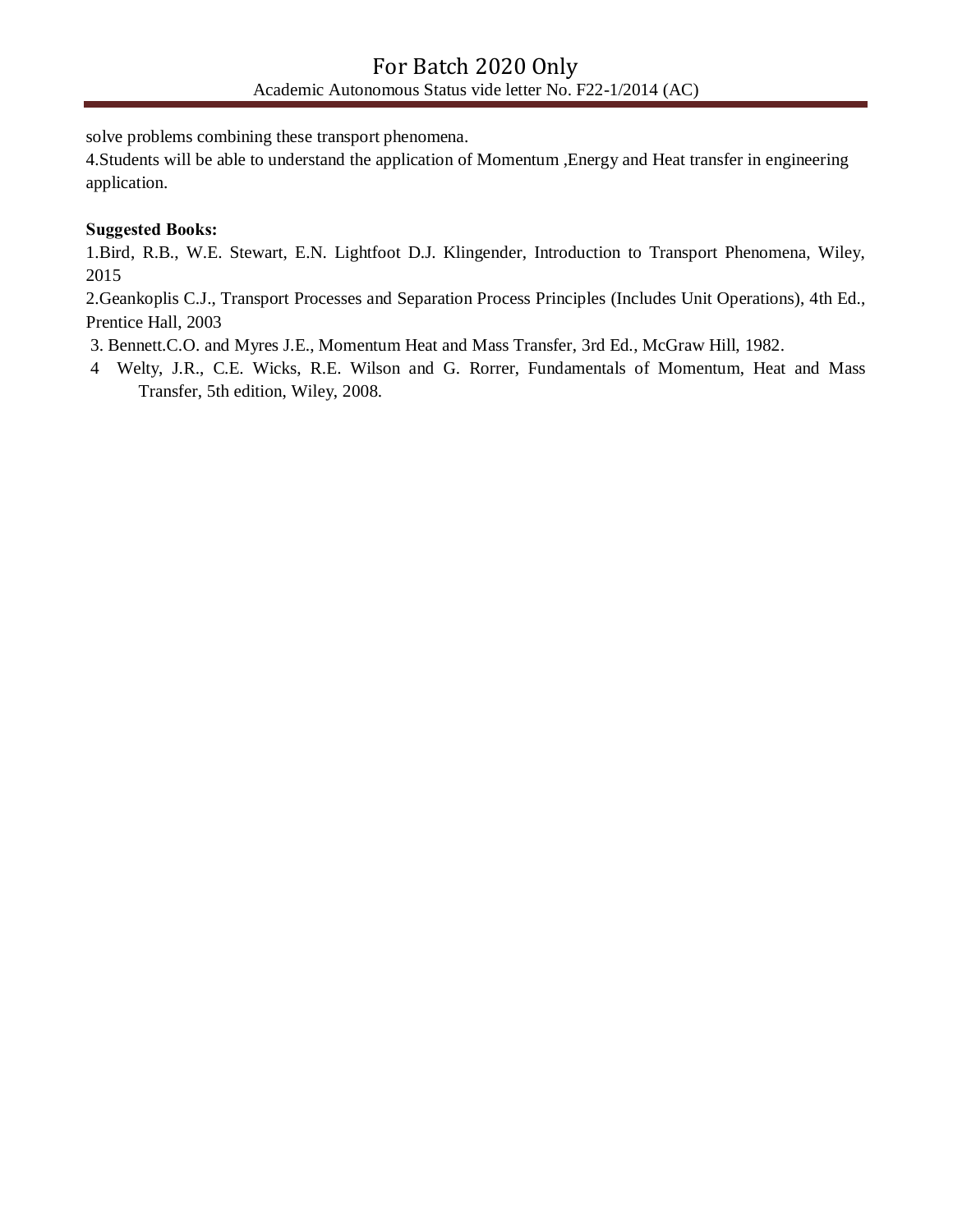#### **BTCH-18960 PETROCHEMICAL TECHNOLOGY**

**Internal Marks: 40 External Marks: 60 Total Marks: 100**  **L T P 3 0 0**

**Objective:** The course aims at providing the knowledge of petrochemical industry to the students which includes the processes, products and their production in petrochemical industry. **1. Introduction :**

Petro chemicals; Definition, History, importance and growth potential of the field. (3L)

**2.Petrochemical Feed stocks :**Raw material for petrochemical industries. Production of olefin containing

gases-their purification and separation processes. (7L)

**3.Processes for petrochemical feed stocks:** Naphtha cracking, steam reforming, xylene isomerization, synthesis gas. (8L) (8L)

## **4.Manufacture of important petrochemicals and their uses, properties**:

Methanol, Ethylene oxide, Ethylene glycol, Isopropanol, Acrylic acid, Butadiene, Acetic acid, Poly-vinyl chloride, LDPE, HDPE, Phenol formaldehyde resin, urea formaldehyde resin, Propylene oxide, Nylon 6, Nylon 66, Polyethylene terephthalate, Styrene Butadiene Rubber, Fertilizers: ammonia, urea. Carbon Black, Synthetic Detergents. (15L)

Concepts of quality and environmental pollution control in petrochemical industries. (3L)

## **Course Outcomes:**

**1.**The students will learn about the basics of petrochemical technology.

**2.** The students will learn various manufacturing process for widely used petrochemicals.

**3.**The students will learn about various types of petrochemical feed stocks.

**4.**The students will learn about uses of various petrochemicals products.

## **Suggested Books :**

1. Rao B.K. B, Modern Petroleum Refinery Processes, 5th edition, Oxford & IBH Publishing Co. Pvt. Ltd., 2009

2. Rao B. K. B., "A textbook on Petrochemicals" 5thEdition, Khanna publisher, 2010.

3. Waddone, A.C., Chemicals from Petroleum, John Murry, 1988

4. Top Chev, A.V. Synthetic Materials from Petroleum, Pergammon Press, 1982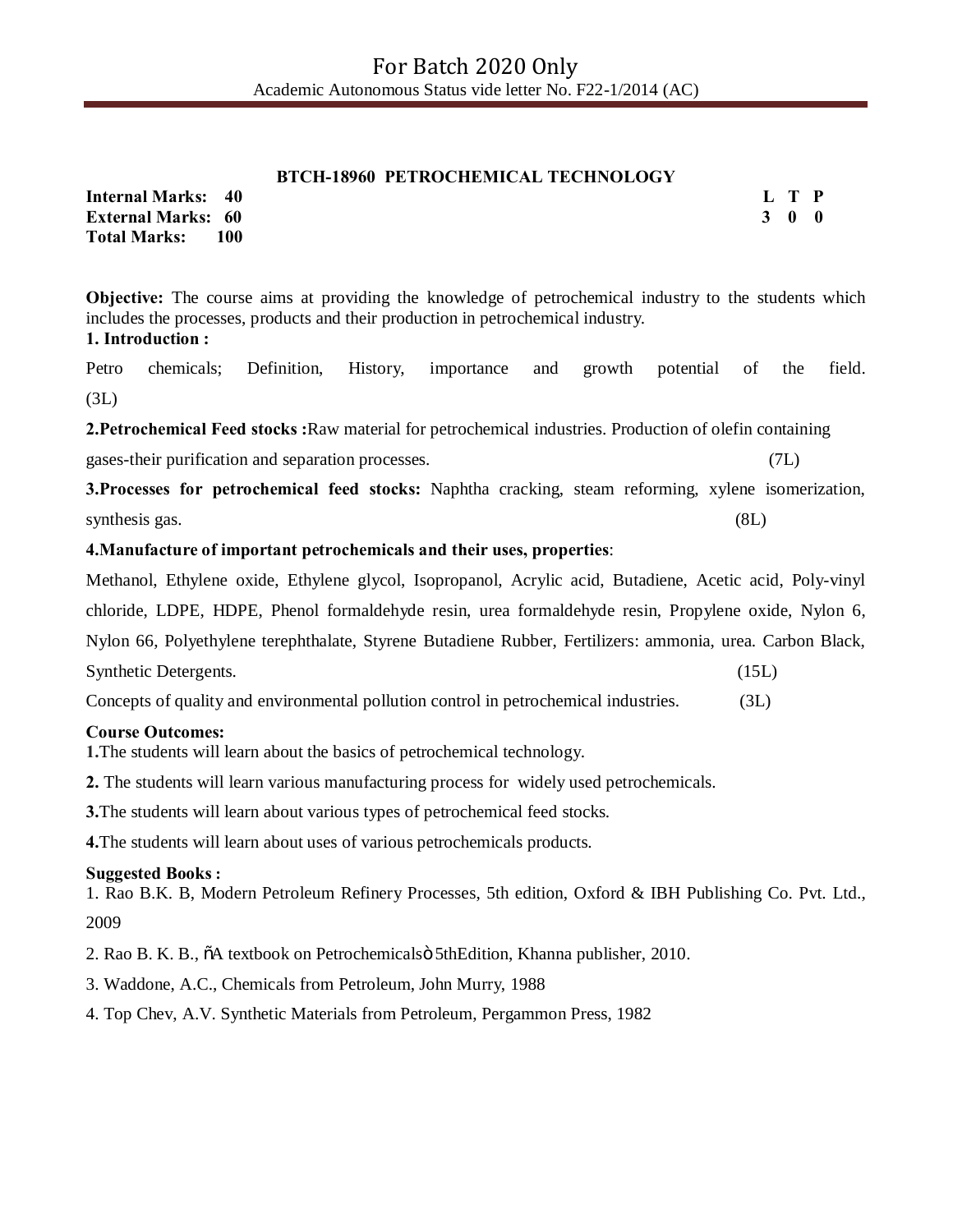#### **BTCH-18962 PETROLEUM REFINING ENGINEERING**

**Internal Marks: 40 External Marks: 60 Total Marks: 100**  **L T P 3 0 0**

**Course Objectives:** The course is aimed at providing the understanding of petroleum refining industry. It includes the characterization of crude and petroleum products and their usage and the various processes involved. Imparting concept of various refining process.

## **1.Introduction to petroleum industry**:

World petroleum resources, petroleum industry in India. Brief review of petroleum origin, its composition and classification. Exploration: Meaning, methods of exploration. Drilling: Concept of drilling, various drilling operations e.g. cable drilling, rotary drilling, directional drilling. Transportation of crudes and their products. (9L)

## **2.Crude pre-treatment and methods of evaluation/ Crude processing:** (12L)

Desalting and stabilization of crude. Process description of a typical simple distillation, fractional distillation, atmospheric distillation, vacuum distillation, crude oil distillation.Methods of evaluation: ASTM, TBP and EFV distillation. Properties and specifications of petroleum products such as LPG, gasoline, naphtha, kerosene, diesel oils, lubricating oils, waxes.

## **3.Conversion Process**:

Cracking, Thermal cracking, visbreaking, coking, catalytic cracking, reforming, alkylation, polymerization, isomerization and hydro processing. (7L)

## **4.Separation Processes**:

Sweetening: Doctor<sub>of</sub> sweetening process, copper chloride sweetening process, merox sweetening process. Solvent extraction: Edeleanu process. Solvent dewaxing: Chilling and pressing, Ketone dewaxing, Propane dewaxing, Urea dewaxing. Deasphalting: Propane deasphalting process. Safety and pollution considerations in refineries. (8L)

## **Course Outcomes: The students will learn about :**

- **1.** Introductory information about petroleum and refinery.
- **2.**The history of refinery development and composition of petroleum.

**3.**The refinery products, test methods and petroleum properties.

**4.**Recognize the characteristics of petroleum refinery process and the distillation processes.

## **Suggested Books:**

1. Petroleum Refinery Engineering 6 W.L. Nelson, Mc Graw Hill.

- 2. Modern Petroleum Refining Processes ó B.K. Rao. Oxford & IBM.
- 3. Petroleum Refining Technology ó Dr. Ram Prasad, Khanna Publishers.

4. Advanced Petroleum Refining: Dr. G. N. Sarkar, Khanna Publishers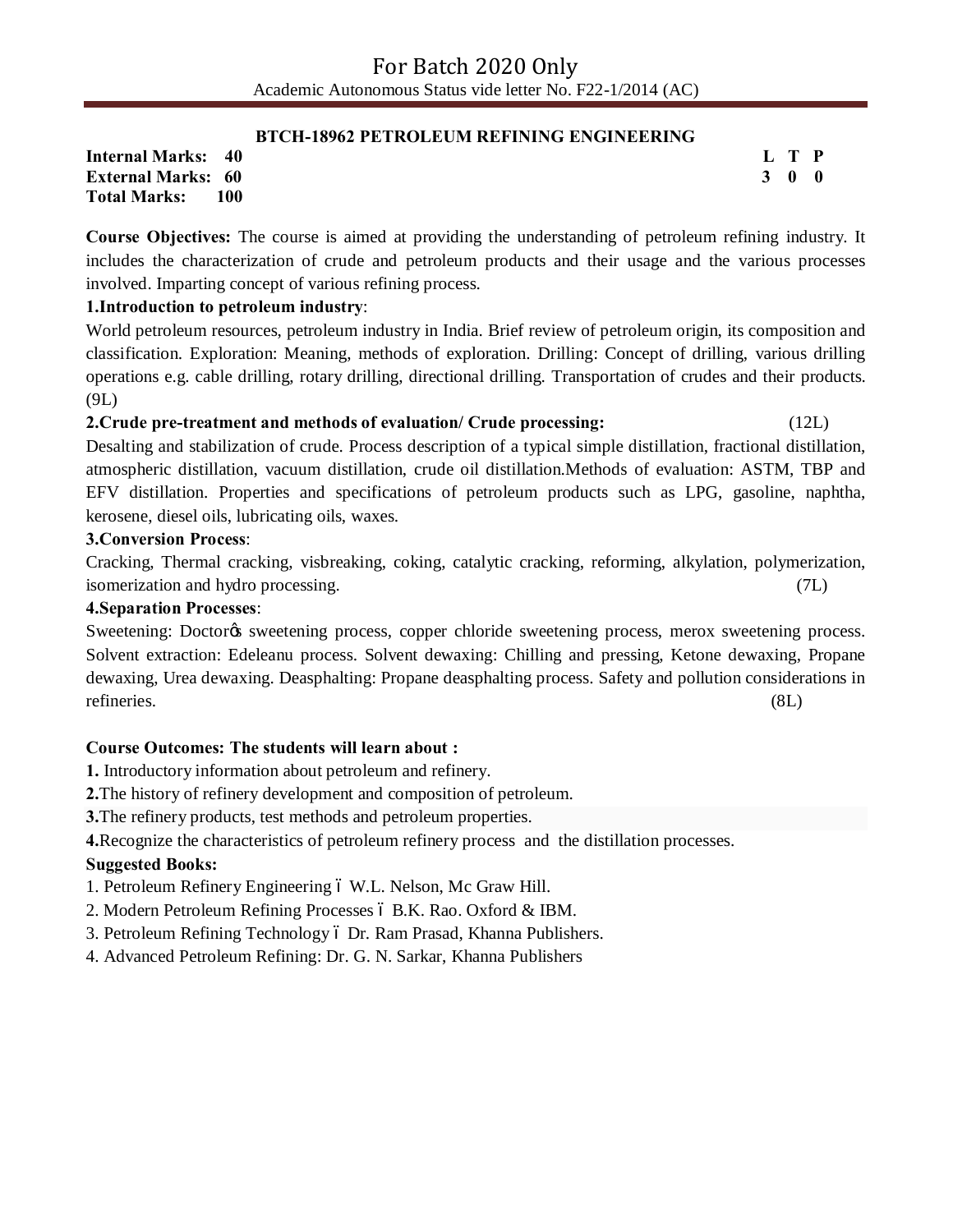#### **BTCH-18963 OPTIMIZATION METHODS**

**Internal Marks: 40 External Marks: 60 Total Marks: 100**  **L T P 3 0 0**

**Course Objectives:** This course aims at training the students in the use of various optimization techniques for finding the best operating conditions or values for design variables such that some objective is justified. It includes the optimization of linear, non-linear, single variable and multivariable problems. After studying this course, a student is expected to understand operating conditions or values for design variables.

**1.Introduction:** Engineering application of optimization, Design variables, constraints, objective function, variable bounds, statement and formulation of an optimization problem, Examples of chemical engineering Optimization problems, Classification of optimization problems, different optimization algorithms. Optimal Point: Local optimal point, global optimal point and inflection point. **(**3L)

**2. Single variable optimization techniques:** Optimality criterion, Bracketing method (Bounding phase method). Region elimination methods (Internal halving, Fibonacci search method, Golden section method). Point estimation method (Successive quadratic estimation methods). Gradient-based methods (Newton-Raphson method, Bisection method, Secant, Cubic search method.) Root finding using optimization techniques.  $(10 L)$ 

**3. Multivariable optimization techniques:** Optimality criterion 6 Hessian Matrix and its use in optimization, Unidirectional search method. Direct search method (Evolutionary method, Hooke-Jeeves Pattern Search method, Powell's conjugate direction method) , Gradient-based methods (Steepest descent method, Newton's method, Marquardt's methods). (10L )

#### **4.Constrained optimization algorithms:**

Kuhn - Tucker conditions, Transformation method (penalty function method) , Direct search for constrained minimization (variable elimination method, complex search method. (10 L)

**5. Linear programming:** Linear programming problems, Degeneracy, Simplex method of linear programming dual phase simplex method. (3L)

#### **Course Outcomes:**

At the end of the course, the students will be able to:

1. Apply the knowledge of optimization to formulate the problems of Chemical Engineering.

2. Analyze the optimization criterion for solving problems.

3. Apply different methods of optimization and to suggest a technique for specific problem.

4. Apply simplex method for linear optimization problems.

#### **Suggested Books:**

1. Deb K., Optimization for Engg. Design Algorithms and Examples, Prentice Hall of India, 2005.

2. Edgar T.I. & Himmelblau D.M., Lasdon L.S., Optimization of Chemical Processes, McGraw Hill, 2001.

3. Rao S.S., Engineering Optimization Theory and Practice, 4 th Ed., John Wiley and Sons, 2009.

4. Ray W.H., &Szekely J., Process Optimization with Applications to Metallurgy & Chemical Engg. Wiley Interscience, 1973.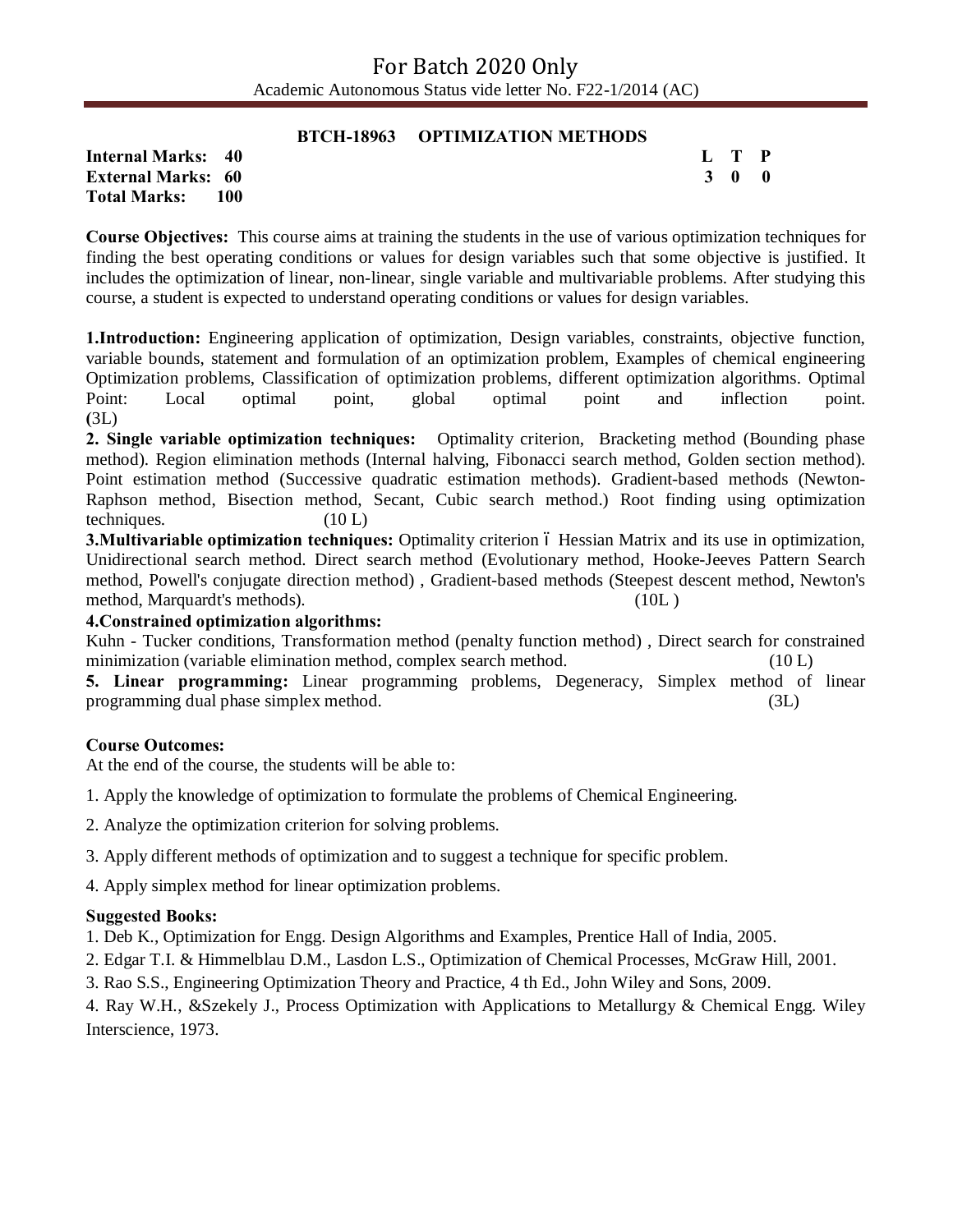**Department Open Electives**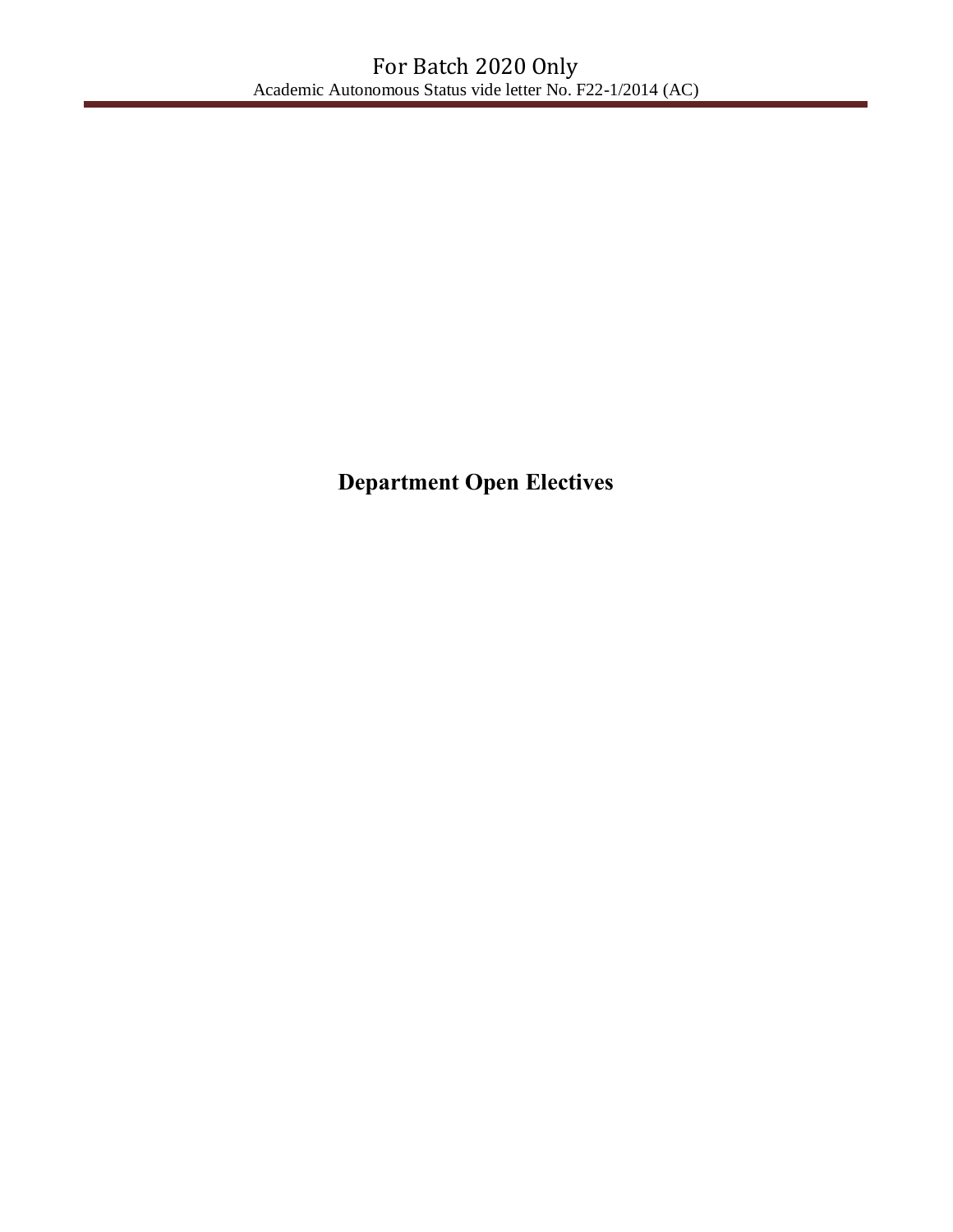| <b>Corrosion Engineering</b><br><b>BTCH-18970</b>                                                                                                                                                                             |                    |                                    |  |
|-------------------------------------------------------------------------------------------------------------------------------------------------------------------------------------------------------------------------------|--------------------|------------------------------------|--|
| <b>Internal Marks:</b><br>40<br><b>External Marks:</b><br>60                                                                                                                                                                  | 3 <sup>1</sup>     | L T P<br>$\mathbf{0}$ $\mathbf{0}$ |  |
| <b>Total Marks:</b><br><b>100</b>                                                                                                                                                                                             |                    |                                    |  |
| <b>OBJECTIVE:</b>                                                                                                                                                                                                             |                    |                                    |  |
| The course will provide an overview of corrosion effects, the various processes and applications where                                                                                                                        |                    |                                    |  |
| corrosion is dominant and mitigation strategies.                                                                                                                                                                              |                    |                                    |  |
| <b>1.Basic Concepts:</b>                                                                                                                                                                                                      | (3)                |                                    |  |
| Corrosion Engineering, Definition of corrosion, Corrosion Damage<br><b>2. Corrosion Principles:</b>                                                                                                                           | (4)                |                                    |  |
| Corrosion rate expressions, Electrochemical Aspects, Polarization, Passivity, Environmental Effects                                                                                                                           |                    |                                    |  |
| <b>3. Forms of Corrosion:</b>                                                                                                                                                                                                 | (12)               |                                    |  |
| Galvanic corrosion: EMF and Galvanic series, Environmental Effects, Prevention and Beneficial applications                                                                                                                    | Crevice Corrosion: |                                    |  |
| Environmental effects, Mechanism and Prevention                                                                                                                                                                               |                    |                                    |  |
| Pitting: Pit Shape and Growth, Autocatalytic nature of Pitting, Solution composition, Evaluation and<br>prevention                                                                                                            |                    |                                    |  |
| Inter granular Corrosion: Austenitic Stainless steels, Weld Decay, Control for Austenitic Stainless Steels<br>Selective Leaching: Dezincification: Characteristics, Mechanism and Prevention                                  |                    |                                    |  |
| Erosion Corrosion: Erosion Corrosion, Factors which effect Erosion Corrosion, Combating erosion Corrosion                                                                                                                     |                    |                                    |  |
| Stress Corrosion: Crack morphology, Stress Effects, Environmental and Metallurgical factors, Classification                                                                                                                   |                    |                                    |  |
| of Mechanisms, Methods of Prevention                                                                                                                                                                                          |                    |                                    |  |
| Hydrogen Damage: Characteristics, Environmental Factors and Prevention.<br>4. Materials:                                                                                                                                      | (6)                |                                    |  |
| Properties of Metals and Alloys like Cast Iron, Carbon Steels and Irons, Aluminum, Lead, copper, Zinc, Tin                                                                                                                    |                    |                                    |  |
| and its Alloys, Thermoplastics like Nylon. Polyethylene and Polypropylene, Thermo setters like Polyesters,<br>Phenolics and Urea                                                                                              |                    |                                    |  |
| <b>5. Corrosion Prevention:</b>                                                                                                                                                                                               | (4)                |                                    |  |
| Materials Selection, Alteration of Environment, Cathodic and Anodic Prevention, Coatings                                                                                                                                      |                    |                                    |  |
| 6. Passivity:                                                                                                                                                                                                                 | (2)                |                                    |  |
| Basic concepts of passivity; Properties of passive films                                                                                                                                                                      |                    |                                    |  |
| <b>7. High Temperatures Corrosion:</b>                                                                                                                                                                                        | (5)                |                                    |  |
| Mechanisms and Kinetics: Pitting-Bedworth Ratio, Electrochemical and Morphological Aspects of Oxidation.<br>Oxidation Kinetics, Effect of Alloying, High Temp Materials, Corrosion in acidic and alkaline process<br>streams. |                    |                                    |  |
| <b>Course Outcomes:</b>                                                                                                                                                                                                       |                    |                                    |  |
| At the end of the course, the students will be able to:                                                                                                                                                                       |                    |                                    |  |
| 1. Understand the electrochemical and metallurgical behavior of corroding systems.                                                                                                                                            |                    |                                    |  |
| 2. Apply the electrochemical and metallurgical aspects of combating different forms of corrosion.                                                                                                                             |                    |                                    |  |
| 3. Select or choose the testing procedures for corroding systems.                                                                                                                                                             |                    |                                    |  |
| 4. Evaluate the polarization behavior of corroding systems.                                                                                                                                                                   |                    |                                    |  |
| <b>Suggested Books:</b>                                                                                                                                                                                                       |                    |                                    |  |

1.Fontana, Mars.G.,  $\tilde{o}$ Corrosion Engineeringö, McGraw-Hill. 2.Jones, D.A.,  $\tilde{o}$ Principal and Protection of

Corrosion", Prentice-Hall 3.Unling, H.H., Corrosion Control, John Wiley & Sons, 1971

4.Rajagopalan , K S. Corrosion and its prevention, Chemical Engineering Education Development Centre, IIT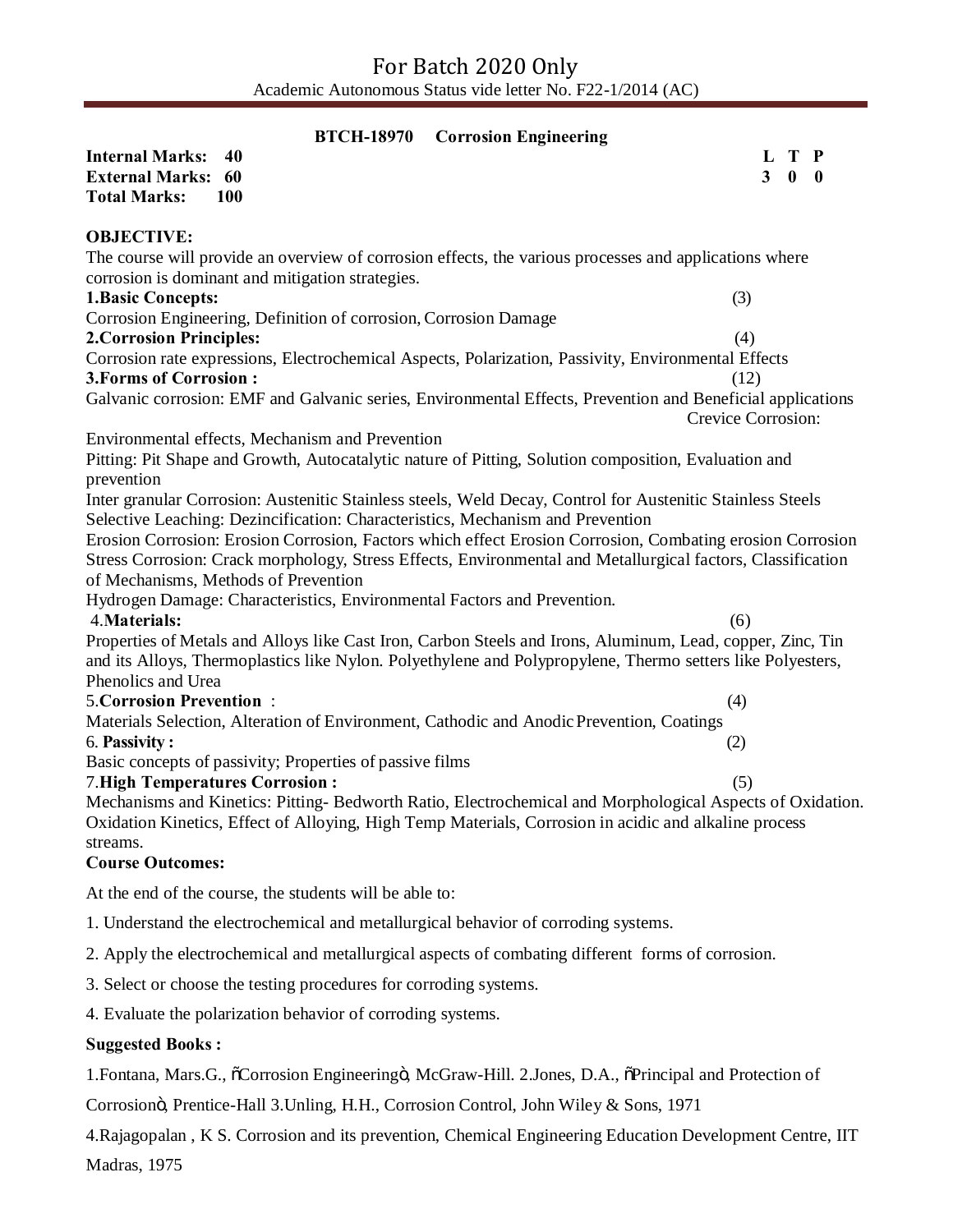#### **BTCH -18971 NEW & RENEWABLE ENERGY SOURCES**

**Internal Marks: 40 External Marks: 60 Total Marks: 100** 

**L T P 3 0 0**

**COURSE OBJECTIVES :** The objective of this course is to acquaint the students with the renewable energy sources available to supplement and augment the energy requirements.

#### **1. Introduction:**

Global and Indian scenario, sources, Energy conservation, types of NCES with applications.  $(4L)$ 

#### **2. Solar Energy**:

Role and development of new renewable energy sources, instruments for measuring solar radiations, solar radiation data, Flat plat and concentrating collectors, classification of concentrating collectors, advanced collectors, different methods of solar energy storage, solar ponds solar applications: Solar heating/cooling technique, solar distillation and drying, photo voltaic energy conversion. (8L)  $(8L)$ 

#### **3.Geothermal & Wind Energy:**

Resources, types of wells, methods of harnessing the energy, Wind Energy: Sources and potentials, horizontal and vertical axis, wind mills, wind regime analysis and evaluation of wind mills. (8L)

#### **4. Biomass & Biofuels** :

Recycling of agricultural waste, anaerobic/ aerobic digestion and types of biogas digesters; gas yield, and combustion characteristics of bio gas, design of biogas system for heating, lighting and running IC engines, Introduction to Biofuels such as biodiesel, ethanol, bio-butanol etc., their production and present status. (10L)

#### **5. Ocean & Tidal Energy**:

OTEC, settling of OTEC plants, thermodynamic cycles, Tidal Energy: Potential and conversion technique, mini hydel power plants and their economics. (6L)

**COURSE OUTCOMES** :The students will be able to :

1.Understand the need of energy conversion and the various methods of energy storage.

- 2. Able to explain the field applications of Renewable energy sources.
- 3. Able to identify Winds energy as alternate form of energy and to know how it can be tapped.

4. Illustrate the concepts of Direct Energy Conversion systems & their applications.

#### **Suggested Books:**

1. Rai G D, Non-Conventional Energy Sources, 4th edition, Khanna Publishers, 2009 .

2. Kumar Ramesh, Udayakumar K., Anandakrishnan M., Renewable Energy Technologies: Ocean Thermal Energy Conversion and Sustainable Energy Options, Narosa Publication, 1997

3. Desai Ashok V, Jhirad D., Munasinghe M., Non-Conventional Energy, New Age International, 1990

4. Sukhatme S. P., Solar Energy: Principles of Thermal Collection and Storage, 3rd Edition, Tata McGraw-Hill Education, 2008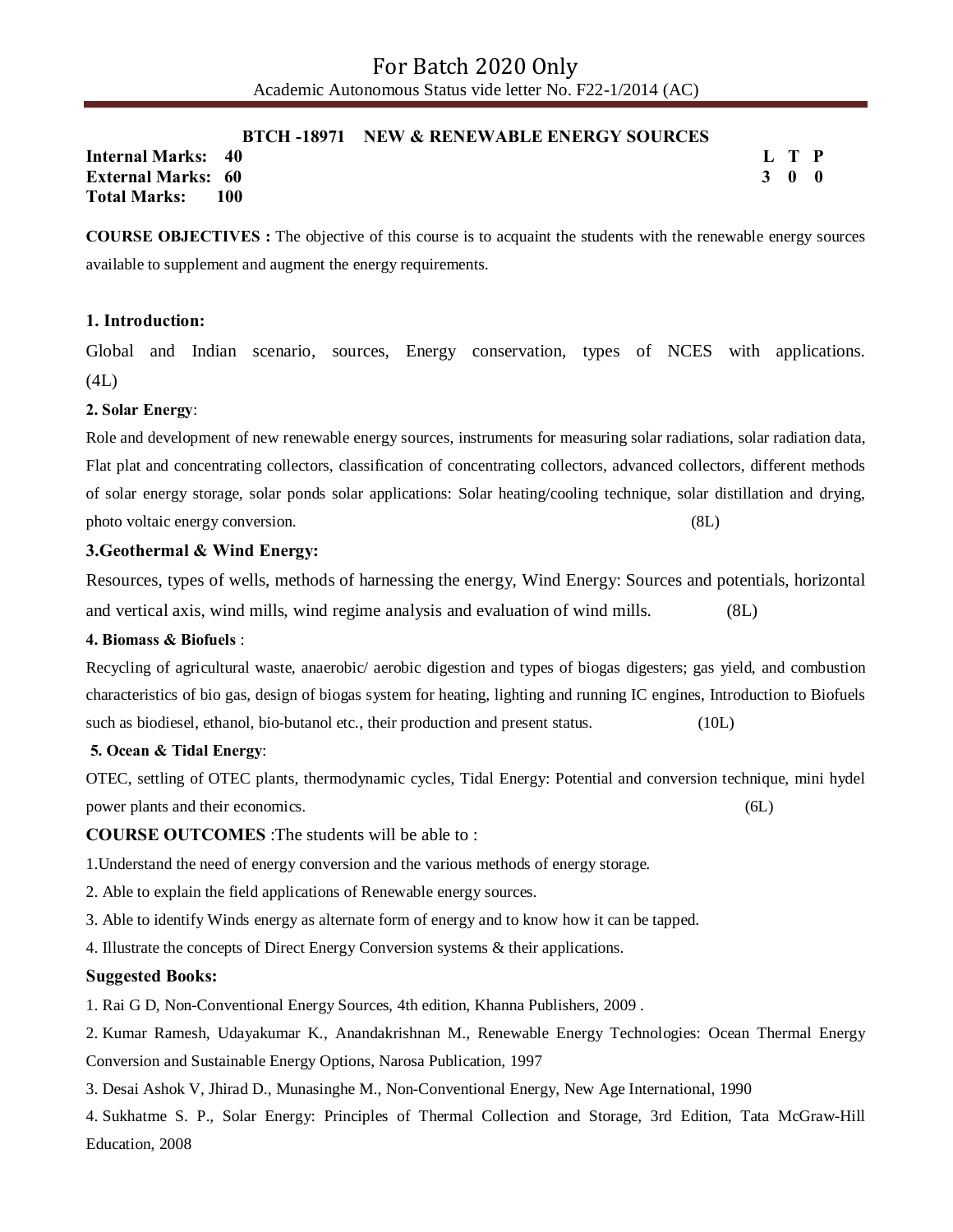#### **BTCH-18972 ENVIRONMENT IMPACT ASSESSMENT**

**Internal Marks: 40 L T P L T P External Marks: 60 3 0 0 Total Marks: 100 Course Objective :**

The objective of this course to provide knowledge to students to identify, predict and evaluate the economic, environmental and social impact of development activities. Also objective is to provide information on the environmental consequences for decision making and to promote environmentally sound and sustainable development through the identification of appropriate alternatives and mitigation measures.

## **1.Introduction :**

Historical perspective and evolution of guidelines, developmental and economic activities and their impact on environmental quality, objectives and scope of EIA, EIA process flow chart.

**2.Environmental Impact Policy :**EIA notification, environmental clearance process, screening, scoping, public consultation and appraisal. Environmental Components: air, water, land, vegetation, wild life, socioeconomic, social development and aesthetics, noise. (9L)

**3.Environmental Domain and Its Divisions:** Parametric analysis, environmental indices and indicators, operational framework, rapid and comprehensive EIA . (6L)

**4.Impact Assessment Methodologies:** Tools and methods to identify, predict, and evaluate different types of impacts, models and expert systems and professional judgments. (8L)

**5.Environmetal Management Plan:** Principles, elements of approach and measures used for mitigating the impacts, anticipated environmental impacts and mitigation measures. EIA Case Studies of Process Industries. (8L)

## **Course Outcomes:**

## **At the end of the course the students will be able to :**

1.Learn on prediction and assessment of environmental impacts due to developmental activities.

2.Understand the concepts on various environmental impact assessment methodologies.

3.Familiar with regulations pertinent to environmental problems

4.Describe general environmental impact problems, meteorological definitions.

#### **RECOMMENDED BOOKS**:

1. Sadler, B. and McCabe, M., Environmental Impact Assessment: Resource Manual, UNEP (2002).

2. Canter, R.L., Environmental Impact Assessment, Tata McGraw-Hill (1981).

3. A K Srivastava, Environment impact Assessment, APH Publishing, 2014.

4.John Glasson, Riki Therivel & S Andrew Chadwick õIntroduction to EIAö University College London Press Limited, 2011

5. Larry W Canter,  $\delta$ Environmental Impact Assessmentö, McGraw Hill Inc., New York, 1995.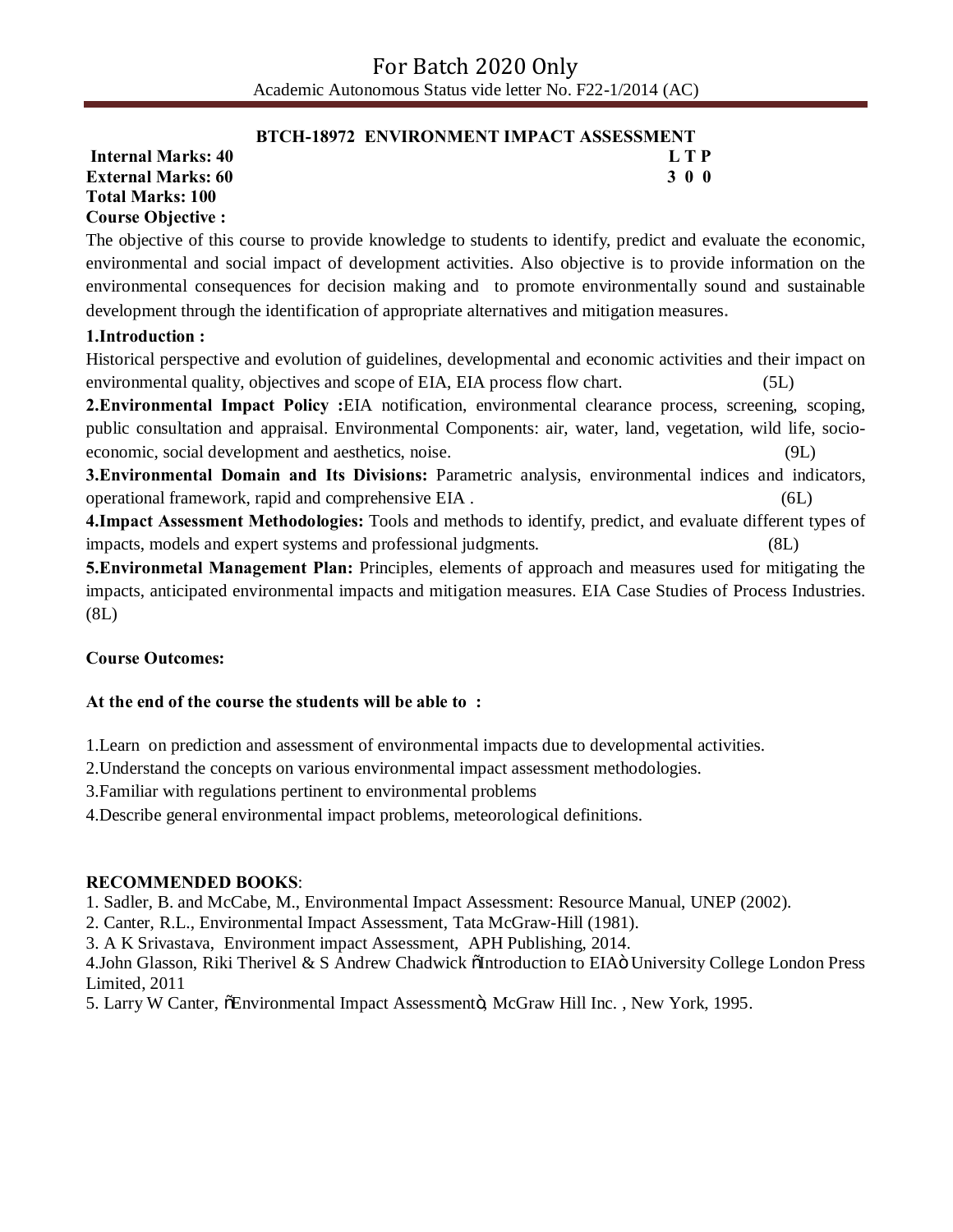| <b>BTCH-18973</b><br><b>Hydrocarbon Engineering</b>                                                                |      |
|--------------------------------------------------------------------------------------------------------------------|------|
| <b>Internal Marks: 40</b><br>L T P                                                                                 |      |
| 300<br><b>External Marks: 60</b>                                                                                   |      |
| <b>Total Marks: 100</b>                                                                                            |      |
| <b>Course Objective:</b>                                                                                           |      |
| ETo understand the properties and the significance of petroleum fractions.                                         |      |
| ETo understand the various petroleum refinery processes                                                            |      |
| ETo understand various parameters for measuring the quality of petroleum products.                                 |      |
| <b>Course Contents:</b>                                                                                            |      |
| <b>1. Scope and Purpose of Refining</b>                                                                            |      |
| Global and Indian refining scenario, Petroleum refining industry in India practice and prospects, Separation       |      |
| and Conversion processes etc.                                                                                      | (3L) |
| <b>2. Refinery Distillation Processes</b>                                                                          |      |
| Desalting, Process description of typical crude distillation, Fractional distillation, Vacuum distillation,        |      |
| Flooding, Weeping, Entrainment, Setting of cut point, Crude assay analysis, ASTM, TBP EFV Distillation etc.        |      |
| (8L)                                                                                                               |      |
| 3. Fuel Refining and Lube Refining                                                                                 |      |
| Cracking, Coking, Reforming, Alkylation, Isomerisation, Polymerization, and Sweetening etc. Solvent                |      |
| extraction, De-waxing, Propane deasphalting etc.                                                                   | (6L) |
| 4. Hydro processing                                                                                                |      |
| Hydro cracking, Hydro treating, Hydro desulphurization                                                             | (3L) |
| 5. Oil and Gas separators                                                                                          |      |
| Principal of separation, Types of separators, their description. Various control and vessel internals, Oil and gas |      |
| gravitational separator, Vertical two and three phase separator, Horizontal three phase separator etc.             |      |

#### **6.Quality Monitoring of Petroleum Products** (16L)

API gravity, Flash point, Fire point, Smoke point, Aniline point, Carbon residue, Kinetic viscosity, Pour point, freezing point, octane number, Cetane number, Viscosity index, Diesel index Calorific value, Characterization factor, Cloud Point, Vapour lock index, Carbon hydrogen ratio, Calculated ignition index, Calculated carbon aromaticity index, U.O.P Characterization factor, Conrad son carbon residue, Water and sediment content etc. Storage and Transportation of Petroleum and their Products

#### **COURSE OUTCOMES**: At the end of the course the students will be able to :

1. Under the concepts and importance Distillation process in refinery.

- 2. Understand various refining and cracking processes.
- 3. Understand various downstream activities performed in oil and gas industry.

4.Learn about parameters to measure the quality of petroleum products.

#### **Suggested Books**

1. Nelson W. L.,  $\delta$ Petroleum Refinery Engineeringö, Mc Graw Hill Book Co., (1985).

2. Watkins R. N.,  $\delta$ Petroleum Refinery Distillationö, Gulf Publishing Co.

3.Gary J. H., Handwork G. E.,  $\delta$ Petroleum Refining Technology and Economicsö, Marcel Dekker, Inc., (2001).

4. Jones D. S. J.,  $\delta$ Elements of Petroleum processing ö, John Wiley & Sons, (1995).

5. Waquier J. P.,  $\delta$ Petroleum Refiningö Vol. I &II, Technip, (1995)

Rao, B.K., Modern Petroleum Refining Processes, 5th Edition, Oxford & IBH Publishing Co., 2009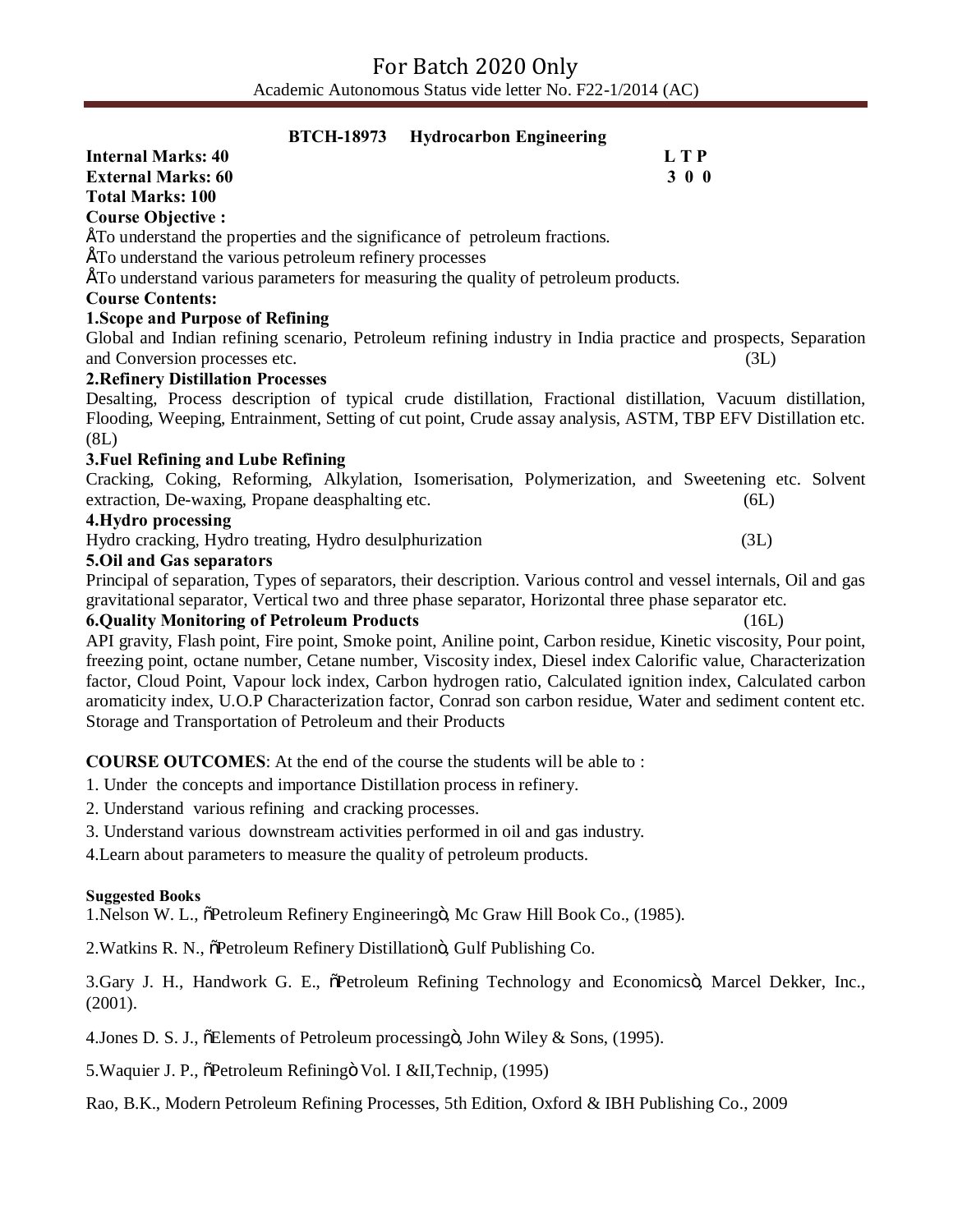## **BTCH-18974 Biochemical Engineering**

| <b>Internal Marks: 40</b> |  | L T P |  |
|---------------------------|--|-------|--|
| <b>External Marks: 60</b> |  | 3 0 0 |  |
| <b>Total Marks:</b> 100   |  |       |  |

**Course objective:** This course is aimed at giving the students an insight into biochemical processes, their importance and fundamentals in these processes like biochemistry, kinetics and transport.

#### **Course Contents:**

## **1. Biochemistry** :

Structure and function of carbohydrates, lipids, amino acids and peptides, nucleic acid and nucleotides, proteins, enzymes. (5L)

## **2. Classification of microorganisms:**

Morphological structural and biochemical characteristics of prokaryotes and eukaryotes. Microbial nutrients and growth media. Microbial reproduction and growth. (6L)

#### **3. Kinetics & Sterilization:**

Kinetics of microbial growth, Enzyme kinetics including enzyme inhibition Nutrient transport across cell membrane Sterilization of air and media. (10 L)

**4.Mass transfer and microbial respiration:** Mass transfer resistance, physical and enzymatic considerations, critical value of dissolved oxygen concentration, respiration of mycelial pellet. (7L)

**5.Aeration & Agitation:** Bubble aeration and mechanical agitation Single bubbles, series of bubbles, power number versus Reynolds number, decrease of power requirement in aeration. Cardinal rules for Fermentor design, materials of construction. (8L)

## **Course Outcomes:**

Student will be able to :

1. Understand the basic fundamental principles and concept for biological and bio processing .

2.Understand classification of microorganism and its growth .

3.Understand the kinetic of microorganism.

4. Fermentor design aspects.

## **Suggested Books:**

- 1. Pelzer M.J., Chan E.C.S. and Kerig N.R., Microbiology, 3 rd edition, McGraw Hill Book Co., 1993
- 2. Stryer L, Freeman W.H., Biochemistry, 5th edition, W.H.Freeman and co, 2002
- 3. Bailey J.E. & Ollis, D.F., Biochemical Engineering Fundamentals, 2nd edition, McGraw Hill, 1986.
- 4. Shuler M.L., Kargi F., Bioprocess Engineering: Basic Concepts, 2nd Ed., Prentice Hall, 200
- 5. Shuichi Aiba, Biochemical Engineering, 2 nd edition, Academic Press Inc. New York, 1973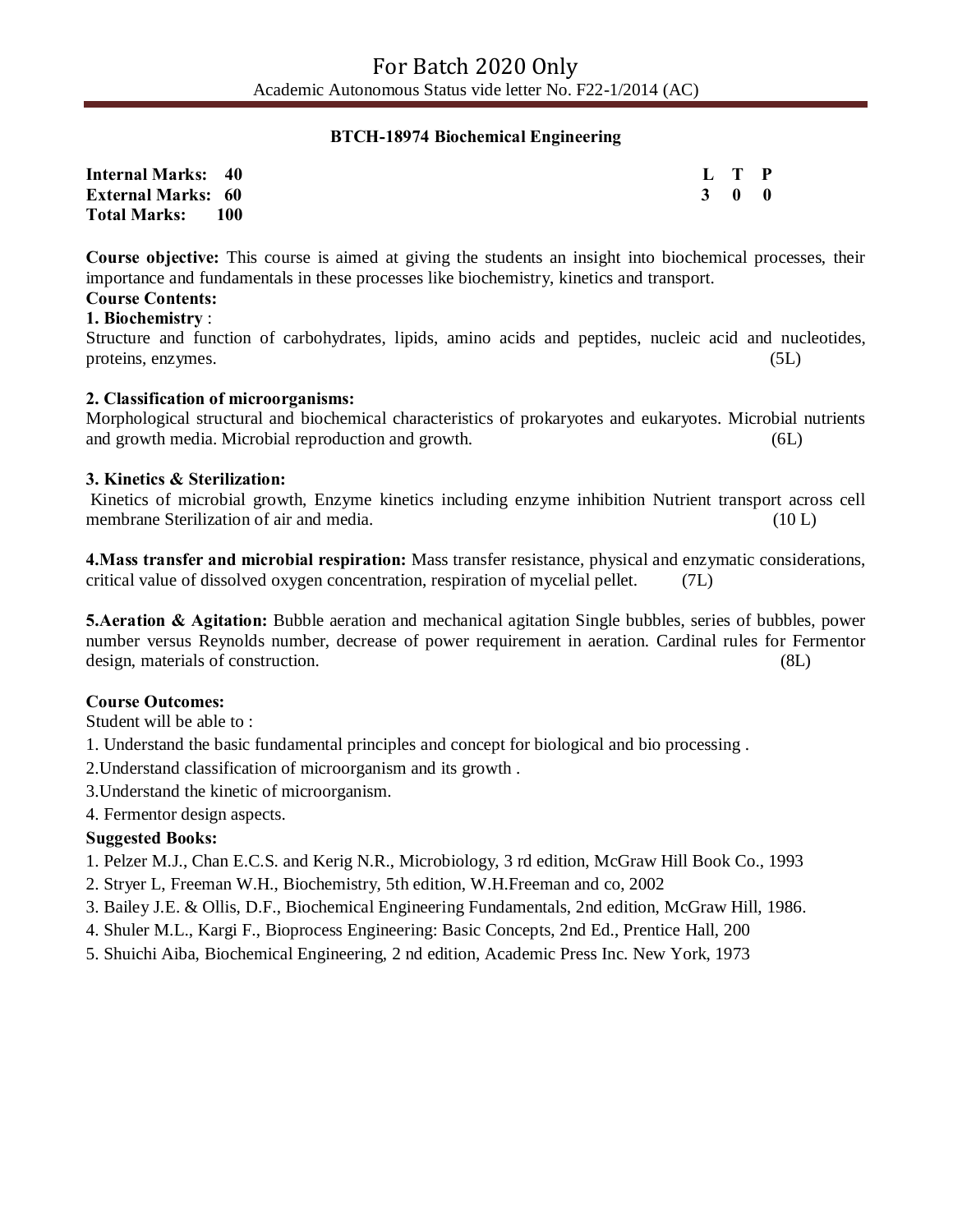## **BTCH-18975 Polymer Reactor Design**

|                                                                                                                 | L T P<br>300 |
|-----------------------------------------------------------------------------------------------------------------|--------------|
| <b>Internal Marks:</b><br>40                                                                                    |              |
| <b>External Marks: 60</b>                                                                                       |              |
| <b>Total Marks: 100</b>                                                                                         |              |
| <b>Course Objectives:</b>                                                                                       |              |
| Students will learn about various Polymerization techniques, different types of reactors for polymerization     |              |
| reactions. The students will learn about reactors design steps and various factors for design.                  |              |
| <b>Contents:</b>                                                                                                |              |
| 1. Introduction to Polymer :                                                                                    | (3L)         |
| A brief introduction to various type of polymers, polymerization methods and their importance                   |              |
| 2. Polymer Reactor:                                                                                             | (3L)         |
| Definition, types application-fields.                                                                           |              |
| <b>3. Polymer Reactor Design:</b>                                                                               | (5L)         |
| Meaning, general design procedure.                                                                              |              |
| 4. Reaction 4. Engineering of step growth polymerization:                                                       | (7L)         |
| Introduction, analysis of semi batch reactors, MWD of ARB polymerization in homogeneous continuous flow         |              |
| stirred-tank reactors (HCSTRs) advanced stage of polymerizatiom, similarity solution of step growth             |              |
| polymerization in films with finite mass transfer.                                                              |              |
| 5. Reaction engineering of chain growth polymerization;                                                         | (6L)         |
| Introduction, design of tubular Reactors, copolymerization, solution of equations describing isothermal radical |              |
| polymerization.                                                                                                 |              |
| 6. Emulsion polymerization:                                                                                     | (6L)         |
| Introduction emulsion polymerization in homogeneous continuous flow stride tank reactors (HCSTRSs).             |              |
| 7. Detailed Design of ideal batch reactor for the prodution of Phenol-formaldehyde (novolac) starting from      |              |
| phenol & formaldehyde as raw materials.                                                                         | (6L)         |
| <b>Course Outcomes:</b>                                                                                         |              |
| Students will be able:                                                                                          |              |
| 1. Understand different types of polymerization reactions.                                                      |              |
| 2. Understand the role of reactors in polymerization reactions.                                                 |              |
| 3. Understand how to design reactors for various polymerization reactions.                                      |              |
| 4. Understand effect of parameters in polymerization reactions.                                                 |              |
| <b>Suggested Books:</b>                                                                                         |              |
| 1. õFundamentals of Polymersö Anil Kumar and Rajesh K. Gupta McGraw Hill, 1998.                                 |              |

2. õFundamentals of Polymer Science and Engineeringö, Anil Kumar and K. Gupta listed Tata McGraw HillNew Delhi, 1978.

3. õElements of Chemical Reaction Enggö, H. Scott, Fogler (PHI)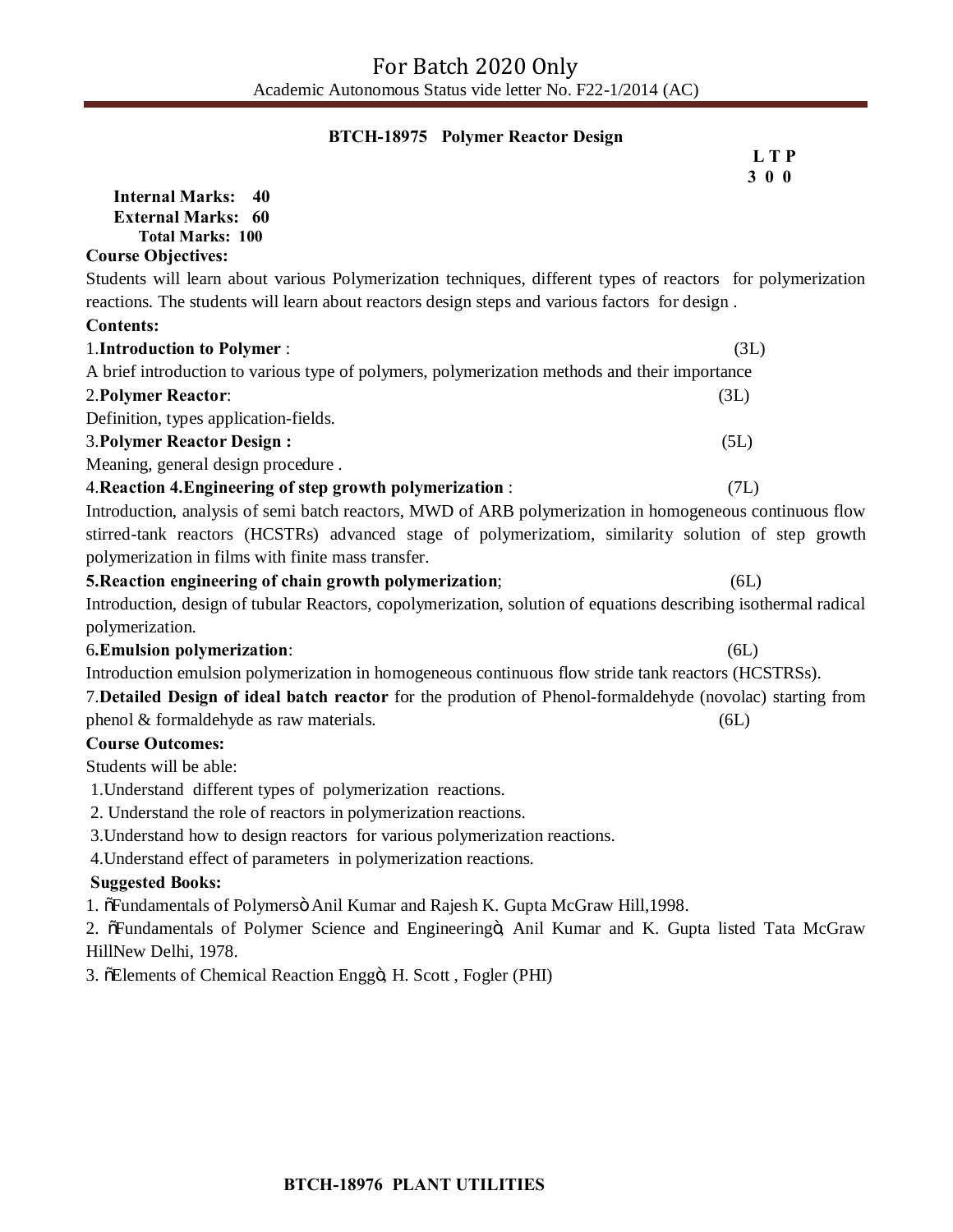# For Batch 2020 Only Academic Autonomous Status vide letter No. F22-1/2014 (AC)

| <b>External Marks: 60</b>                                                                                          | <b>LTP</b> |
|--------------------------------------------------------------------------------------------------------------------|------------|
| <b>Internal Marks: 40</b>                                                                                          | 300        |
| <b>Total Marks: 100</b>                                                                                            |            |
| <b>Objective:</b> The aim of this course is to familiarize the students with utility services required in chemical |            |
| process industries, their importance and fundamental principles                                                    |            |
| <b>Course Content:</b>                                                                                             |            |
| 1.Introduction:                                                                                                    |            |
| Importance of Process utilities in Chemical Plant.                                                                 | (3L)       |
| 2. Steam: Boilers- classification, various types, construction, boiler mountings & accessories, properties of      |            |
| steam tables, Mollier Diagram.                                                                                     | (5L)       |
| <b>3. Power Generation</b> : Internal Combustion Engines- classification, two- stroke, four stroke petrol & diesel |            |
| engine, valve timing diagram, carburetor, Combustion Phenomena.                                                    | (7L)       |
| 4. Refrigeration:                                                                                                  |            |
| Air refrigeration cycles, vapour compression cycle, P-H diagram, liquefactions processes.                          | (5L)       |
| 5. Compressed Air and Vacuum:                                                                                      |            |
| Use of compressed air. Classification of compressors. Reciprocating compressors-mechanical details, single         |            |
| stage and two stage reciprocating compressor, inter cooler, minimum work input in multistage. Centrifugal          |            |
| compressor- velocity diagram for centrifugal compressors, dimensional parameters, slip factor, impeller blade      |            |
| shapes, losses in axial flow compressors.                                                                          | (10L)      |
| 6. Water: Cooling water, cooling towers, raw water, DM water, soft water.                                          | (3L)       |
| 7. Waste Disposal: Plant sewer system and waste disposal.                                                          | (3L)       |
| <b>Course Outcomes:</b>                                                                                            |            |
| At the end of this course, the students will be able to understand:                                                |            |
| 1. About various sources of plant utilities like steam, power, water etc.                                          |            |
| 2 The students will also learn functioning of different types of steam generators, compressors, blowers for        |            |

2.The students will also learn functioning of different types of steam generators, compressors, blowers for handling air and inert gases.

3. Students will learn about various types of refrigeration cycles.

4.Students will learn about various uses of water in the plants.

## **Suggested Books:**

1. Yadav B, Thermodynamics & Heat Engines, Central Publishing House, Allahabad, 2000.

2. Vasandani, Treatise on Heat Engines, 4th edition, Metropolitan Book Co. Pvt Ltd, New Delhi, 2008

3. Lyle O, The efficient Use of Steam, Her Majesty & Stationary Office, London, 1974.

4.Baasal W D, Preliminary Chemical Engineering Plant Design, 2nd edition, New York, 1989.

5. Dodge B F, Chemical Engineering Thermodynamics, 2nd edition, McGraw Hill, 1967

6.Perry R. H. Green D. W. õPerryøs chemical Engineerøs Handbookö, McGraw Hill, New York, 2007.